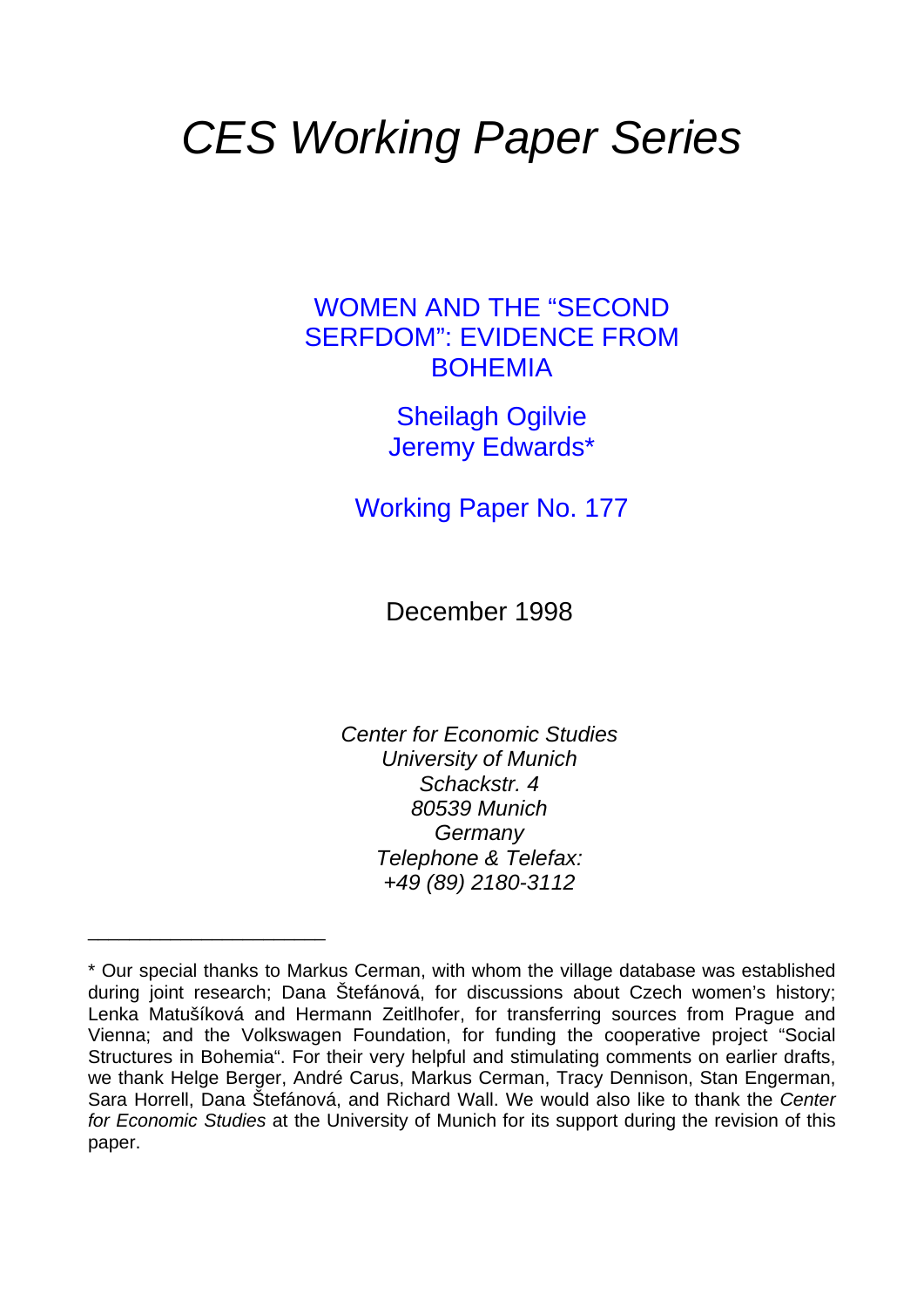*CES Working Paper No. 177 December 1998*

# WOMEN AND THE "SECOND SERFDOM": EVIDENCE FROM BOHEMIA

## Abstract

Women's ability to conduct independent households is a useful indicator of their economic position. This article investigates female headship in Bohemia (the Czech Republic) under strong feudal and communal institutions. Bohemian female headship was extremely low by Western European standards, declined significantly between 1591 and 1722, and was decreasingly affected by socio-economic influences. The article argues that this was linked to the growing power of landlords under the "second serfdom". Not only did landlords dissolve female-headed households as poor fiscal risks, but this economic rent was manipulated by village communities and other serfs for their own ends.

*Sheilagh Ogilvie Faculty of Economics University of Cambridge Sidgwick Avenue Cambridge CB3 9DD United Kingdom e-mail: sco2@econ.cam.ac.uk*

*Jeremy Edwards University of Cambridge Faculty of Economics and Politics Sidgwick Avenue Cambridge, CB3 9DD United Kingdom*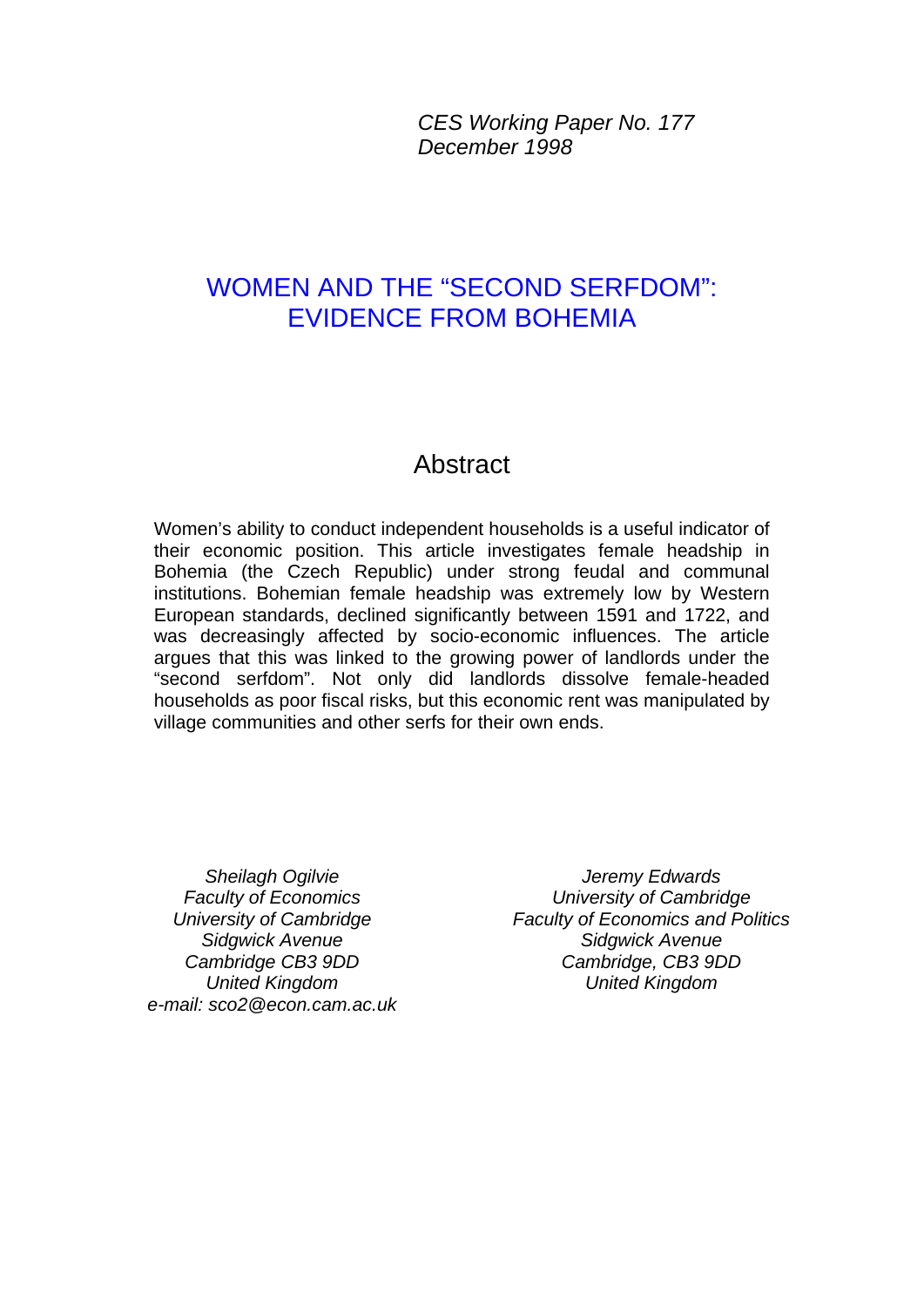#### Women and the "Second Serfdom": Evidence from Bohemia

Women's ability to conduct independent households is a useful indicator of their economic position. This article investigates female headship in Bohemia (the Czech Republic) under strong feudal and communal institutions. Bohemian female headship was extremely low by Western European standards, declined significantly between 1591 and 1722, and was decreasingly affected by socio-economic influences. The article argues that this was linked to the growing power of landlords under the "second serfdom". Not only did landlords dissolve female-headed households as poor fiscal risks, but this economic rent was manipulated by village communities and other serfs for their own ends.

Research on poor societies, both in the modern developing world and in the European past, suggests that the position of women plays a major role in economic development, particularly in rural areas.<sup>1</sup> But despite its emergence as a central development indicator, women's position has hardly been studied at all in one important group of pre-industrial societies: those many areas of early modern Eastern Europe where non-market institutions expanded greatly during the so-called "second serfdom".<sup>2</sup> This neglect is the more surprising given current debates about how economic development affects women. In both modern poor countries and Western Europe between 1500 and 1800, development is regarded as involving the transition from subsistence production in a framework of traditional feudal, communal and corporate institutions (the "family economy"), to commercial production within emerging market institutions (the "market economy"). It has been widely argued that the "market economy" harmed women by restricting their options outside the household and their bargaining power within it, compared to the relatively advantageous position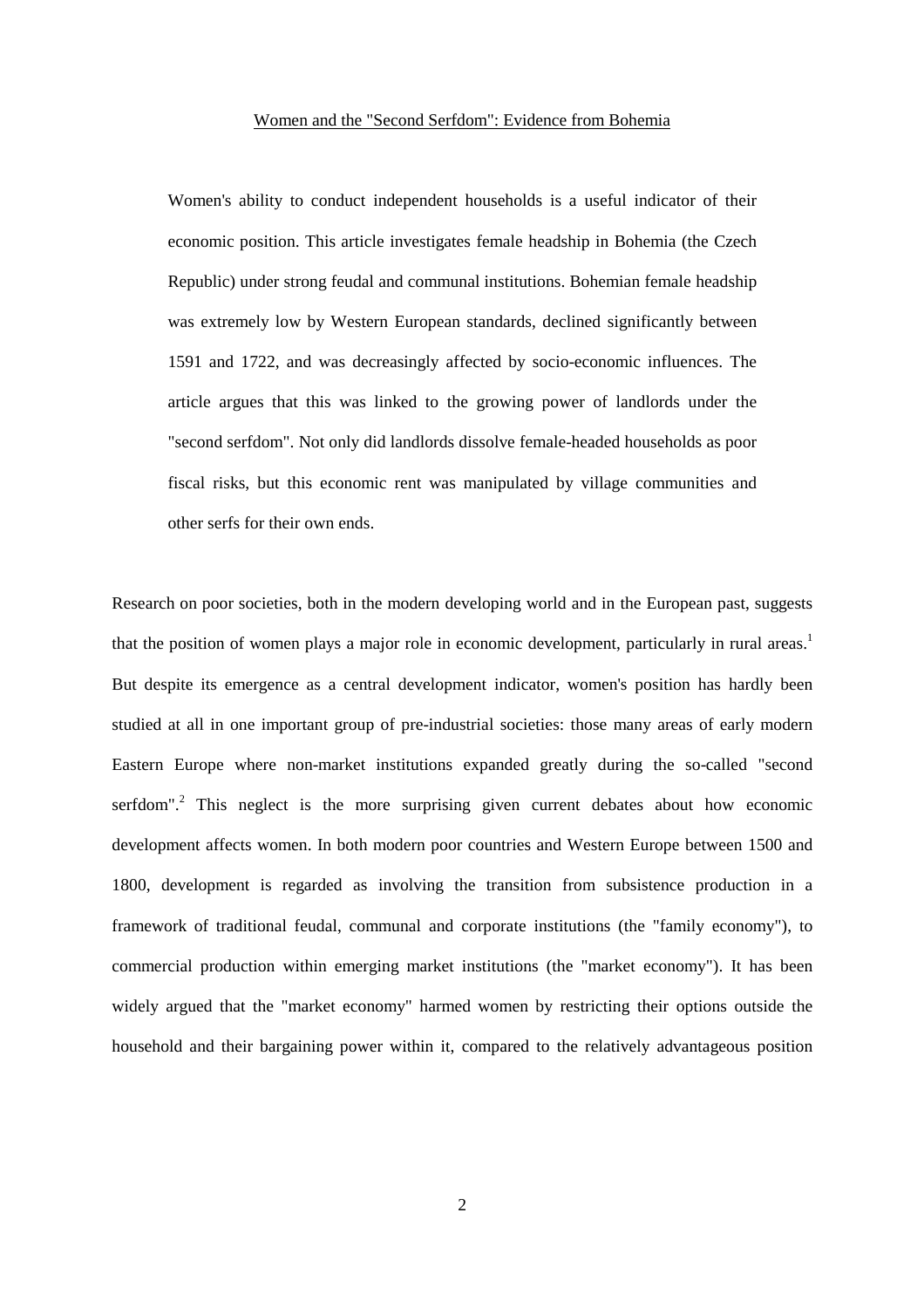they enjoyed under the traditional pre-market institutions which typically surrounded the "family economy".<sup>3</sup>

Eastern Europe provides an excellent context in which to examine how women's options were affected by traditional institutions. In constrast to the development in Western Europe, in many Eastern European societies pre-market institutions became stronger between the sixteenth and the eighteenth century, with the expansion of seigneurial powers under the "second serfdom". This article investigates women's position in early modern Bohemia (now the Czech Republic). It focuses on one of the few quantitative measure of women's options, the degree to which they were able to operate independent households. Figures on Bohemian female headship between the medieval period and the eighteenth century are presented and compared with those for other European societies. The socioeconomic and institutional determinants of Bohemian female headship rates are analyzed using a unique village database for two estates in Northern Bohemia between 1591 and 1722. Finally, manorial court records are exploited, to show how these quantitative patterns were generated within the framework of feudal and communal institutions.

#### 1. Patterns of Female Headship in Rural Bohemia

One of the few available quantitative measures of women's position in pre-industrial societies is the proportion of females heading households. But does this statistic tell us anything interesting? It could be argued that female headship reflects not socio-economic opportunity but demographic accident: a woman's lack, or loss, of a husband. But this ignores what we know from censuses and ethnographic studies. In pre-industrial Europe, including Bohemia, a woman without a husband had a spectrum of options. She could marry or remarry. She could live in contractual retirement (German Ausgedinge,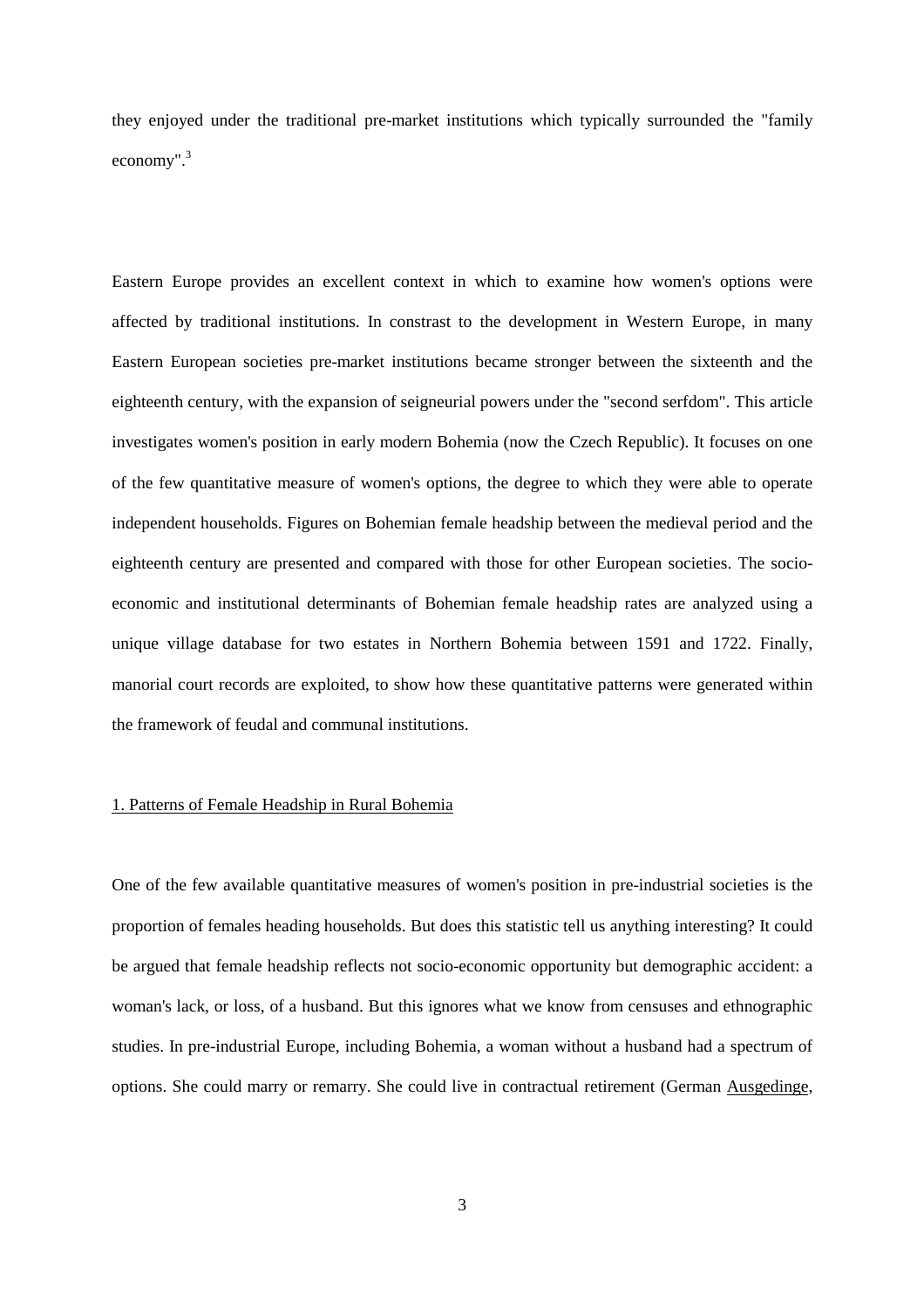Czech výměnek), whereby the new owner of a farm provided lodging to the previous owner's family. She could dwell as kin in a household headed by offspring or other relatives. She could lodge as an inmate in a household of relatives or non-relatives. She could be a live-in servant. She could enter a hospital, poorhouse, or other institution. Or she could maintain her own household. The demographic event of losing or lacking a husband made a female-headed household possible. But whether this possibility was realized depended on other factors such as economic opportunities and institutional pressures. The fact that pre-industrial European female headship rates varied widely suggests that they may be an informative indicator of the extent to which the women in a particular community or society were able, willing and permitted to conduct an independent household, and thus of female options in that society more generally.<sup>4</sup>

Table 1 shows available information on female headship on the estates of Frýdlant (Friedland) and Liberec (Reichenberg) between 1381 and 1722, alongside comparative figures for six other Bohemian estates. Frýdlant and Liberec were located in the hilly, forested frontier zone of Northern Bohemia, bordering on Silesia and Upper Lusatia. With some settlements lying as high as 700 metres above sea level and generally poor soils, the geographical conditions favoured pastoral agriculture, proto-industry and forestry more than arable farming. The region was settled comparatively late, with the two small towns of Frýdlant and Liberec and some villages founded as early as the thirteenth century, but many new villages and a tiny mining town, Nové Město (Böhmisch Neustadt), established only in the sixteenth century, and several new "weaver-villages" created during the seventeenth. The two estates contained about forty villages by 1560, but new foundations and annexation of villages previously owned by local fief-nobles swelled this to 65 (38 in Frýdlant, 27 in Liberec) by the mid-seventeenth century. Village populations in a 1651 census varied between 16 and 356 inhabitants, although this low level probably reflected demographic losses from the Thirty Years'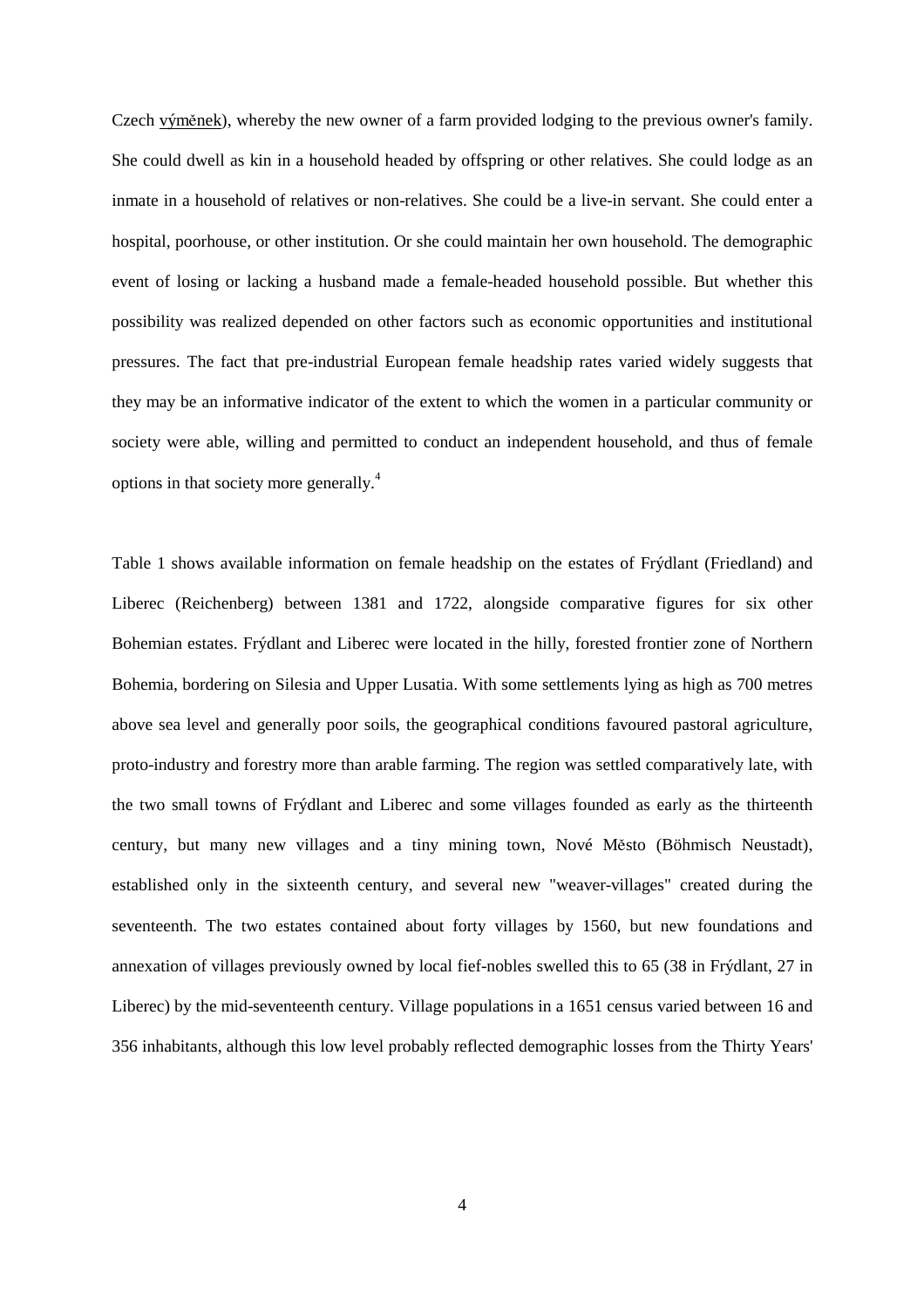War (1618-1648). Both estates were German-speaking, and were owned by the same noble landlord, although administered separately by different manorial officials.

The figures in Table 1 are calculated from a variety of sources: an estate register (1381), manorial rent lists (1560, 1591, 1592 and 1677), state tax cadasters (1654, 1677, and 1722), and one religious census  $(1651)$ .<sup>5</sup> A first consideration is whether they fully and consistently record all rural holdings, particularly the poorest where female heads often predominated. The unit recorded in all documents was the Stelle (holding), which was simultaneously the unit of residence, of manorial exaction, and of state taxation. Impartible inheritance meant holdings were indivisible, although forest clearance and settlement of commons could add new holdings. At any given time, a village consisted of a specified number of holdings belonging to designated legal categories (peasant, smallholder, cottager), and it is these which were enumerated in all documents. In principle, therefore, all the sources used in Table 1 enumerated the same unit, the rural holding, albeit for different purposes.

Because their purposes varied, however, accuracy may have varied across documents. For instance, because the purpose of the 1651 religious census was recatholicization, the enumerators may have lacked a material incentive to record holdings as thoroughly as in rent- or tax-lists. But Table 1 shows female headship rates in the religious census to be no lower than in manorial or fiscal sources. Alternatively, accuracy could have increased over time with more sophisticated record-keeping or growing fiscal extraction from poorer social strata. However, Table 1 shows female headship rates to be generally higher, not lower, in earlier documents, and from 1591 at latest lower social strata are known to have been thoroughly recorded. Finally, local knowledge might make manorial sources more accurate than state registers. In reality, however, the state tax and religious enumerations simply relied on the manorial officials, and through them on the village authorities. Additionally, the state tax cadasters involved an inspection of each holding by royal commissioners, a painstaking two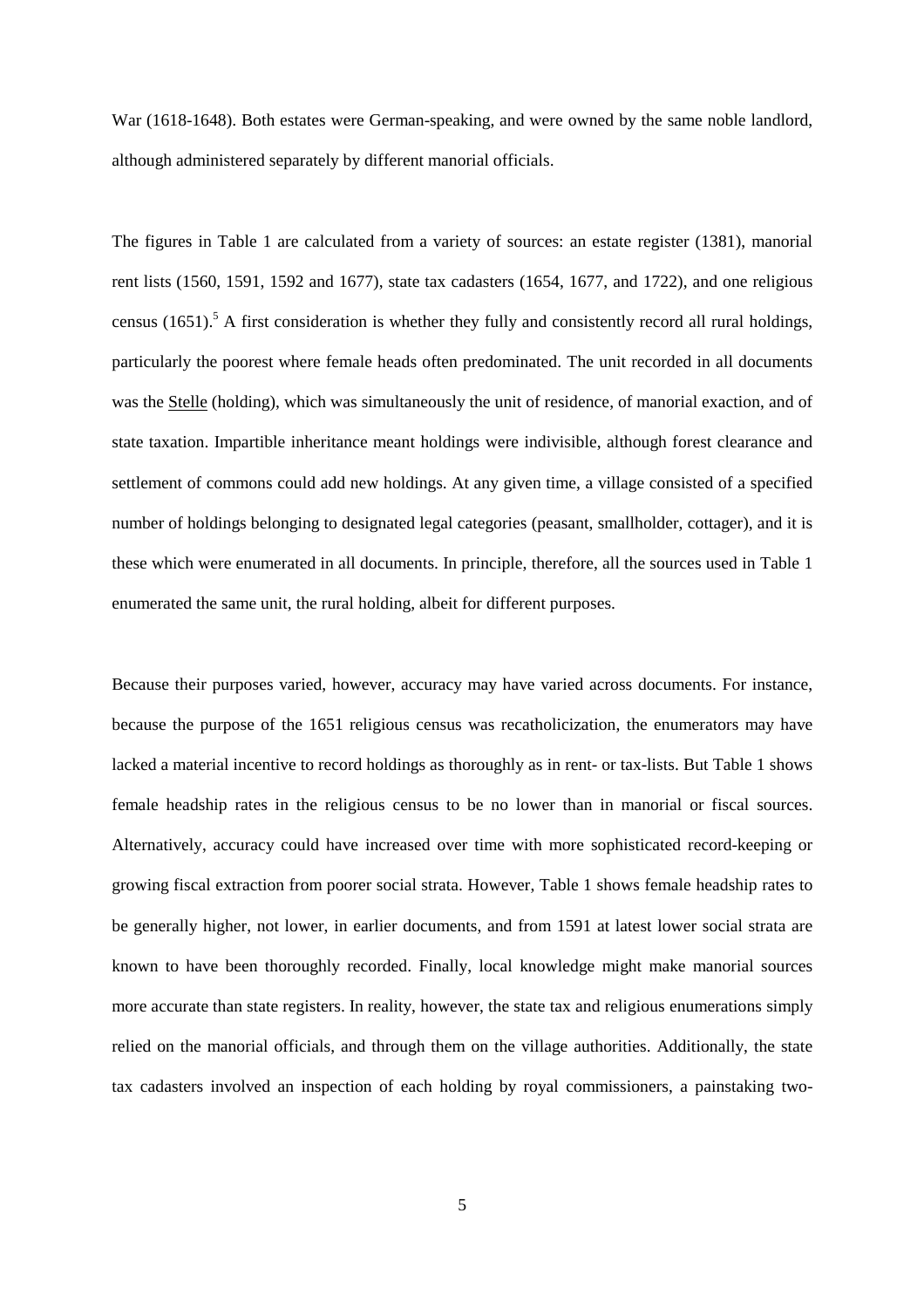month operation. Record-linkage between the 1651 census and the 1654 cadaster for the estates of Frýdlant and Liberec found almost all households listed in 1651 recorded as holdings in 1654; those abandoned by emigrants were recorded as such in 1654.<sup>6</sup>

The only major concern about comparability is evoked by the decline between 1651 and 1654. This decline - 4.8 and 2.7 percentage points on the estates of Frýdlant and Liberec respectively - is small in absolute terms, but within the narrow range of Bohemian female headship rates it stands out. The question is whether it results from changes in recording or in the underlying social situation. For the reasons already discussed, although it is possible that female-headed holdings were less thoroughly recorded in 1654 than in 1651, available evidence suggests the opposite: the 1654 cadaster benefited both from a direct inspection of holdings and from material incentives lacking in the 1651 religious census.

By contrast, Bohemian rural society underwent enormous upheavals between 1651 and 1654, as any adult reported as non-Catholic was ordered to convert or emigrate. By 1654, half of all holdings on the estate of Frýdlant and more than 7 percent on that of Liberec were lying abandoned. While one might expect this to open more positions for women, as in other European societies during demographic crises, here it was the opposite: controlling for other village characteristics, the share of deserted holdings in a village in 1654 was negatively related to its female headship rate.<sup>7</sup> This may be because more female than male heads emigrated between 1651 and 1654, which would be consistent with the higher percentage of females reporting themselves in 1651 as non-Catholic with "no hope" of conversion.<sup>8</sup> Or it may be because the emigration wave included more older couples, in which the woman was more likely to become widowed and set up a female-headed household; this is consistent with the age-distribution of confessional allegiances.<sup>9</sup> Whatever the mechanisms at work, the 1651-4 emigration was associated with a statistically significant reduction in female headship. This suggests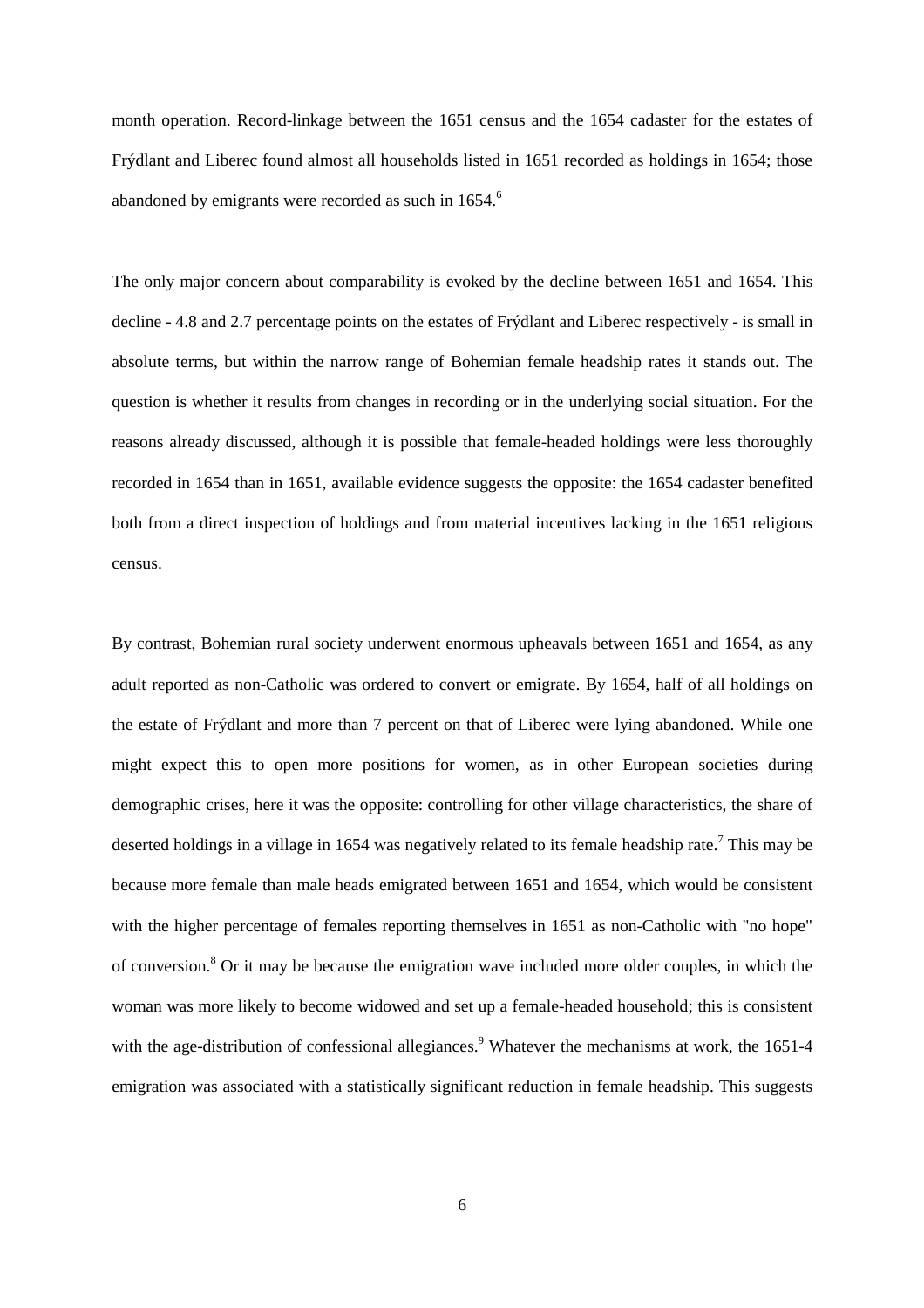that the fall in female headship between 1651 and 1654 was caused not by changes in enumeration but by the massive dislocation of rural society by the emigration wave.

The most striking finding in Table 1 is a further reason to regard these diverse sources as comparable. This is the fact that Bohemian female headship rates occupy a narrow segment of the low end of the European spectrum. On the estates of Frýdlant and Liberec, the rate lay between 1 and 9 percent for the three and a half centuries covered by all the lists, and between 1 and 7 percent for the 162 years of the early modern period.<sup>10</sup> On the other six estates, the rate lay between between 0 and 8 percent in the sixteenth and seventeenth centuries.

In isolation, these low percentages may seem normal. A farm not headed by a married couple is often portrayed as unviable, whether in actuality or in peasant mentalities, a view reflected in the German term Rollenergänzungszwang (the obligation that certain household niches always be filled).<sup>11</sup> But figures compiled for Europe more widely, in Table 2, show that the Bohemian figures were unusually low.<sup>12</sup> Female headship rates varied widely in pre-industrial Europe, between zero and about 45 percent, but the average lay between 13 and 18 percent for the five centuries between 1400 and 1900. For the 147 European observations in the period covered by the Bohemian figures (1381-1722), the mean was 14.3 percent. At each date, 30 to 50 percent of the Frýdlant and Liberec villages contained no female heads, compared to only 2 percent of European villages over the whole period.<sup>13</sup> Bohemian female headship rates were not untypical of Eastern Central Europe, as shown by the figures for Hungary, Austria and Serbia; but these were distinctly on the low end of the European spectrum. Moreover, the figures for Hungary and Austria increased over the early modern period, while those for Bohemia, if anything, decreased.

#### 2. Determinants of Female Headship Rates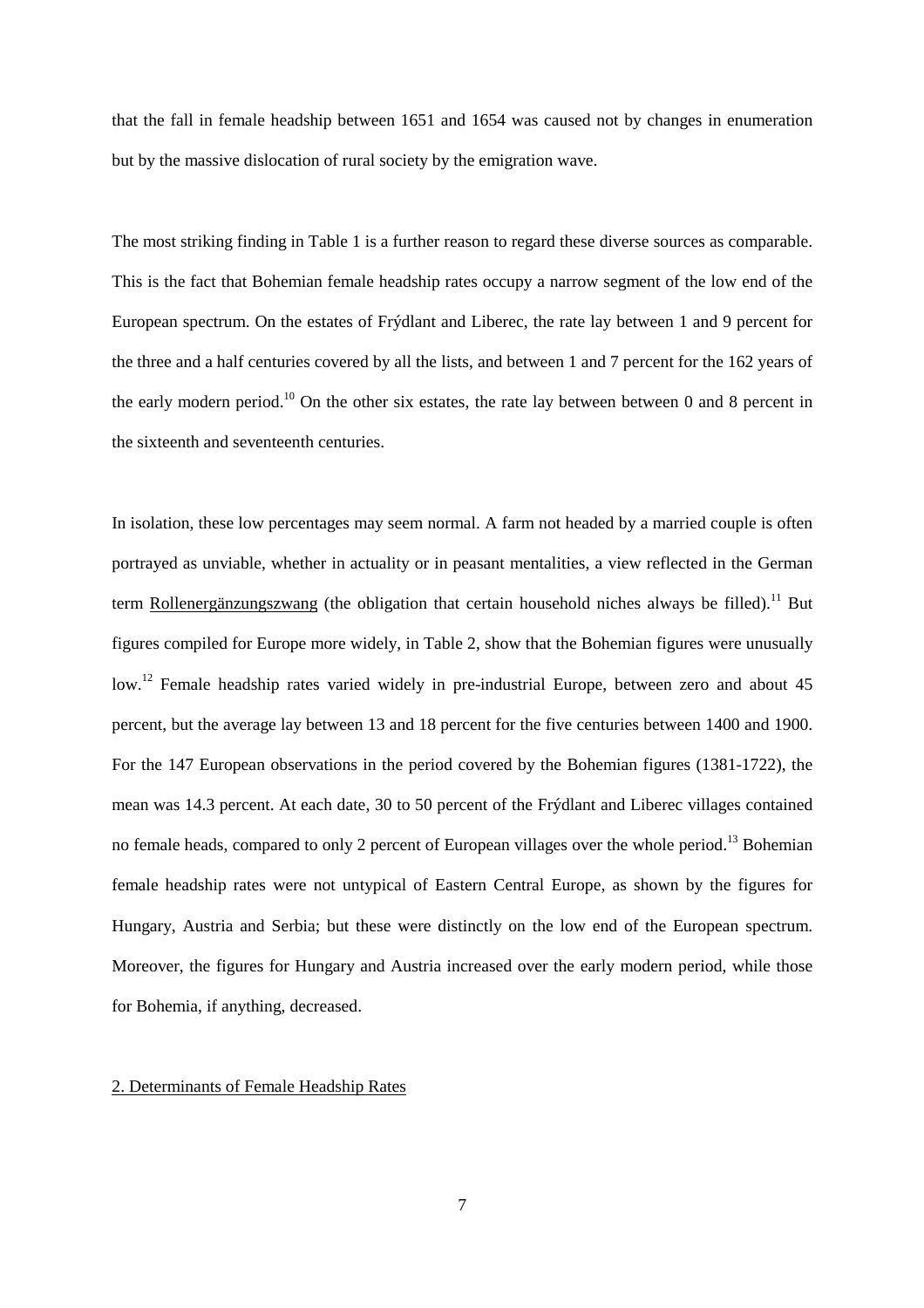Why were there so few female heads in rural Bohemia? To answer this question, we sought to identify the factors that caused female headship to vary across villages and time-periods. We did so by formulating a general model of the variables which could theoretically affect female headship, and testing it statistically using data for four years (1591, 1651, 1654 and 1722) at which good information was available. No general explanation of variations in female headship has yet been formulated by historians. However, one can distill the separate components of a testable general model from the existing literature.

#### 2.1. The Hypotheses

First, there are explanations in terms of endogenous demographic variables: female headship is high because the marriage rate is low (increasing spinsterhood), because the remarriage rate is low (increasing widowhood), because the age gap between spouses is wide (increasing female widowhood), because the household system includes few coresident non-nuclear kin and inmates (increasing solitary residence by widows), or because there is excess male emigration (increasing spinsterhood and widowhood). However, marriage, remarriage, spouse's age, residence, and genderspecific migration are not imposed exogenously on female headship, but rather chosen endogenously with it. Therefore, these variables do not belong in a general model of female headship, unless one were to attempt the highly problematic exercise of trying to estimate a system of simultaneous equations to explain all of them at once.

Turning to genuinely exogenous explanations of female headship, one demographic variable remains: mortality. Female headship may be higher if overall mortality is low, increasing the number of older women from which female heads may be predominantly recruited. Elderly persons (over age 60) were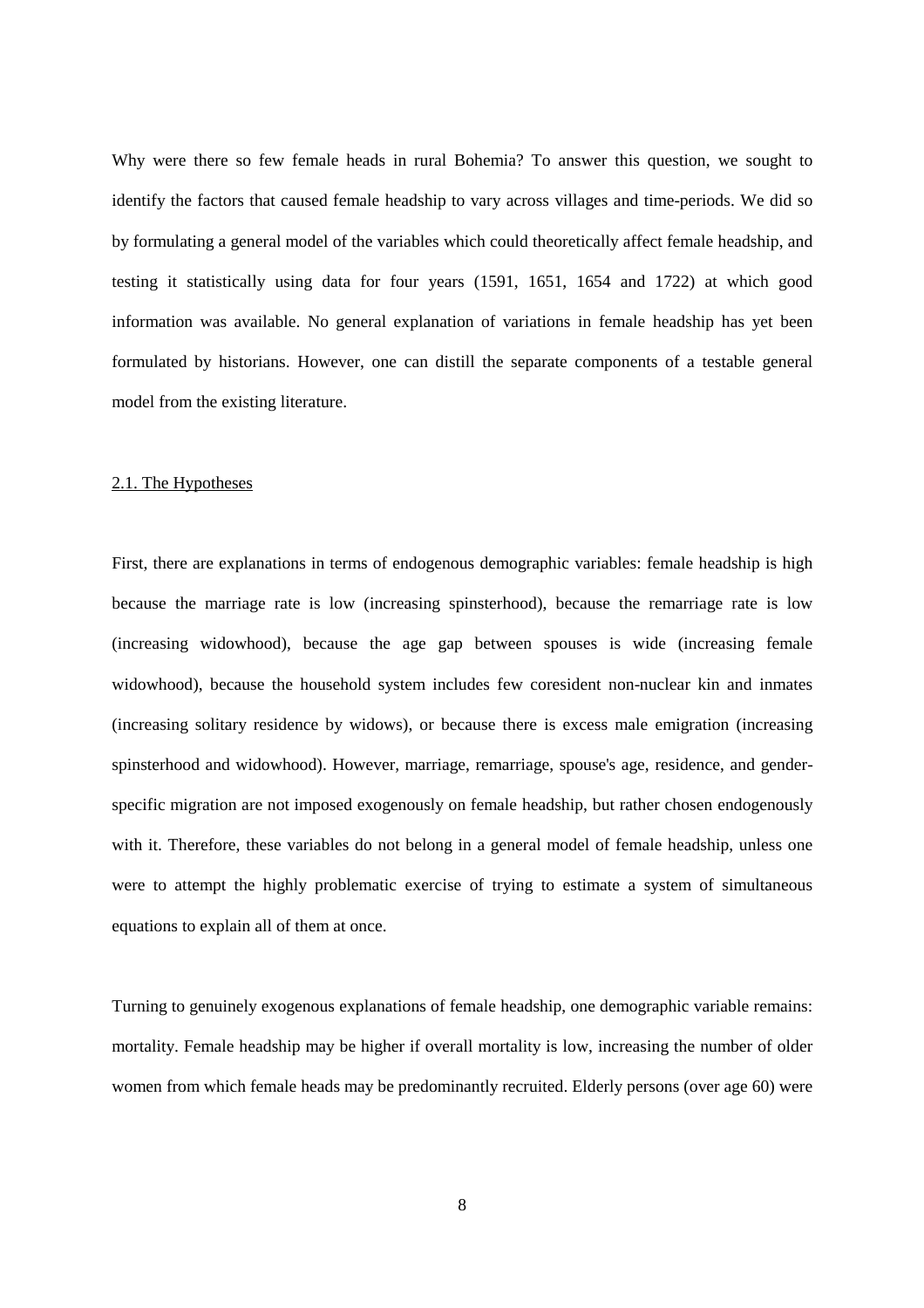certainly fewer in Bohemia in 1585-6 and 1651 than elsewhere in pre-industrial Europe, at less than 5 percent of the population compared to a typical 5 to 10 percent.<sup>14</sup> But we can control for variations in population age-structure by examining the percentages of women in each age-group heading households, and these were also low for Bohemia relative to available figures for Western and Southern Europe.<sup>15</sup> Moreover, on the estates of Frýdlant and Liberec, the youngest female heads were aged 29. Thus low Bohemian female headship cannot be ascribed to a lack of elderly women from whom female heads might have been disproportionately recruited. A second mortality-related argument has greater importance. Female headship may be higher if male exceeds female mortality, whether overall or within marriageable age-groups. Unfortunately, since parish registers survive only fragmentarily before 1700, no information on gender-specific mortality is available for the estates of Frýdlant and Liberec. This variable could not, therefore, be included in our testable model, and must be regarded as a component of the village- and period-specific fixed effects discussed with reference to Table 4.

Economic activities in which female labour productivity was high relative to male are a second set of factors postulated as influencing female headship. Arable cultivation is regarded as unfavourable to women, because of its heavy physical demands and spatial incompatibility with household production. Conversely, pastoral agriculture is supposed to have favoured women, since care of animals involved less heavy labour and was less spatially separated from the dwelling.<sup>16</sup> Protoindustry is also regarded as having high female labour productivity, because of its domestic location, its need for dexterity rather than strength, and the flexibility of combining it with other work.<sup>17</sup> The last two characteristics also favoured female productivity in small-scale trading and services, including laundry, sewing, processing and serving foodstuffs and beverages, and casual day-labour.<sup>18</sup>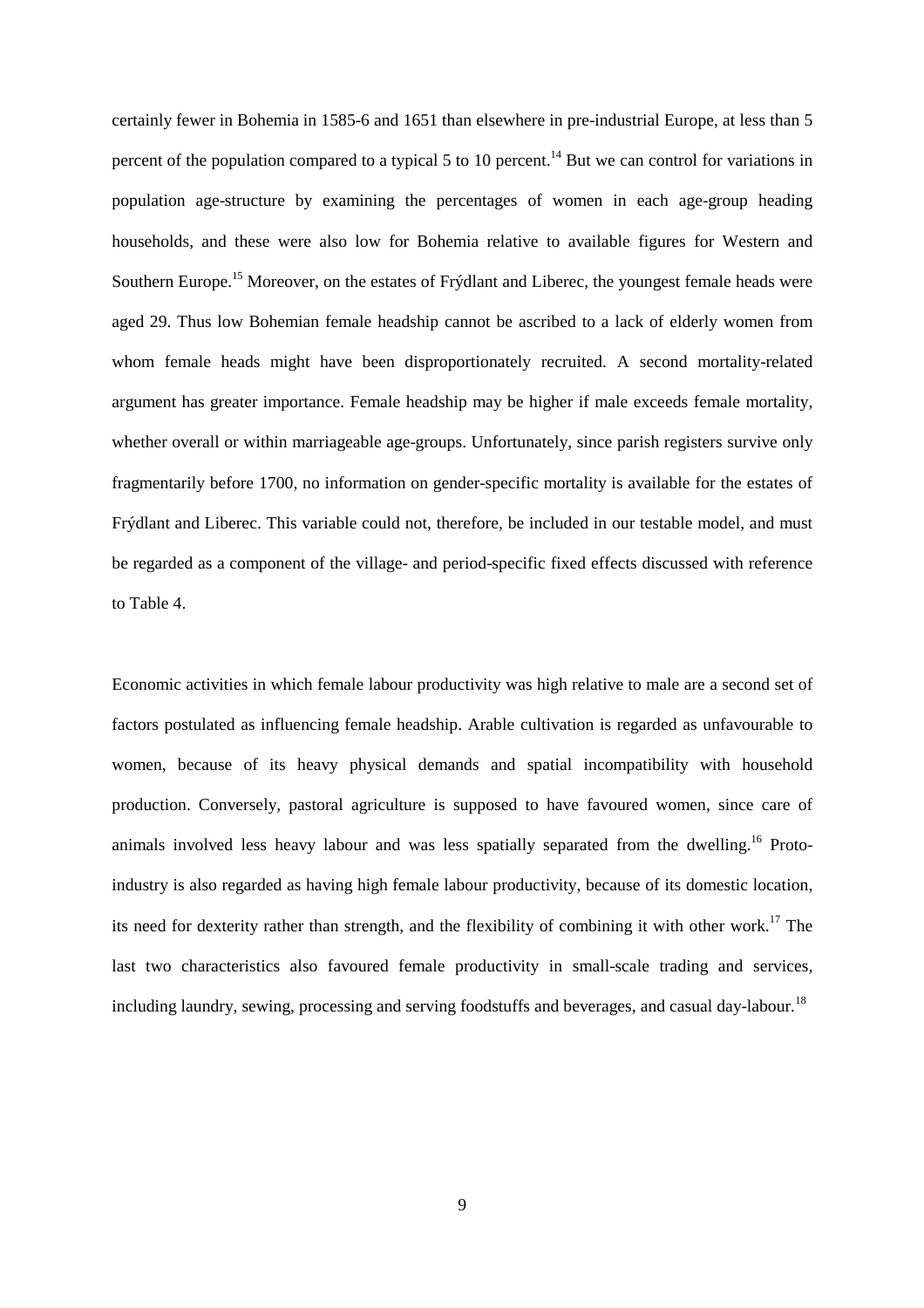For the estates of Frýdlant and Liberec, data were available on a number of measures of the dominant economic activities in each village. The two main ecological determinants of arable productivity in early modern Europe were altitude and soil quality.<sup>19</sup> In our testable general model we therefore included the mean altitude of the village above sea-level and the percentage of good and mediumquality land it reported in 1722. Dependence on pastoral agriculture was measured by the ratio between pasture land and arable fields in the village in 1722. The availability of two of these measures only for 1722 was unfortunate, but even if the soil quality and pastoral-arable ratio changed over time (e.g., with soil exhaustion or price changes), it seemed not unjustified to assume that differences among villages at any one time reflected stable underlying differences in resource endowments.

The effect of proto-industry on women would ideally be measured by spinning, in which female labour usually predominated. Unfortunately no spinning figures survive before the mid-eighteenth century, but the numer of linen-weaving holdings in each village was recorded in 1591-2, 1650 and  $1722<sup>20</sup>$  We regarded this as an acceptable proxy for two reasons. First, in other European protoindustries women comprised a non-trivial percentage of weavers.<sup>21</sup> Second, given transport and transaction costs, women's earnings in ancillary proto-industrial activities such as flax processing and spinning would probably have been greater in weaving villages.

Finally, women's opportunities in small-scale trading and services for local customers are likely to have been greater in larger communities with more differentiated patterns of demand, so the model included the number of holdings in the village. Such employments might also have emanated from urban markets, so the model included the time it took to walk from the village to the estate town, according to a nineteenth-century cosmography.<sup>22</sup>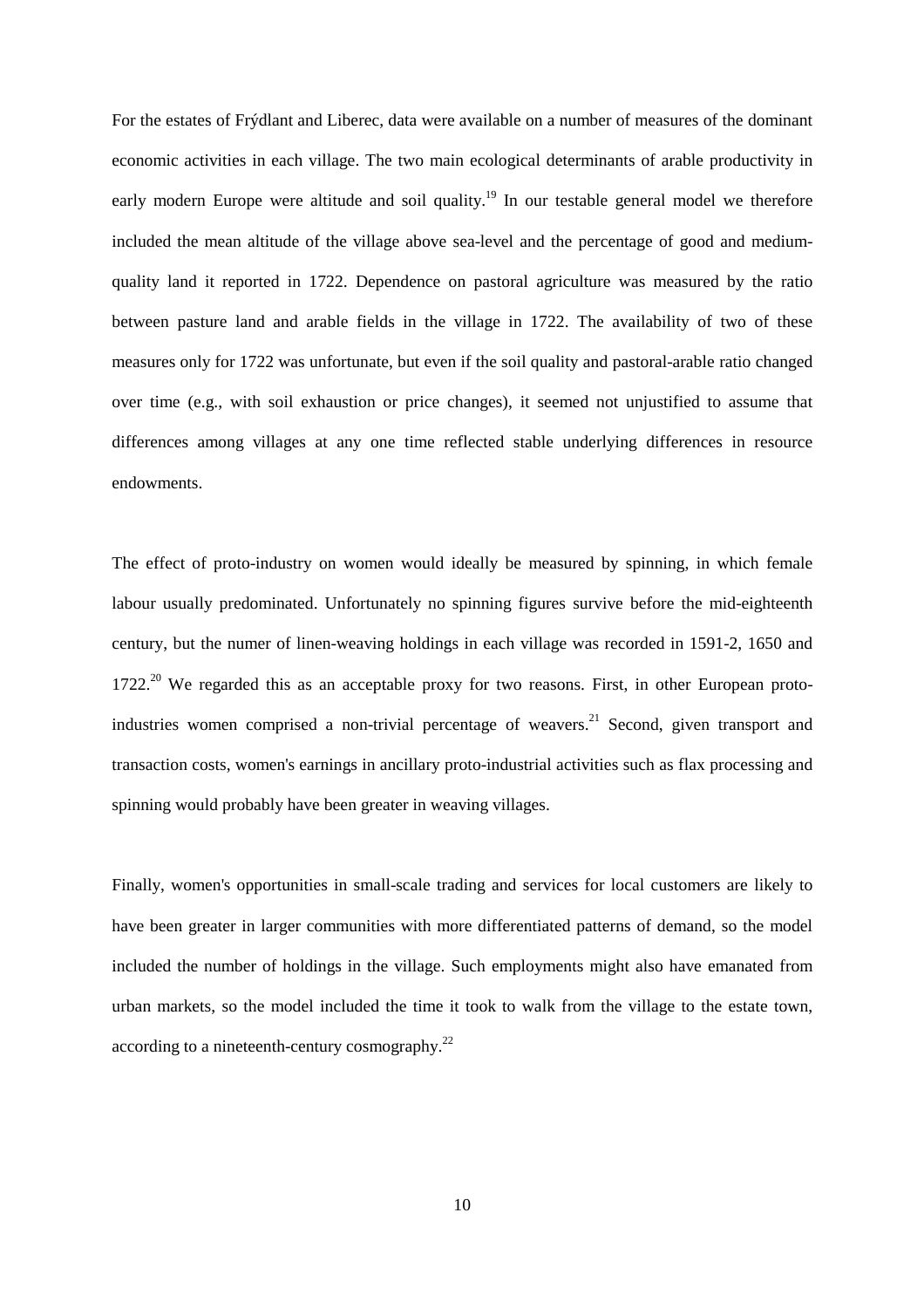Female headship could also be influenced by institutional pressures from communities or landlords. Village authorities might discourage female heads as high welfare risks or poor payers of collectively levied dues or taxes.<sup>23</sup> Landlords might regard female heads as likely to default on rents, harm future rents by maintaining farm infrastructure poorly, or fail to pay state taxes which landlords were responsible for collecting.<sup>24</sup> For the estates of Frýdlant and Liberec, there was no way to measure differences in the coercive capacity of village authorities, but also no reason to believe such differences existed. But there were three measurable respects in which landlord pressure may have varied among villages. Landlord concern to ensure male labour supply might be higher in a village with a demesne farm requiring corvée from local serfs, so a dummy variable was created registering the presence of a demesne farm in the village. Fief-villages (Lehensdörfer) ruled by minor fief-nobles rather than directly by the Counts of Frýdlant are thought to have developed a tradition of more intense lordly regulation, so a dummy variable was created registering whether the village had previously been a fief-village. Finally, the intensity of manorial regulation might have varied across estates, so a dummy variable was created for whether the village was subject to the estate of Frýdlant or Liberec.

A fourth factor postulated as influencing female headship is social stratification: many studies have found that there were more female heads in lower social strata.<sup>25</sup> Underlying this empirical association are three possible causal relationships. Firstly, some argue that a large farm could not be efficiently farmed by a female head, whether because it needed a married couple, because it needed adult male labour which could not be hired, or because a woman lacked the requisite managerial skills or public authority; smallholdings and cottager holdings, by contrast, could remain economically viable under female headship.<sup>26</sup> Secondly, it is argued that although larger holdings under female headship were viable, they were still more vulnerable, and hence perceived as poor fiscal and welfare risks by communal and feudal authorities, which therefore discouraged their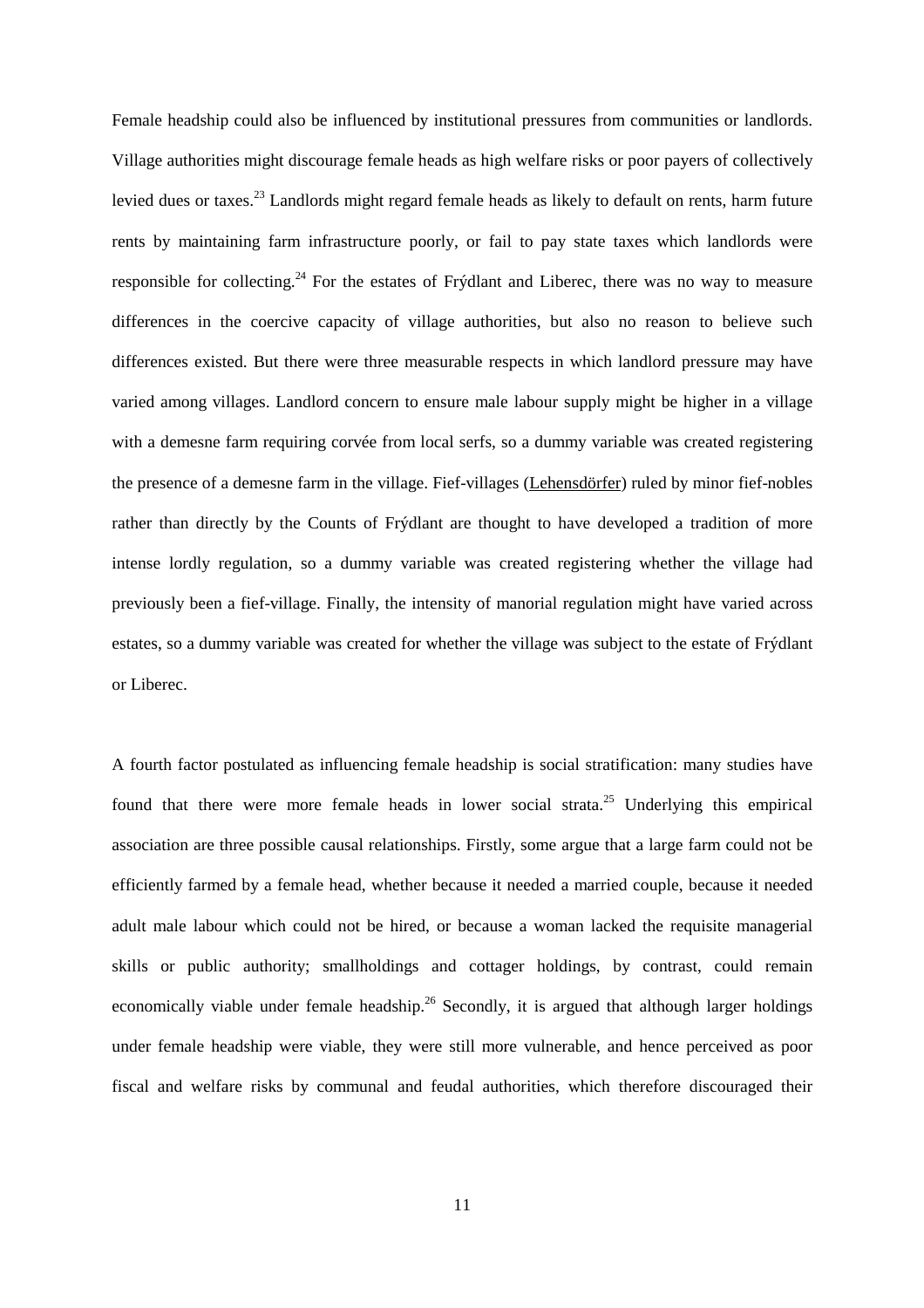formation.27 Thirdly, the causation may be reversed, with female headship causing a previously richer farm or household to become poor (e.g., because of family labour shortage or gender discrimination), rather than the poverty of the holding facilitating female headship.<sup>28</sup>

In Bohemia, the third explanation can be excluded since the social stratum of a serf holding was defined exogenously, in terms of its land area (which was indivisible) and its fiscal and feudal liabilities. At the top were the "peasants" (Bauern), who held enough arable land to live entirely from farming, owed the highest feudal dues and state taxes, and had to perform labour services with draught animals. Then came a stratum of smallholders (Chalupner), who held some arable land but not enough to survive on, owed lower dues and taxes, and rendered labour services by hand. The lowest independent holdings were those of the cottagers (Häusler), who held only their own cottages on the commons, owed some dues and taxes, and had to perform sporadic labour services on demand.29 Since social stratum in rural Bohemia was defined in terms of the arable area and fiscal liabilities of the landholding, not the personal characteristics (such as sex) of the holder, it was exogenous to female headship. We therefore included in our model the percentage of smallholders and cottagers ("sub-peasants") in the village. This does not resolve the issue of whether any effect of social stratum on female headship emanated from economic or from institutional causes. However, the qualitative data discussed in the next section cast some light on this question.

#### 2.2. The Econometric Analysis

The influences on female headship distilled from the literature therefore led us to construct a regression model, in which the dependent variable was the percentage of female heads in the village in a particular year, and there were ten explanatory variables: the percentage of good- and mediumquality land; the mean altitude; the pastoral-arable ratio; the percentage of linen-weavers; the distance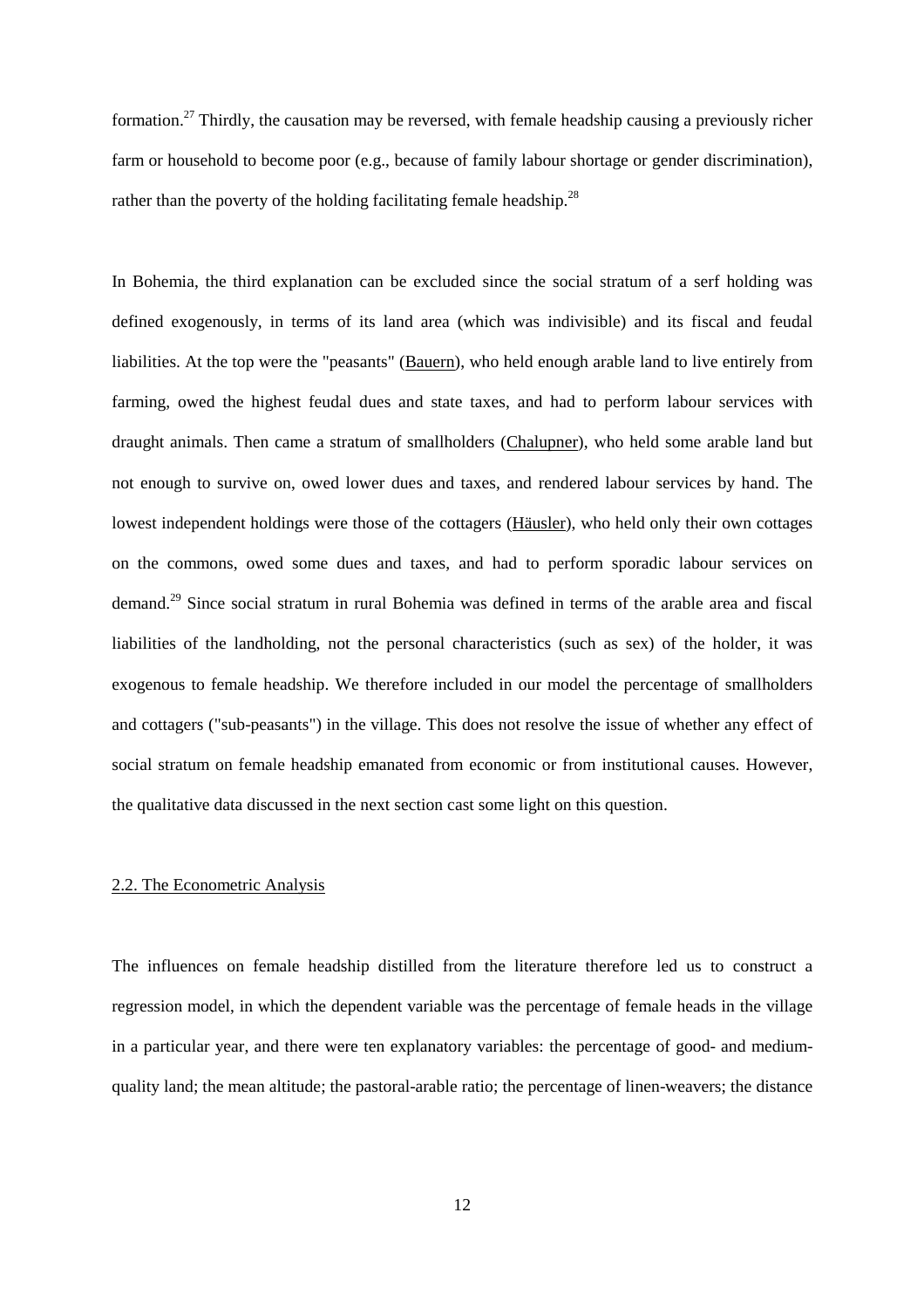to the town; the number of holdings or households; the presence of a demesne farm; former status as a fief-village; the estate (Frýdlant or Liberec); and the percentage of "sub-peasants". It proved possible to obtain complete information on all variables for 44 villages in 1591, 50 villages in 1651 and 1654, and 63 villages in 1722, a total of 207 observations.

The data available to estimate the model therefore took the form of an unbalanced panel. Because the dependent variable was bounded between zero and one hundred, a Tobit regression model was estimated. Since six of the explanatory variables did not vary within villages across time, the general regression model could not be estimated using the fixed-effects estimator for panel data models. When the random-effects estimator was used, the estimated variance of the village-specific disturbance terms was negative, suggesting that the random-effects specification was inappropriate.<sup>30</sup> As neither of these two standard specifications for a model to be estimated on panel data could be used, the general model was estimated on the full panel, with interactive variables included to test whether the effect of each explanatory variable on female headship was constant over time. The interactive variables were created by multiplying each explanatory variable by three different dummy variables relating to three of the years in which the variable was observed (1651, 1654 and 1722). The three dummy variables for 1651, 1654 and 1722 were also included to allow for possible shifts over time in the intercept of the regression model. Table 3 reports the results obtained using this method of estimation after the imposition of a number of zero restrictions on the general model, which resulted in the exclusion of seven of the ten explanatory variables (and the corresponding interactive variables), as well as the three shift dummy variables. The zero restrictions which resulted in the model in Table 3 were acceptable according to a Wald test.

Remarkably, only three of the ten socio-economic variables significantly affected female headship: proximity to the town, percentage of sub-peasants, and estate. Low female headship in rural Bohemia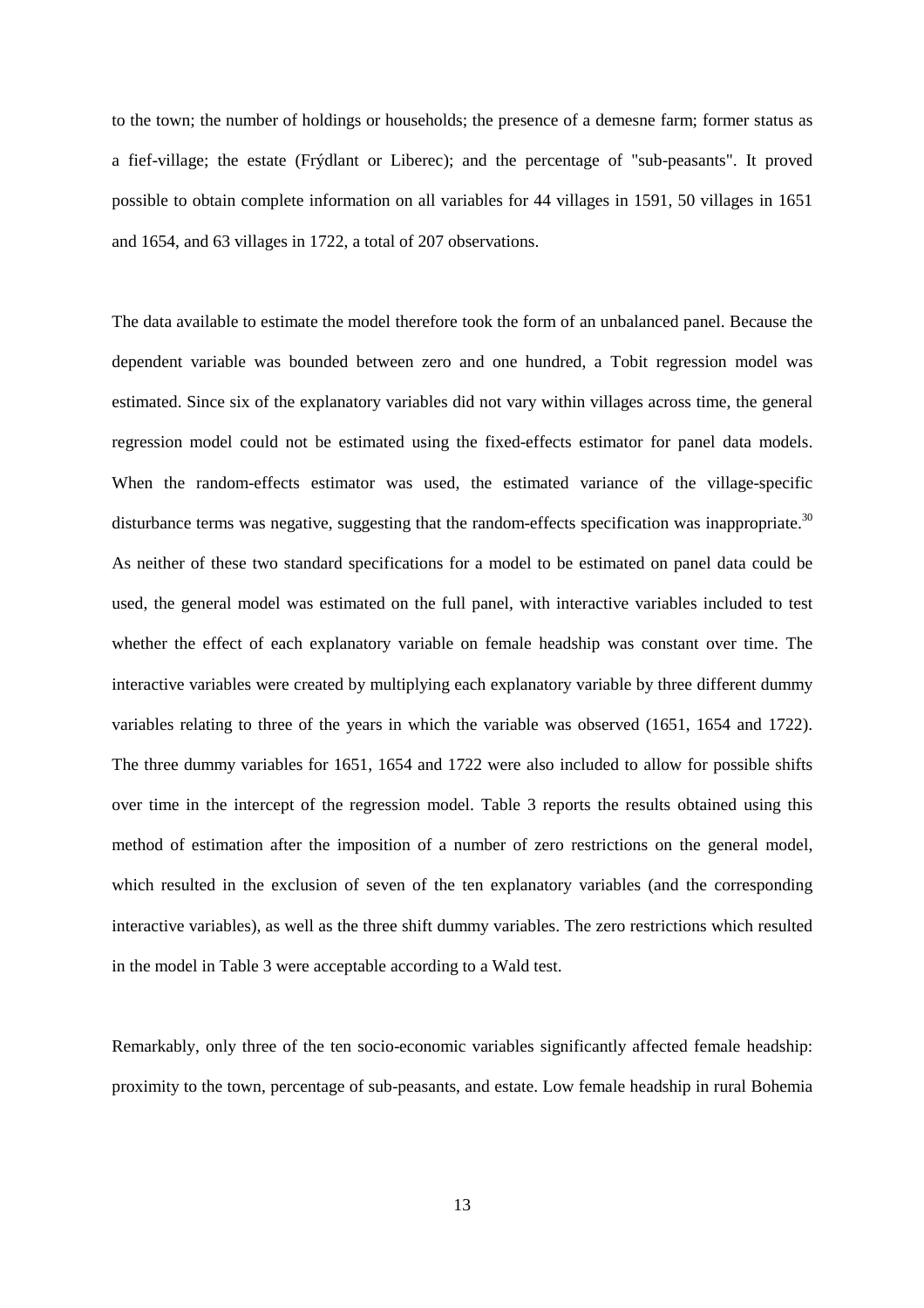was not caused by women's low productivity in arable agriculture, since a village's soil quality, its altitude, and its pastoral-arable ratio had no effect. Nor did proto-industrial linen-weaving apparently create opportunities for female independence, despite the fact that in some villages one-third of holdings paid weavers' dues in 1591, rising to two-thirds in 1650 and 1722. Villages with more households may have had more differentiated patterns of demand, but there is no evidence that this made it more possible for females to head households there. The fact that these villages varied widely in their economic characteristics, which were exceptionally well-recorded by pre-industrial standards, and yet none of these characteristics affected female headship, suggests either that female and male labour productivity did not differ greatly, or that other factors were at work in Bohemian society which prevented higher female productivity from giving rise to more female-headed households.<sup>31</sup>

One economic characteristic did significantly affect female headship, although only in 1591: proximity to the town increased female headship, as is consistent with the theoretical arguments discussed earlier. Computed at the sample means, the marginal effect in 1591 of a village being one hour's walk nearer to the town was that its female headship rate was two percentage points higher. But the estimated effects of distance on female headship in 1651, 1654 and 1722, given by the sum of the estimated coefficients on DISTANCE and the relevant interactive DISTANCE variable, were not significantly different from zero. While in the 1590s, the commercial impact of towns on the surrounding countryside may have created openings for female economic independence, pressures were at work in Bohemian society which closed these opportunities off by 1651 at latest.

The second variable to affect female headship was village social structure. The estimated effect of the percentage of sub-peasants on female headship is positive and significantly different from zero at conventional levels for 1591 and 1651, and at the 0.084 level for 1722; it is not significantly different from zero for 1654. The absence of a positive effect of the proportion of sub-peasants in 1654 may be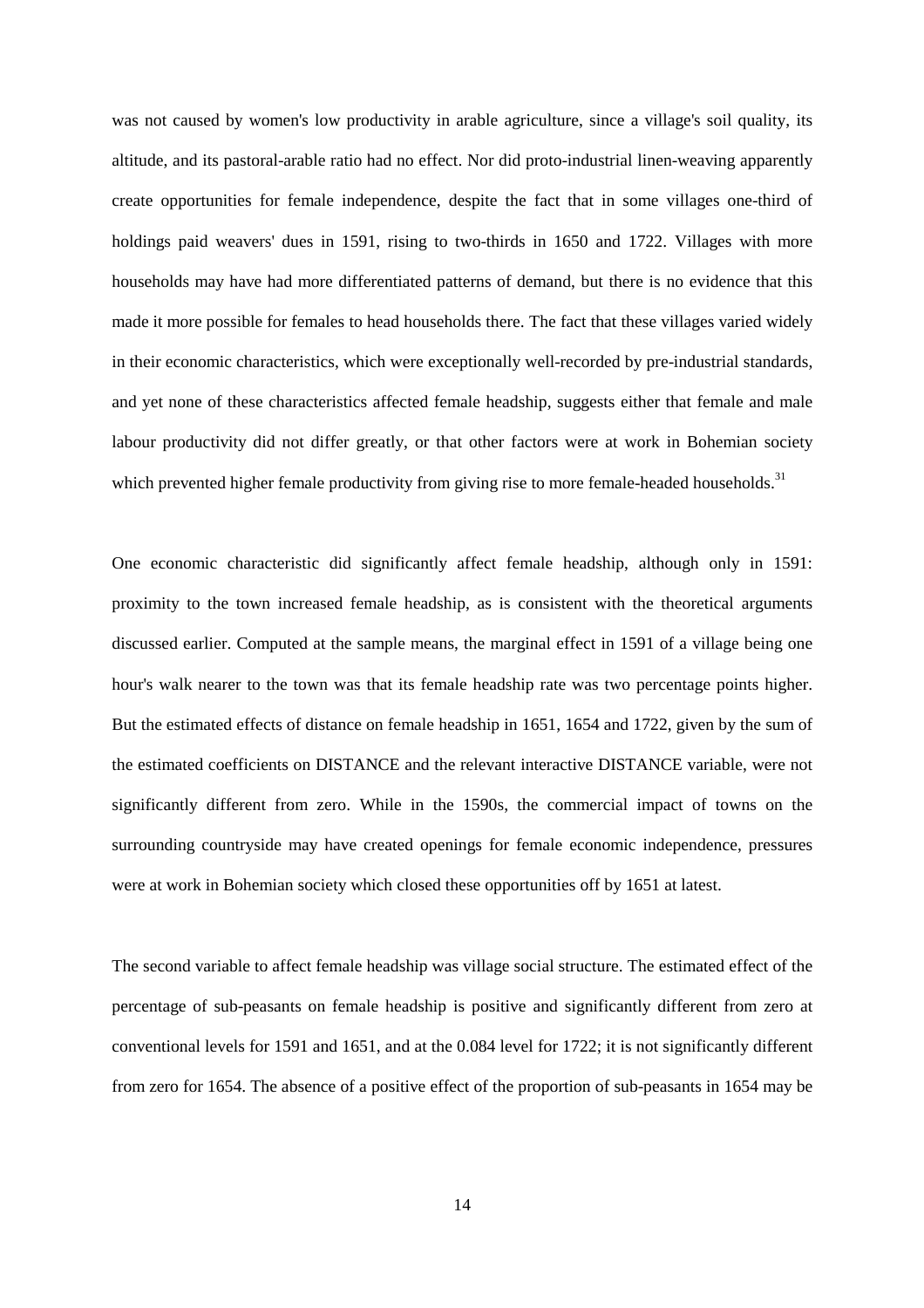due to the huge social disruption caused by the emigration wave of 1651-1654, discussed earlier. On the whole, the positive estimated effect for three of the four years of observation suggests that subpeasant social structure did encourage higher female headship in Bohemian villages. We do not know whether this was because female heads were more economically viable, or because they were less subject to institutional pressures, on sub-peasant holdings than on large peasant farms. Some doubt is cast on the economic argument, however, by the fact that almost no other measurable economic characteristic of villages encouraged (or discouraged) female headship.

Although sub-peasant social structure did significantly encourage female headship in 1651 and 1722, the size of its effect was smaller than in 1591, as shown by the fact that the estimated coefficients of the interactive terms PSUB51 and PSUB22 are negative and significantly different from zero. This suggests that the openings created for female headship by sub-peasant social structure, as by proximity to the town, declined between the late sixteenth and the early eighteenth century. The statistical results do not explain why this was so, but the qualitative evidence discussed later will address this question.

The third variable to affect female headship was the estate on which the village was located. Its effect was not significantly different from zero in 1591 or 1651, but was negative and significantly different from zero at conventional levels in 1654 and at the 0.056 level in 1722. Computed at the sample means, female headship was approximately two percentage points lower in 1654 and 1722 if a village was subject to the estate of Frýdlant rather than the estate of Liberec. Interpreting this finding is not straightforward. It was not caused by differences between the two estates in village characteristics included in the general model, since the regression results showed that these did not significantly affect female headship. Nor can it be ascribed to differences in age-structure arising from greater depopulation: the estate of Frýdlant did not have fewer female heads than Liberec in 1651 (despite a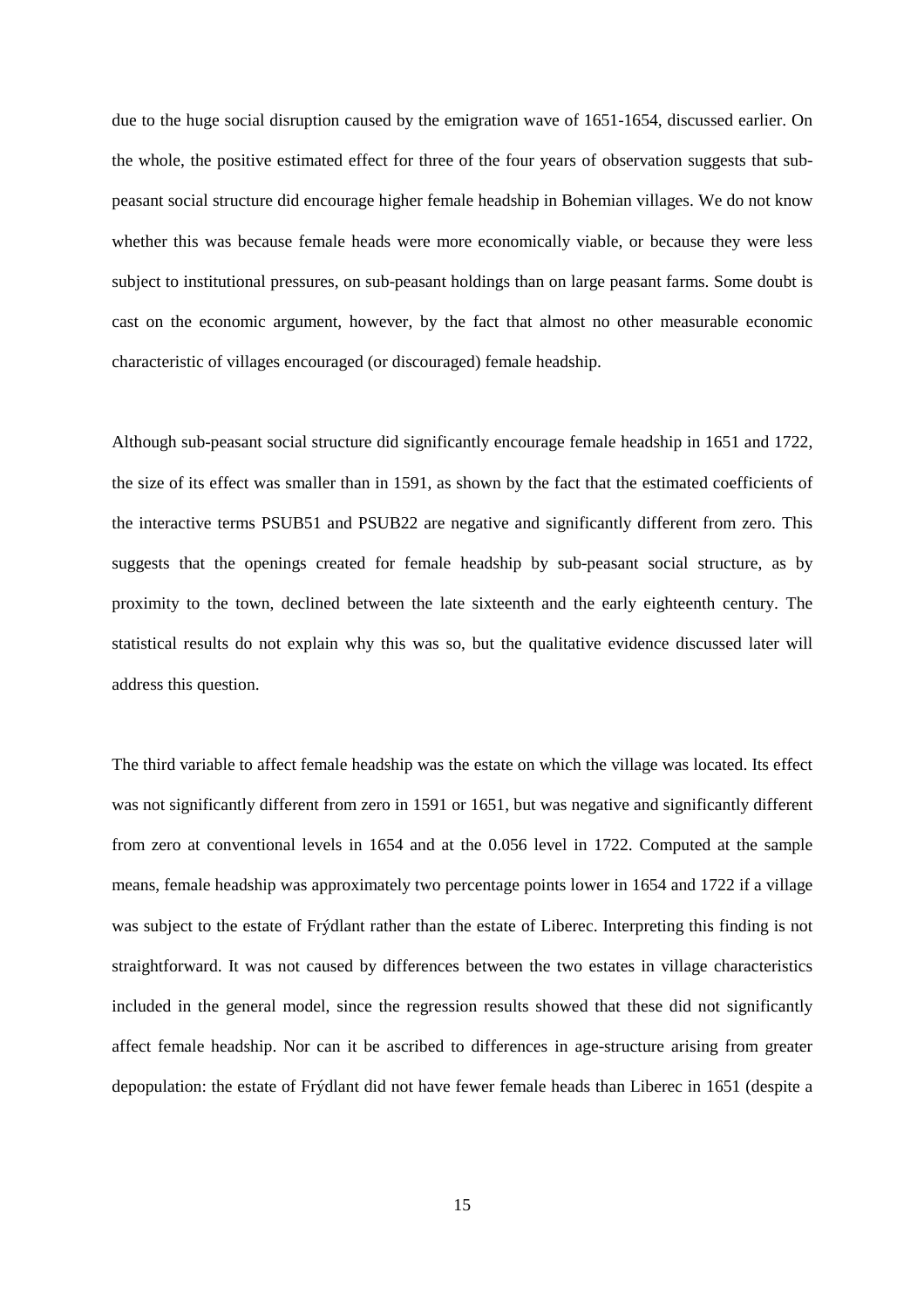younger age-structure) and did have fewer in 1722 (despite intervening demographic recovery). The difference between the two estates may reside in unmeasured ecological, socio-economic or demographic characteristics (such as gender-specific mortality) excluded from the model. Or it may be linked to differences in manorial administration since, although owned by the same landlord, they were run by different officials. Differences in personnel could matter, as shown by Steven Hoch's study of a nineteenth-century Russian estate, where family fissions among serfs proliferated under one lax bailiff, but were strictly prevented by his predecessor and successor.<sup>32</sup> Whatever the underlying cause, subjection to one estate rather than another emerged as a major determinant of female headship in these Bohemian villages after 1651, even as proximity to the town and subpeasant social structure were affecting it less.

The effect of proximity to the town disappeared after 1591, the effect of sub-peasant social structure declined after 1591, and the effect of estate only emerged after 1651. This raises the question of change over time. Did female headship rates in these Bohemian villages fall over time, independently of any changes in the explanatory variables? This question was addressed by estimating a Tobit regression model with fixed village- and time-effects, the results of which are shown in Table 4. As has been noted already, a fixed-effect specification cannot identify the separate effects of any explanatory variables which do not vary over time for a particular village. However, Table 3 showed that the only explanatory variables in this category with a significant effect on female headship were estate and distance, and hence little information is lost by including the effects of estate and distance in the village-specific fixed effects. Furthermore, to the extent that there were village-specific effects on female headship which we wrongly omitted from the regression model because we could not measure them (gender-specific mortality, for instance), this specification will provide better estimates of the effects of those variables which do vary within villages.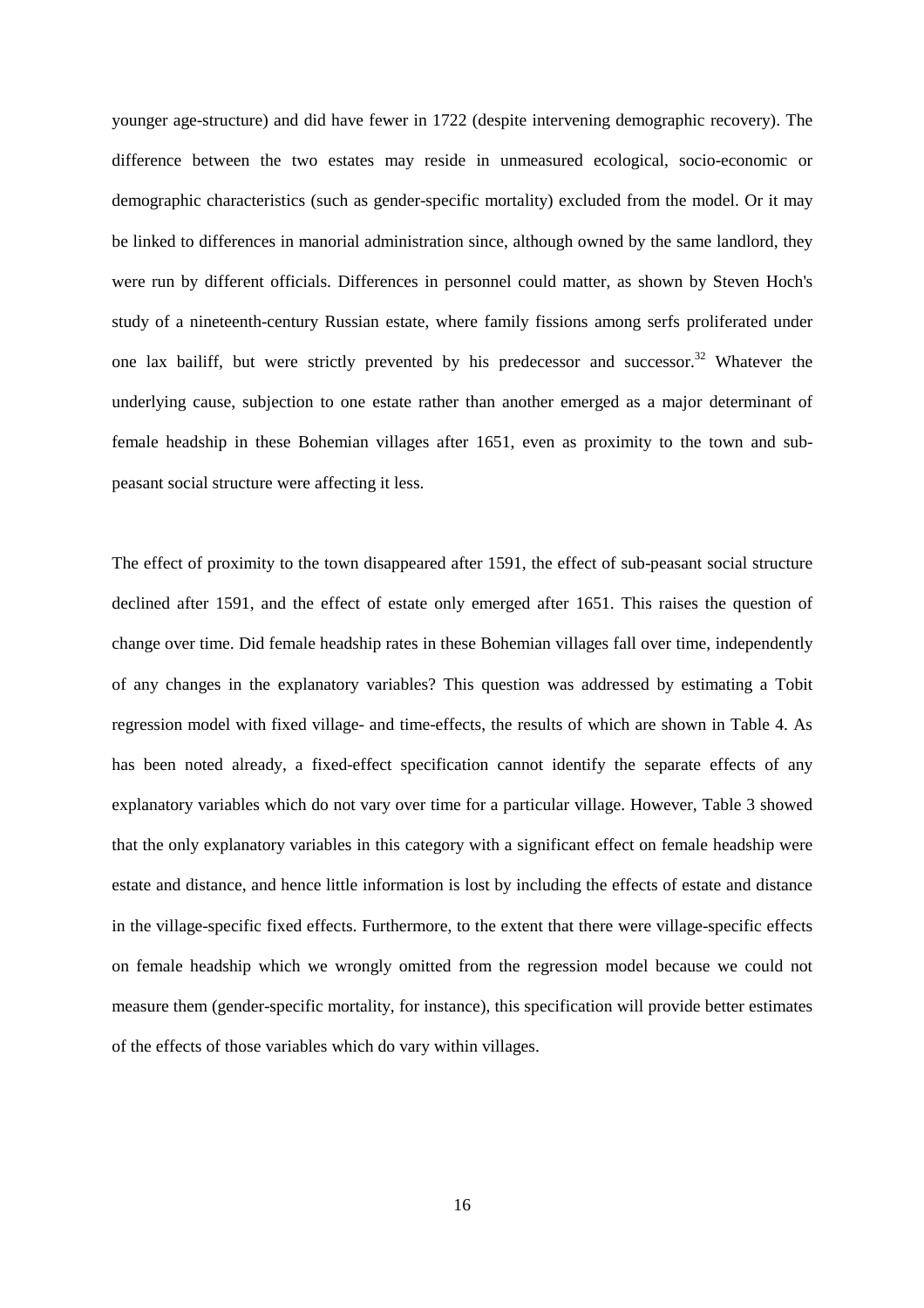The results in Table 4 confirm those already discussed. Allowing for time-specific fixed effects as well as village-specific ones, a sub-peasant social structure has a highly significant positive effect on female headship, while the other three variables which display within-village variation have effects not significantly different from zero. The estimated time-specific effects for 1654 and 1722 are significantly smaller than those for 1591 and 1651, showing that female headship was lower after 1651 than before, for reasons independent of the village characteristics included as explanatory variables in the regression analysis.

The statistical findings can be summarized as follows. Between the late sixteenth and the early eighteenth century, female headship in rural Northern Bohemia was not affected by most of the ecological and economic factors generally regarded as favouring women's economic independence in pre-industrial Europe. Proximity to urban markets does appear to have created opportunities for female independence in 1591, but these opportunities disappeared thereafter, despite increased rural commercialization.33 A sub-peasant social structure did increase female headship, although its effect diminished between 1591 and 1722. In the same period, subjection to one feudal estate rather than another emerged as an important influence on female headship. Finally, for reasons unrelated to other measurable village characteristics, the openings for female-headed households deteriorated over time.

In 1591, female headship in Bohemia was already exceptionally low by European standards, and it declined significantly over the next 131 years. All social groups, including the sub-peasants, appear to have been increasingly subjected to pressures limiting women's ability to conduct independent households. While the quantitative analysis does not tell us what these pressures were, one possible interpretation of the effects of estate and of time is that they emanated from the manorial administration itself, and its interpretation and implementation of landlord powers which were expanding as the "second serfdom" intensified.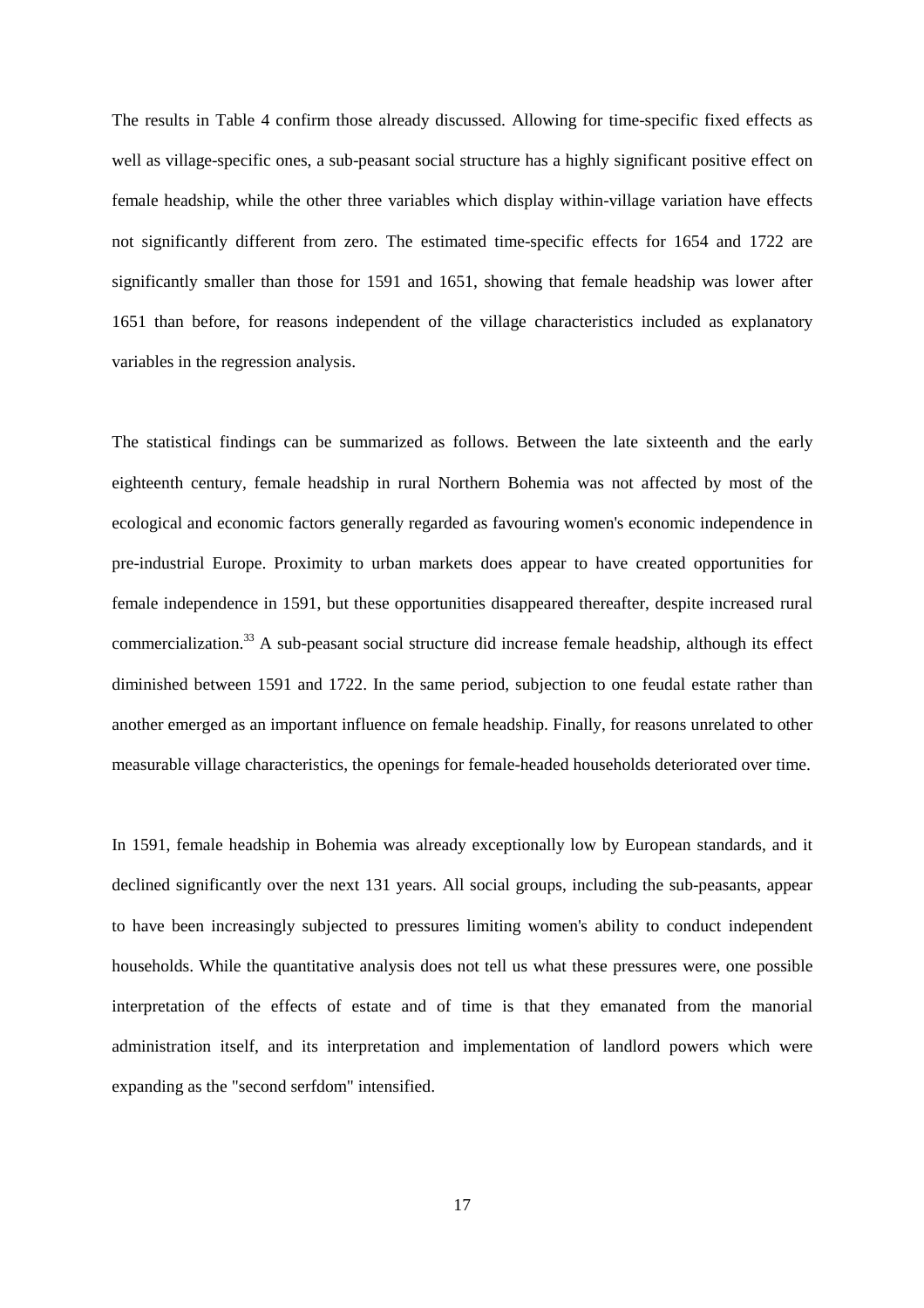#### 3. Social Pressures on Female Headship

This raises the question of what reasons might lie behind the decline in female headship, and the changes in its determinants, in these Bohemian villages between 1591 and 1722. One factor which naturally springs to mind is the advance of the "second serfdom". This is the name given to the growth in landlord power in many parts of Central and Eastern Europe during the early modern period. Regional studies provide rich evidence that Bohemian landlords expanded demesne operations, increased labour rents, extended them to sub-peasants, levied new dues on proto-industry, set up market monopolies, regulated demographic choices, and curtailed serfs' legal rights. $34$  The precise timing is debated, with some claiming that Bohemia followed a Western development until the Thirty Years' War (1618-1648), while others argue that it shared the earlier origins of the "second serfdom" with other Eastern European territories. Recent research on the estates of Frýdlant and Liberec, however, supports the view that the decisive growth in landlord power dates from the early sixteenth century.<sup>35</sup>

How might this growth in landlord power have influenced female headship? Qualitative evidence can help answer this question. Although Bohemian village courts kept no records other than land transfers, the next jurisdiction up, the Amt ("office" or manorial court) of Frýdlant, kept records which survive for scattered periods between 1583 and 1692. These show that by the late sixteenth century, manorial officials were already regulating who could head rural holdings, and females were a special (although not the sole) target of such regulation. Analysis of such cases reveals the underlying incentives of landlords, village communities, and other serfs with regard to female-headed households, and helps to explain the quantitative patterns in female headship identified in the preceding section.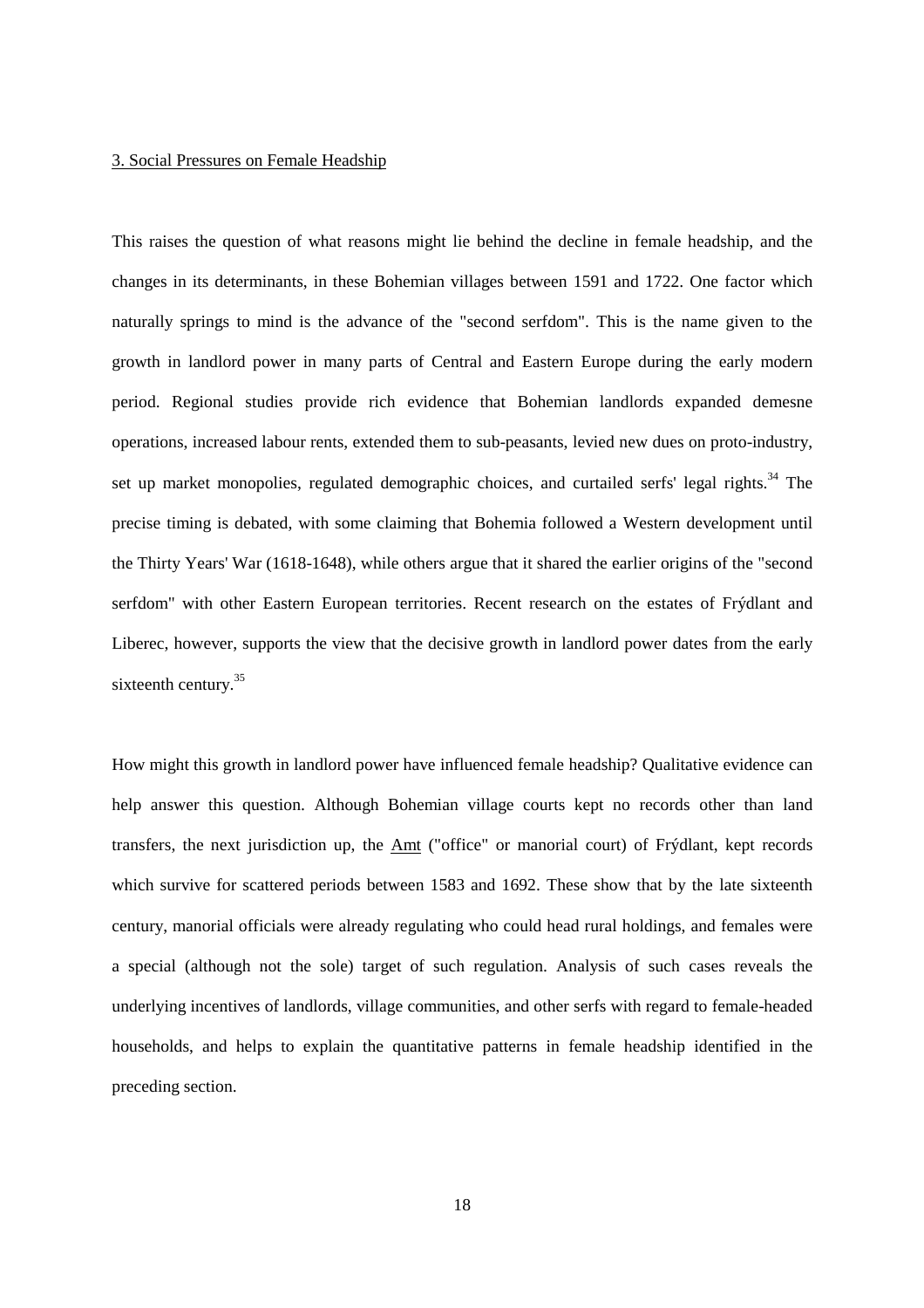#### 3.1. The Landlord

Revenue-maximization created a direct incentive for landlords to get rid of female-headed households. Female heads were viewed as likely to default on rents, labour services, and state taxes (which landlords were responsible for collecting), and to reduce future rents by incurring debts and neglecting farm maintenance. In 1604, for instance, a widow in Horní Višňová (Oberweigsdorf) who claimed "that she had been keeping the farm in her children's best interests until she could provide for her children" was ordered to "provide the farm with a capable holder [tuchtigen Wirt], sell it, or marry off the daughter, within a year and a day".<sup>36</sup> A year later, she was "granted as a favour in the manorial court, that she may retain her farm, on condition of no ruination to the fields, pastures and woods, for her eldest daughter, until the latter is betrothed, either until Whitsun or at latest until Martinsmas this year".<sup>37</sup> In 1606, a widow from Bílý Potok (Weißbach) was granted permission to retain her cottager holding until she remarried, "in the best interests of the children", but was threatened with penalties "if in the mean time she shall reduce anything on the holding or incur more debts".<sup>38</sup> In 1609, a peasant's deserted wife tried to contract privately with neighbours to sow the barley and herd the cows, but the manorial court ordered that "the village elders shall look out for a good holder [guten Wirt] and a young man, and set him into the farm so that it may be maintained in a cultivable state ... the horses shall remain with the village court so that the pastor's labour rents may be rendered."<sup>39</sup> In 1685, the court ordered a widow in Heřmanice (Hermsdorf) to pay all feudal dues and military contributions, or else her cottager holding "shall be sold and a full holder [voelliger Wirt] be secured for it".<sup>40</sup> Even a woman of the local fief-nobility had to petition the manorial court in 1650 to be "granted the favour of being allowed to cultivate and set right the farm of Tschernhausen"; although she promised to import cattle and not diminish the arable fields, the court ordered that a Kaufmann (purchaser) be found within six weeks "to prevent further complete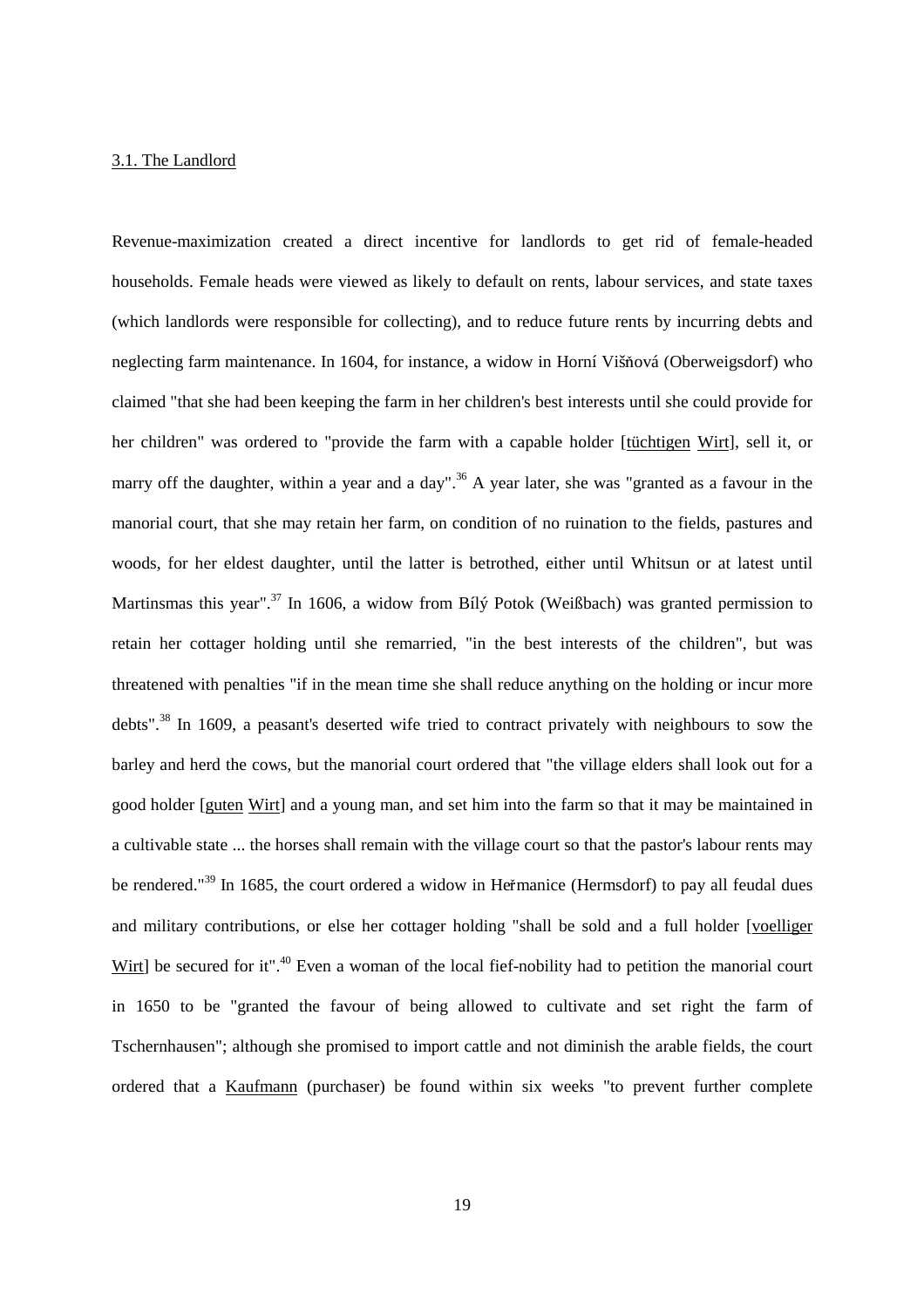ruination of the fief and the interests the overlord has resting on it".<sup>41</sup> Manorial officials sought to replace female heads because they did not regard them as "capable", "good", or "full" holders.

To do so, they not only ordered female heads to sell up or marry, but also intervened in the terms of land transfers. This included retirement contracts (German Ausgedinge, Czech výměnek), important pieces of property in their own right which affected the price of the holdings to which they were attached and changed hands for substantial sums.<sup>42</sup> In October 1650, for instance, the manorial court ordered that a retired peasant widow in Raspenava (Raspenau) should henceforth be allowed to use only one field and a small excess plot, while "the remainder of the retirement contract shall be altogether abolished". This was explicitly stated to be so that her widowed daughter-in-law could "the sooner secure a Kaufmann for the farm".<sup>43</sup>

### 3.2. The Community Authorities

Careful reading of the records, however, suggests that straightforward revenue-maximization was not the only motivation behind landlord pressure on women heading households. In many cases, female heads were reported to the court by village elders or male relatives, seeking to manipulate seigneurial decisions for their own ends. That is, the landlord's power to dissolve serf households and intervene in land transfers constituted an economic rent for anyone who might benefit from such decisions, and hence created an incentive to engage in rent-seeking by persuading the manorial officials that a female-headed household was harming landlord interests.

In 1685, for instance, the "village court and community" of Hemanice (Hermsdorf) complained to the Frýdlant manorial court that Anna, Jacob Schmied's widow, "wishes to pay very little from her cottager holding on the commons". The estate captain ordered that if she failed to pay up, "the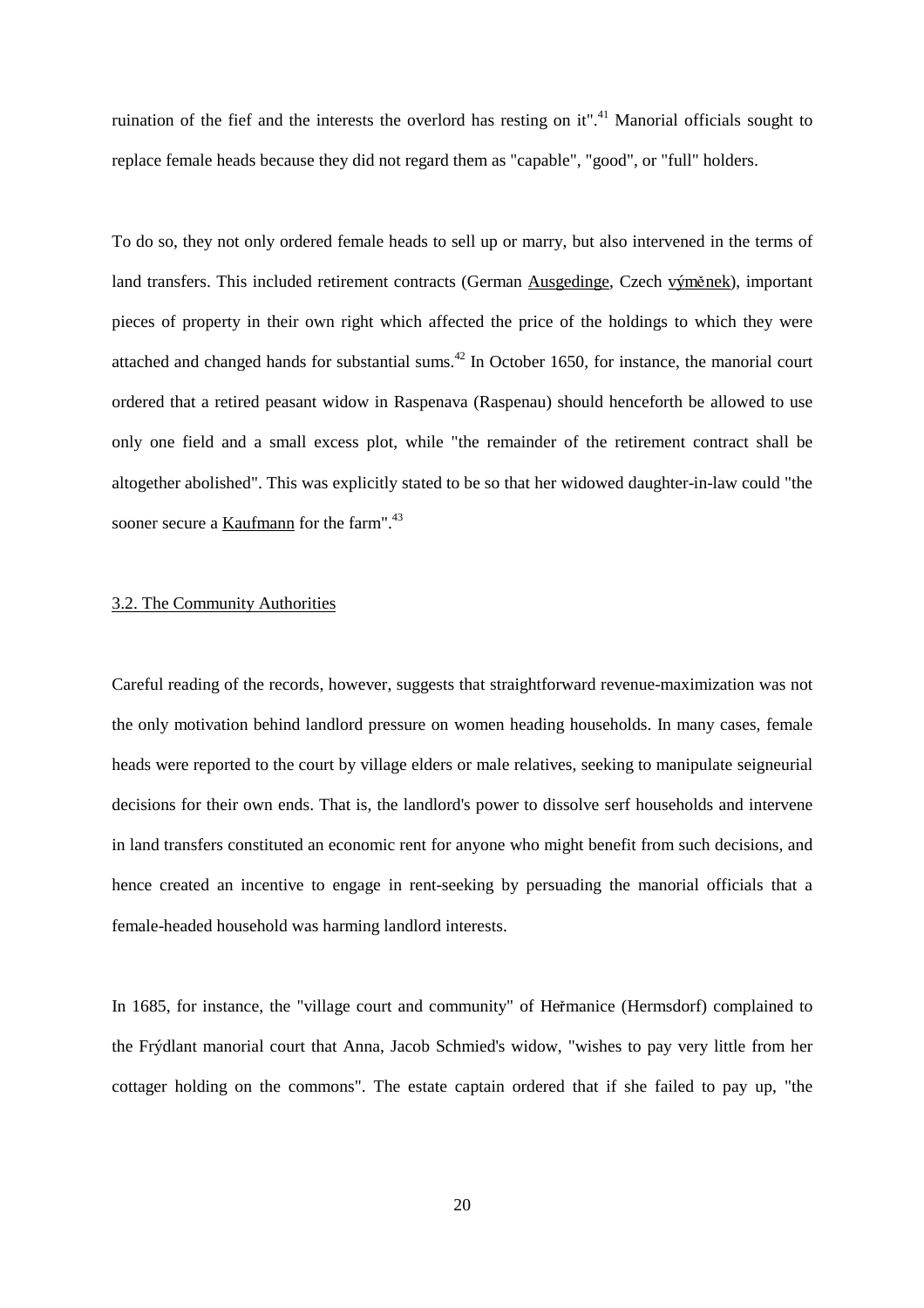holding shall be sold and a full holder obtained for it".<sup>44</sup> That same year, the village of Horní Řasnice (Bernsdorf) reported Rosina, Hans March's widow, for fornication with another villager; the court ordered that "Hans Apelt with his wife shall move into the cottage with his daughter, the said Rosina, in order to prevent further whoring".<sup>45</sup> From the perspective of the better-off males who dominated community offices, it was never advantageous for their village to contain independent female heads of household, whom they regarded as poor and sexually unruly. This was the case throughout preindustrial Europe; the difference in societies under the "second serfdom", such as Bohemia, was that institutional powers existed, and could be manipulated, to make it possible to get rid of female household heads rather than merely regretting their existence.<sup>46</sup>

#### 3.3. Individual Serfs

Male relatives, too, tried to use the landlord's powers to dislodge female heads. The main mover in a series of attempts to eject "die alte Teschnerin" ("Old Widow Teschner") from her farm in Horní Višňová (Oberweigsdorf) between 1604 and 1607 was her son-in-law Görge Döring, who went so far as to submit a written petition against her. Döring persuaded the court to order that the widow should sell up or otherwise "equip the farm with a capable holder", and that "the village bailiff and elders shall from now on inspect the exterior of the farm". He also achieved his main aim, to get her to pay the remaining inheritance share due to him on behalf of his wife. Döring had challenged his motherin-law's tenure of the farm to elicit payment of his own claims on it.<sup>47</sup> Likewise, Georg Krause's widow in Bílý Potok (Weißbach) was only brought to the attention of the manorial officials when her husband's brother Hans tried to dislodge her from the house and smallholding in 1606. Although unable to persuade the court to eject her outright, Hans succeeded in having her tenure declared strictly temporary and conditional: she might keep it only until Michaelmas, at which point she was to remarry, and her husband to apply to purchase the farm. Moreover, should Hans "find that she is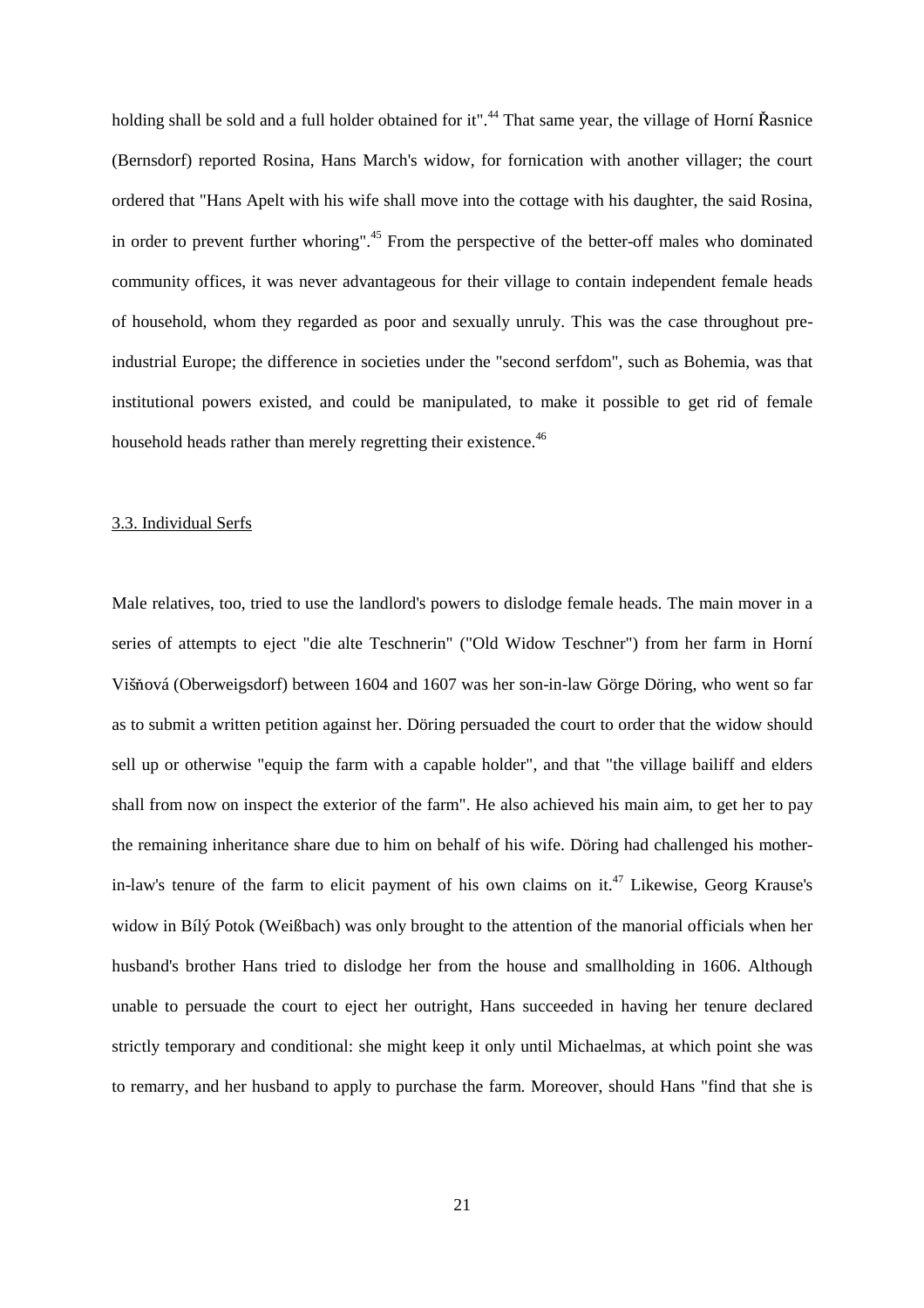keeping house poorly, he shall report it to the court, whereupon it shall be inspected by the village bailiff and elders". Hans Krause had undoubtedly improved his chances of getting his hands on the holding by reporting his brother's widow to the landlord's officials.<sup>48</sup>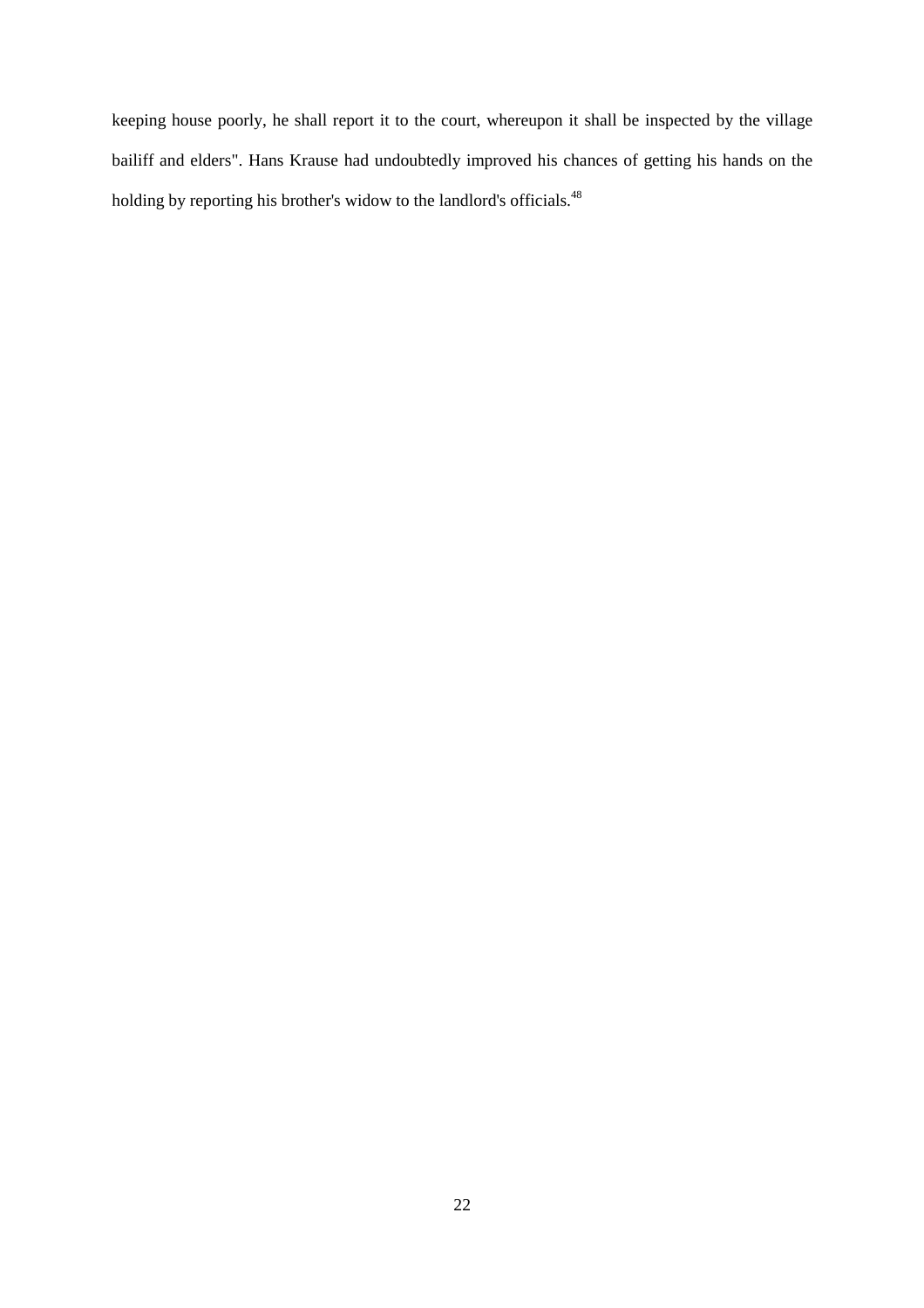#### 3.4. The Role of Gender

It might be argued that these cases do not reflect the position of women in Bohemia, but rather the nature of inheritance custom and the seigneurial system. It could be held that the manorial court was merely enforcing North Bohemian inheritance practice, which favoured the ownership rights of orphans over those of widows, who were regarded as temporary holders on behalf of their offspring.<sup>49</sup> But gender was clearly an important criterion in the manorial officials' choice of a temporary holder, and it is hard to judge whether this reflected the best interests of the orphans or of the landlord. On no occasion did the Frýdlant court order a widow's second husband or son-in-law in temporary tenure of the farm during the rearing of minor heirs to sell up on the grounds that he was not a "capable" holder. Quite the contrary: the court oversaw the sale of one farm in Dětřichovec (Dittersbächel) in 1688 for 80 Schock, "although it would otherwise have been worth quite a lot more, and could have been sold for a higher price", because the buyer had agreed to marry the widow, pay the farm's debts, and rear the orphans as his own children.<sup>50</sup> By under-pricing the farm so as to get a male holder for it, were the manorial officials defending the interests of the orphans, or those of the landlord?

Likewise, it might be argued that dissolution of female-headed households had nothing to do with gender, since Bohemian landlords could order any unsatisfactory serf, male or female, to vacate a holding: this was merely part of the regional seigneurial system. However, careful analysis shows that gender did play a role. Court records were sampled for 48 years between 1583 and 1692, and 37 cases were found of threatened or actual ejection from holdings.<sup>51</sup> As Table 5 shows, males predominated, at 76 percent of all cases, but since women headed only 1 to 6 percent of holdings, proportionally more of them must have been targeted. Moreover, as time passed, women increasingly predominated: between 1583 and 1616, female holders made up only 11 percent of all ejection cases, compared to 50 percent thereafter.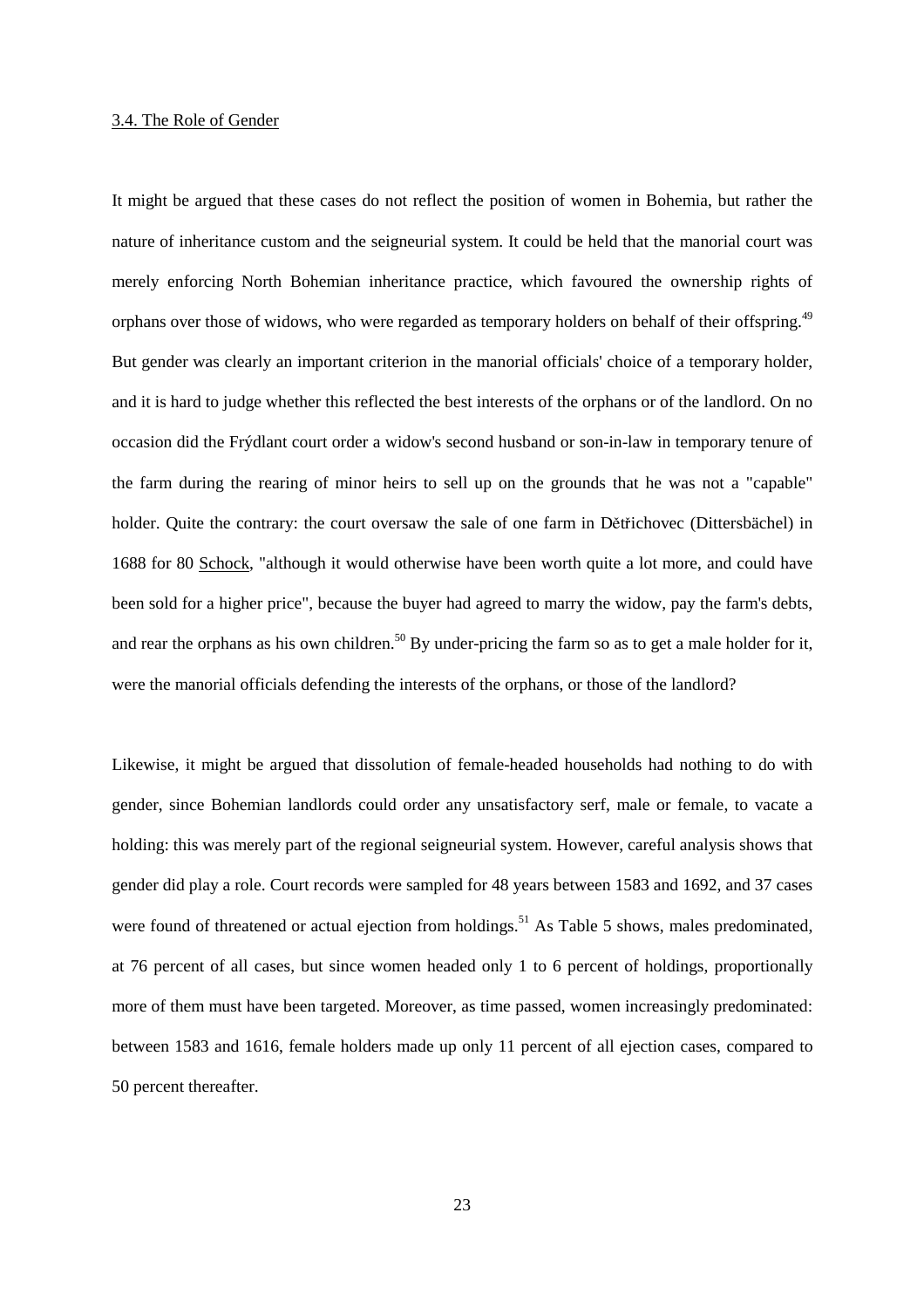The justification given for ejecting a householder also varied by sex. Nearly 40 percent of all males were ejected for serious offences: resisting labour dues, disobeying the lord, fraud in office, or outright rebellion. No female heads were ejected on such serious grounds. Another 11 percent of males were ejected for severe and repeated conflict with kin, neighbours, or the village as a whole. No female heads were ejected for conflict. Conversely, debt and economic difficulties accounted for only 25 percent of male heads ejected, but fully 50 percent of female ones. Most strikingly, no grounds whatsoever were given for ejection in 40 percent of cases involving females, but only 5 percent involving males. To eject a female head, it was enough simply to assert that she was not a "full" or "capable" holder. In principle, Bohemian landlords could eject any household head, but in practice less serious justification was required to eject a woman than a man.

The qualitative evidence helps us to understand the quantitative findings of the preceding section. Local and regional studies show that the period under analysis saw an expansion of landlords' regulatory powers and their fiscal incentives to extend regulation to sub-peasant strata. Court records show that manorial officials did eject serf householders, that female heads were targeted disproportionately relative to their numbers, and that they made up a growing proportion of ejections as time passed. This may help to explain why, between 1591 and 1722, female headship declined significantly and responded less positively (or not at all) to factors such as proximity to urban markets or sub-peasant social structure. It may also explain why subjection to one feudal estate rather than another emerged as a major influence on female-headed households, as their survival depended more heavily on the discretion of manorial officials.

The fiscal motives for ejecting female heads revealed by the court records help explain why female headship was higher among the fiscally less important sub-peasants. Yet the presence of smallholders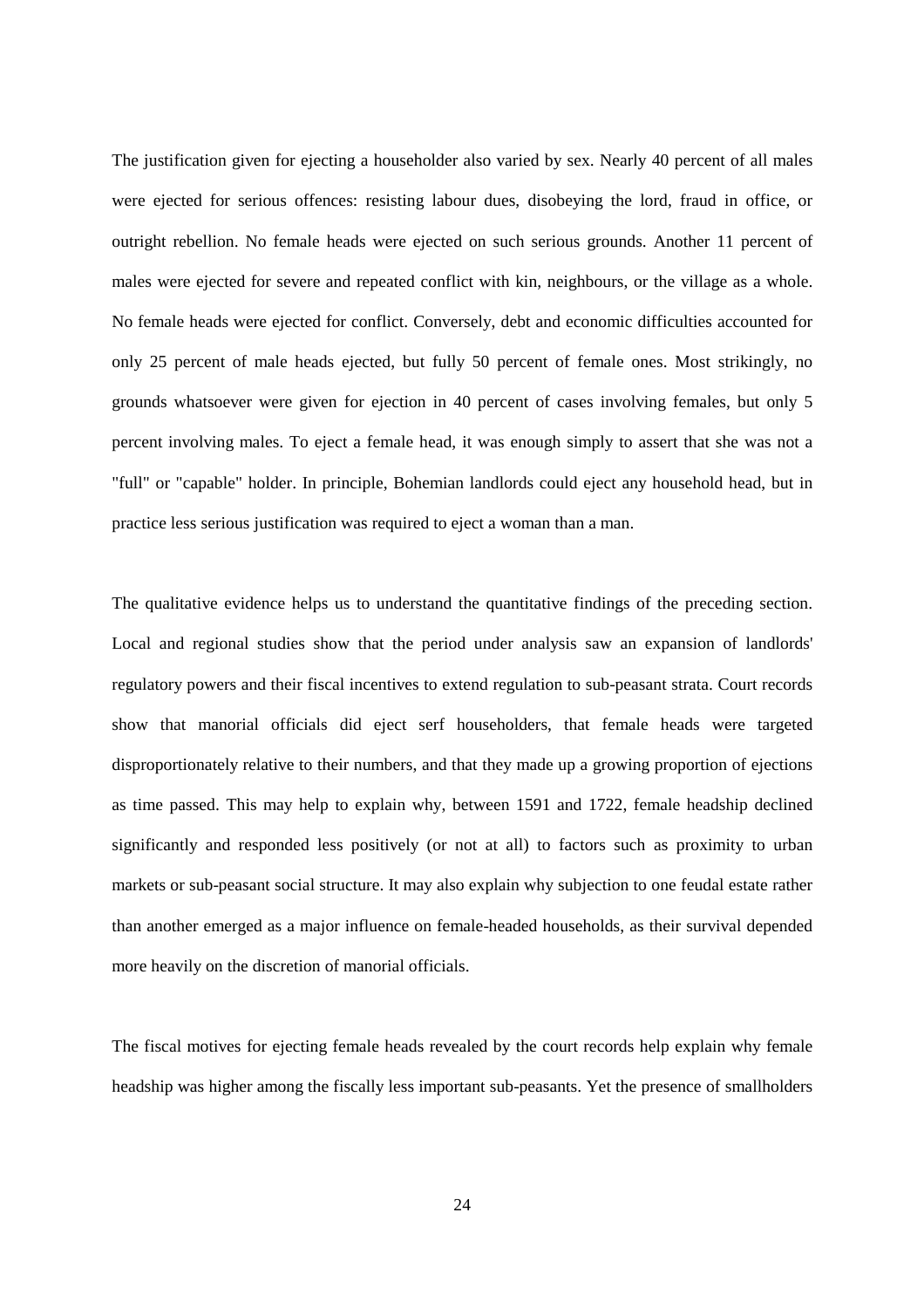and cottagers among cases of ejected householders explains why, by European standards, even subpeasants had very low female headship rates in Bohemia. Case numbers are too small to test whether sub-peasants made up an increasing share of ejected householders as time passed, but if this were so it would explain why the gap in female headship rates between peasants and sub-peasants narrowed between 1591 and 1722. Finally, the rent-seeking behaviour against female heads manifested by communities and male relatives helps explain how landlords were able to exert such thoroughgoing pressure. The "second serfdom" operated not merely through direct monitoring by manorial officials, but through collaboration by serfs themselves, seeking to use seigneurial powers for their own ends.

#### 4. Conclusion

Research on poor societies, both historical and modern, suggests that women play a major role in economic development. But little is yet known about women's position in those Eastern European societies which, in the centuries before industrialization, underwent not the "transition to capitalism" experienced in the west, but rather the intensification of landlord powers under the "second serfdom". This is an important lacuna, given the widely held view that women's position was worsened by the growth of the market economy and, conversely, favoured by the maintenance of the family economy within a framework of traditional non-market institutions.

This article has investigated women's position in Bohemia under the "second serfdom", by focussing on female headship, which it argues to be a good indicator of women's economic and social options. Female headship rates in rural Bohemia were found to have been extremely low by European standards between 1381 and 1722, and to have declined significantly between 1591 and 1722. Whereas in the later sixteenth century, proximity to urban markets and sub-peasant social structure created openings for independent female heads, these contracted or disappeared during the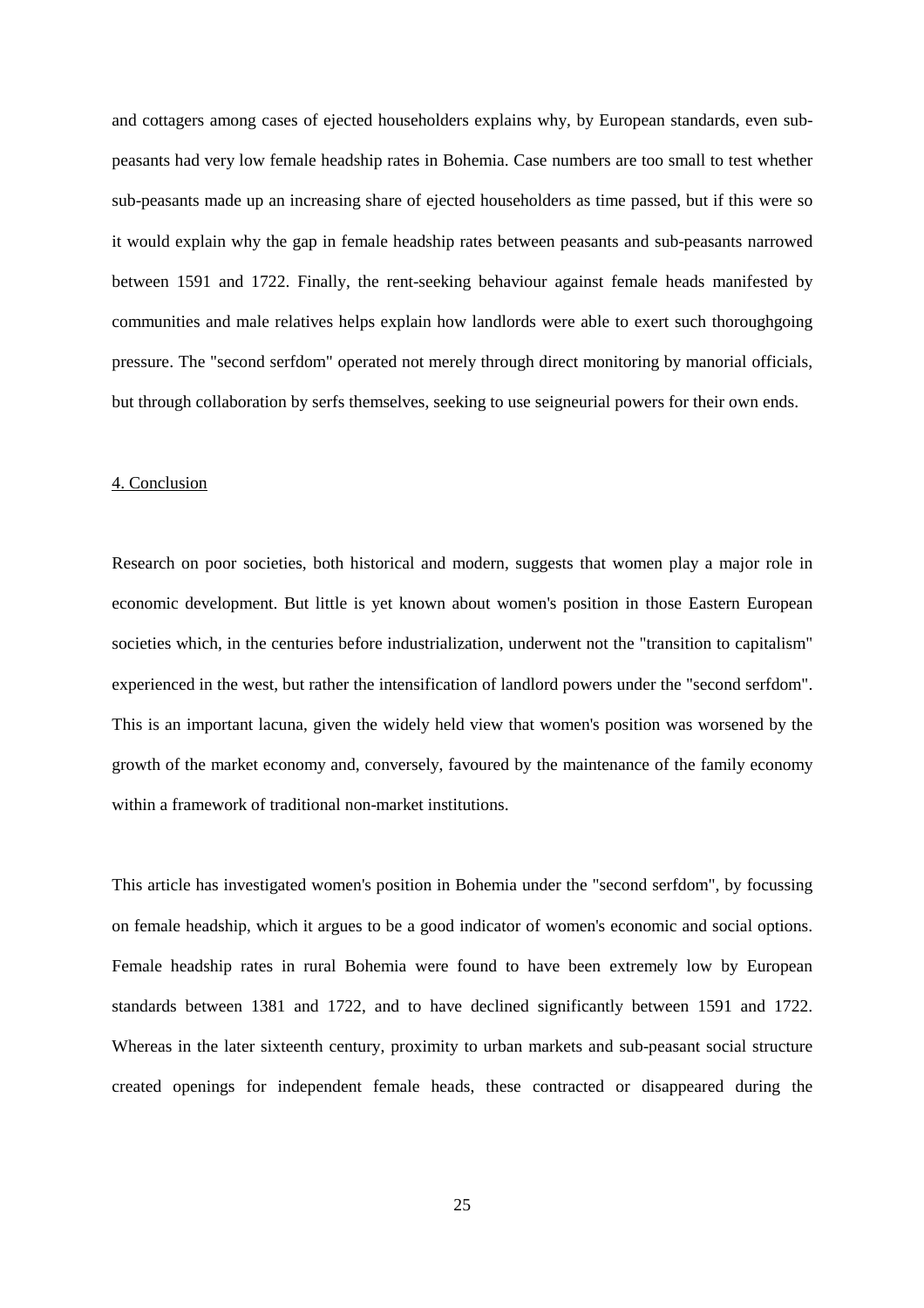seventeenth century. By contrast, subjection to one feudal estate rather than another emerged as a significant influence on female headship after 1651.

Qualitative evidence helps to explain these patterns. By the late sixteenth century, at latest, the landlord had the power to regulate who could head rural holdings. Motives of revenue maximization led manorial officials to eject female household-heads, who were regarded as poor fiscal risks. But the landlord's power to regulate headship also representated a potential economic rent, control of which was sought by other serfs. Village communities expressed the self-interest of better-off members by seeking seigneurial sanctions against female heads, whom they regarded as sexually disruptive and fiscally unreliable. Male relatives reported widows as "incapable holders", hoping thereby to obtain control of their holdings or payment of inheritance shares. Manorial officials had an interest in satisfying the more substantial elements of rural society, since even the "second serfdom" could not function without cooperation from the serfs themselves. Any favour which the landlord could costlessly grant to communes or influential individuals was a good political investment, given the ever-present threat of peasant revolt.

The power of Bohemian landlords to eject undesirable householders was only one aspect of the "second serfdom", just as independent household-headship was only one of women's options. But the findings of this article suggest that this landlord power, and its manipulation by village communes and male individuals, was decisive in constraining the options of women in Bohemia to a degree even greater than that experienced by women in most other parts of pre-industrial Europe. Whatever may have been the impact of markets on women, neither the feudal system nor the village commune created an institutional framework which favoured female economic independence.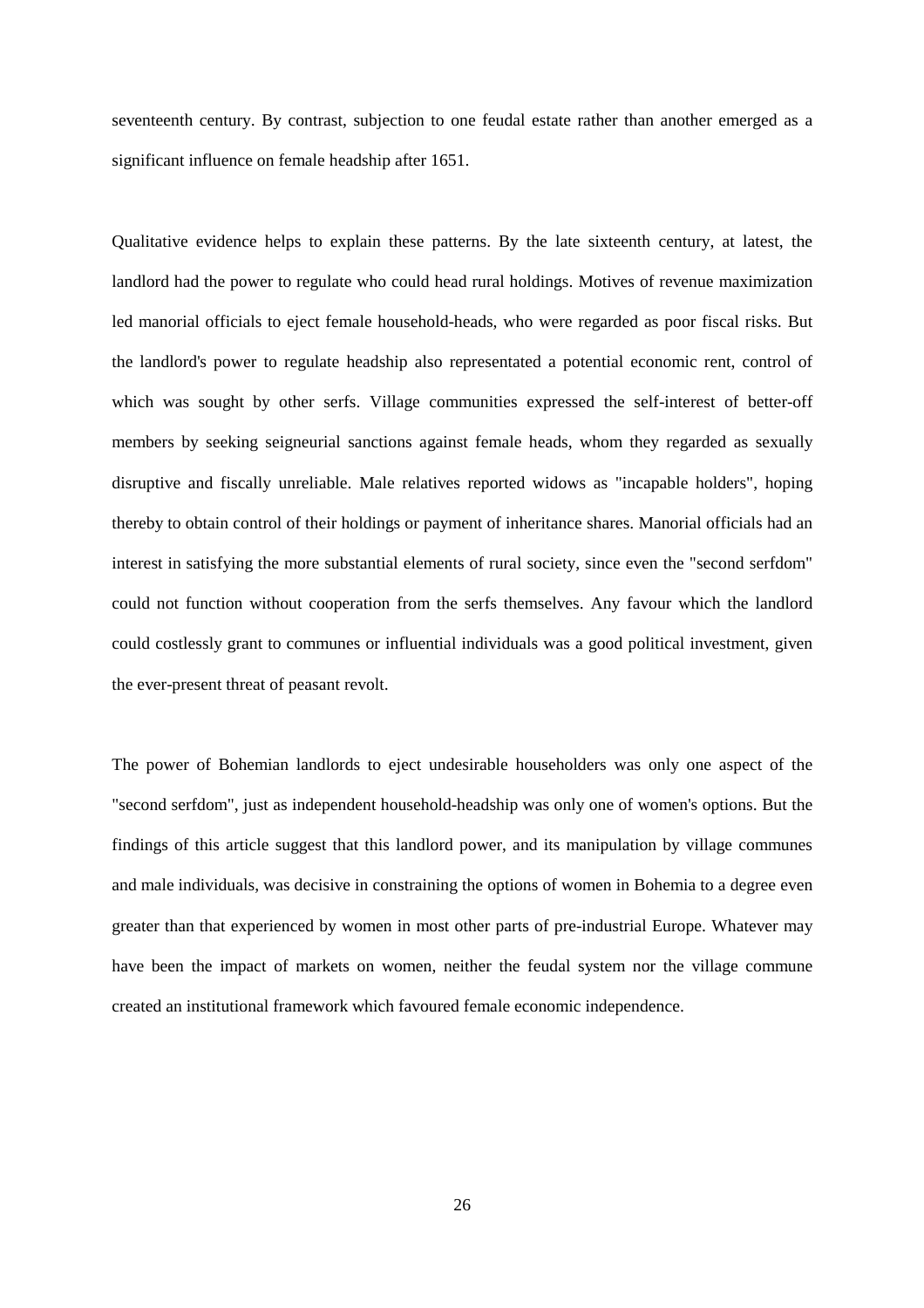#### REFERENCES

- nkarloo, B. "Agriculture and Women's Work: Directions of Change in the West, 1700-1900." Journal of Family History 4 (1979): 111-20.
- Bennett, J. M. "'History that Stands Still': Women's Work in the European Past." Feminist Studies 14 (1988): 269-83.
- Biraben, J.-N. "A Southern French Village: The Inhabitants of Montplaisant in 1644." in Household and Family in Past Time, edited by Peter Laslett and Richard Wall, 237-54. Cambridge: Cambridge University Press, 1972.
- Bohac, Rodney D. "Widows and the Russian Serf Community." in Russia's Women: Accommodation, Resistance, Transformation, edited by Barbara Evans Clements, Barbara Alpern Engel, and Christine D. Worobec, 95-112. Berkeley, Los Angeles, Oxford: University of California Press, 1991.
- Boškovska, Nada. Die Russische Frau im 17. Jahrhundert. Cologne, Weimar, Vienna: Böhlau, 1998.
- Brettell, C. B. "Emigration and Household Structure in a Portuguese Parish, 1850-1920." Journal of Family History 13 (1988): 33-57.
- Cambridge Group for the History of Population and Social Structure, Household Listings Analyses, Red Binders nos. 1-29b Britain (CAMPOP B(B)), Red Binders nos. 1-5 (other countries) (CAMPOP B(OC)).
- Cavaciocchi, Simonetta, ed. La donna nell'economia secc. XIII-XVIII. Prato: Istituto "F. Datini", 1990.
- Cerman, Markus. "Bohemia after the Thirty Years' War: Some Theses on Population Structure, Marriage and Family." Journal of Family History 19 (1994): 149-75.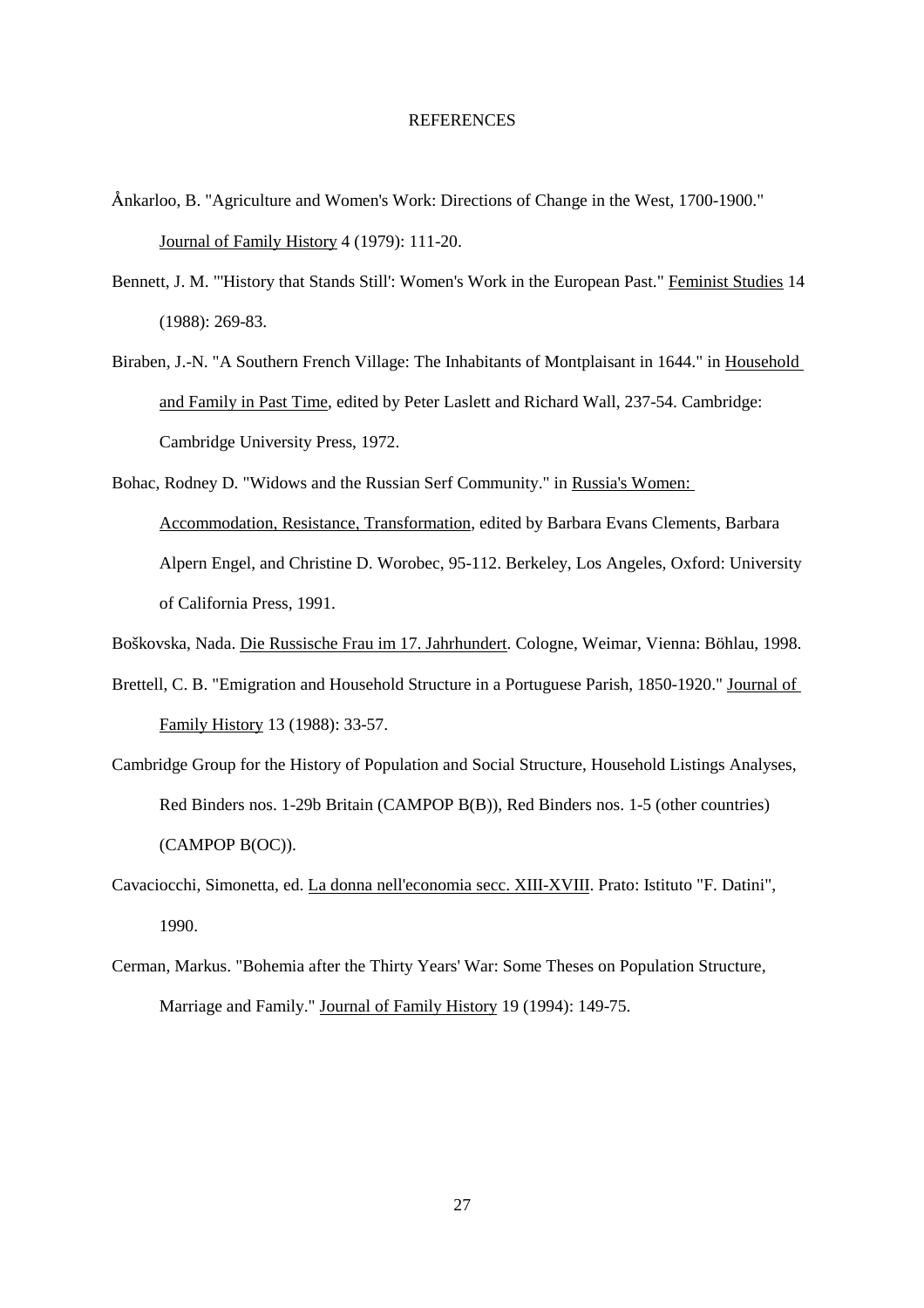- \_\_\_\_\_\_, "Proto-industrialisierung und Grundherrschaft. Ländliche Sozialstruktur, Feudalismus und Proto-industrielles Heimgewerbe in Nordböhmen vom 14. bis zum 18. Jahrhundert (1381- 1790)." Ph.D. diss., University of Vienna, 1996.
- \_\_\_\_\_\_, "Gutsherrschaft vor dem "Weißen Berg". Zur Verschärfung der Erbuntertänigkeit in Nordböhmen 1380 bis 1620." in Gutsherrschaftsgesellschaften im europäischen Vergleich, edited by Jan Peters, 91-111. Berlin: Akademie Verlag, 1997.

Clark, Alice. Working Life of Women in the Seventeenth Century. London, Routledge, 1992.

Danhieux, Luc. "The Evolving Household: The Case of Lampernisse, West Flanders." in Family Forms in Historic Europe, edited by Richard Wall, Jean Robin, and Peter Laslett, 409-420. Cambridge: Cambridge University Press, 1983.

Eder, Franz. Geschlechterproportion und Arbeitsorganisation im Land Salzburg, 17.-19. Jahrhundert.

Vienna and Munich: Verlag für Geschichte und Politik and R. Oldenbourg Verlag, 1990.

Ehmer, Josef. Sozialgeschichte des Alters. Frankfurt am Main: Suhrkamp Verlag, 1990.

Gierach, Erich. "Das älteste Urbar der Herrschaft Reichenberg." Mitteilungen des Vereines für

Heimatkunde des Jeschken-Isergaues 18 (1924): 101-14.

Greene, William H. Econometric Analysis. 3rd edn. London: Prentice Hall International, 1997.

Grulich, Josef, and Hermann Zeitlhofer. "Lebensformen und soziale Muster in Südböhmen im 16.

und 17. Jahrhundert." Jihočesky Sborník Historicky (1998) (in press).

- Hajnal, John. "Two Kinds of Pre-industrial Household Formation System." in Family Forms in Historic Europe, edited by Richard Wall, Jean Robin, and Peter Laslett, 65-104. Cambridge: Cambridge University Press, 1983.
- Hallwich, Hermann. "Friedland vor 500 Jahren." Mitteilungen des Vereins für Geschichte der Deutschen in Böhmen 43 (1905): 357-428.
- Hammel, Eugene. "The Zadruga as Process." in Household and Family in Past Time, edited by Peter Laslett and Richard Wall, 335-74. Cambridge: Cambridge University Press, 1972.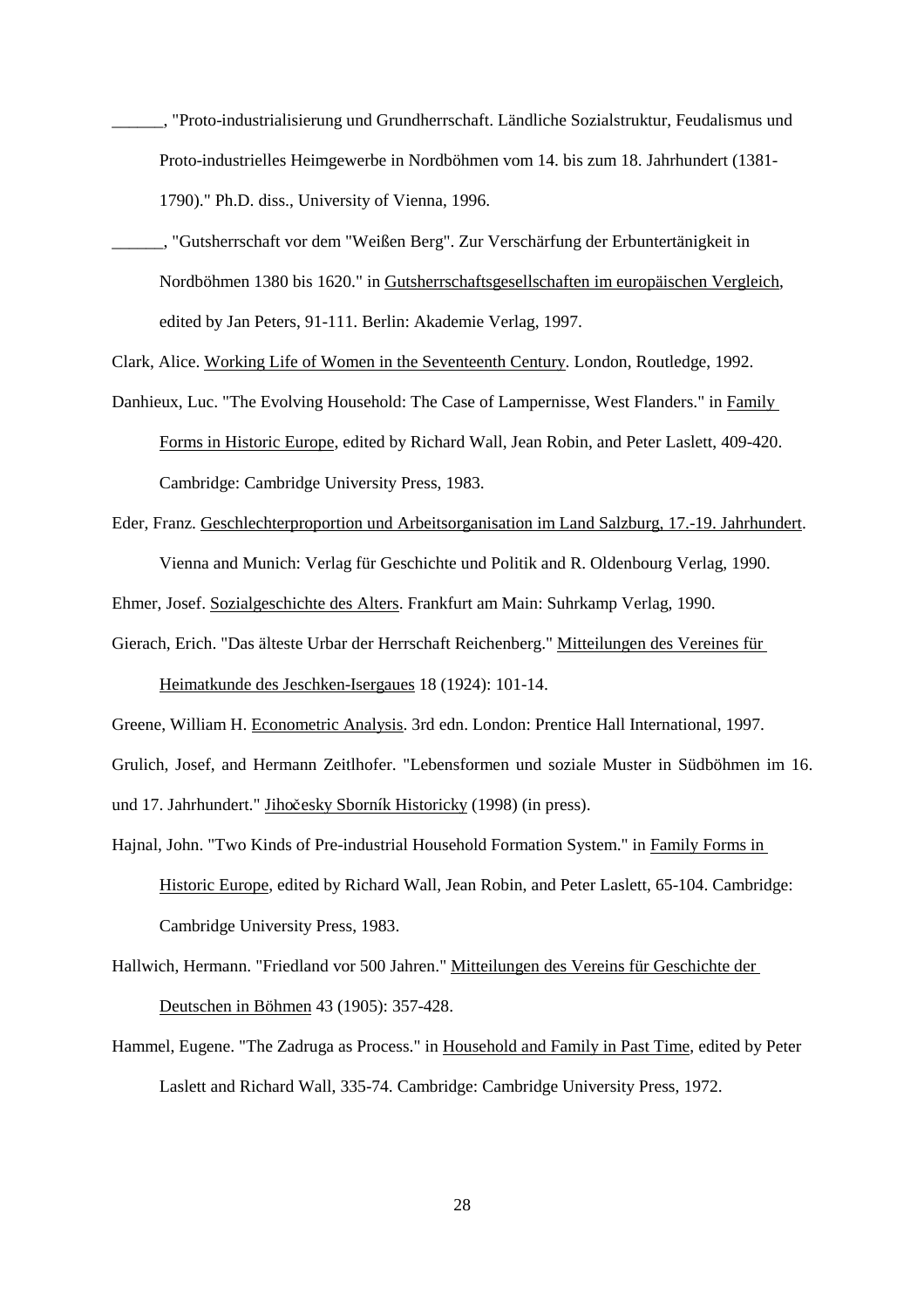- Hanawalt, Barbara, ed. Women and Work in Preindustrial Europe. Bloomington: Indiana University Press, 1986.
- Hawelka, Walter. "Die Urbare der Herrschaft Reichenberg von 1591 und 1592." Mitteilungen des Vereines für Heimatkunde des Jeschken-Isergaues 27 (1933): 63-74, 27 (1933): 127-40, 28 (1934): 102-20, 28 (1934): 170-9.
- Hill, Bridget. Women, Work and Sexual Politics in Eighteenth-Century England. Oxford: Blackwell, 1989.
- Hoch, Steven L. Serfdom and Social Control in Russia: Petrovskoe, a Village in Tambov. Chicago and London: University of Chicago Press, 1986.
- Hroch, Miroslav, and Josef Petráň. Das 17. Jahrhundert Krise der Feudalgesellschaft?. Hamburg: Hoffmann und Campe, 1981.
- Hudson, Pat, and W. R. Lee. "Women's Work and the Family Economy in Historical Perspective." in Women's Work and the Family Economy in Historical Perspective, edited by Pat Hudson and W. R. Lee, 2-48. Manchester: Manchester University Press, 1990.

Hufton, Olwen. "Women in History: Early Modern Europe." Past and Present 101 (1983): 125-41.

- Humphreys, Jane. "Female-Headed Households in Early Industrial Britain: The Vanguard of the Proletariat?" Labour History Review 63 (1998): 31-65.
- Humphreys, Jane, and Sara Horrell. "The Origins and Expansion of the Male Breadwinner Family: The Case of Nineteenth-Century Britain." in The Rise and Decline of the Male Breadwinner Family? edited by Angelique Janssens, 25-64. Cambridge: Cambridge University Press, 1998.
- Izydorczyk-Kamler, Anna, and Andrzei Wyczański. "La femme et l'économie rurale en Pologne aux XVIe et XVIIe siècles." in La donna nell'economia secc. XIII-XVIII, edited by Simonetta Cavaciocchi, 275-82. Prato: Istituto "F. Datini", 1990.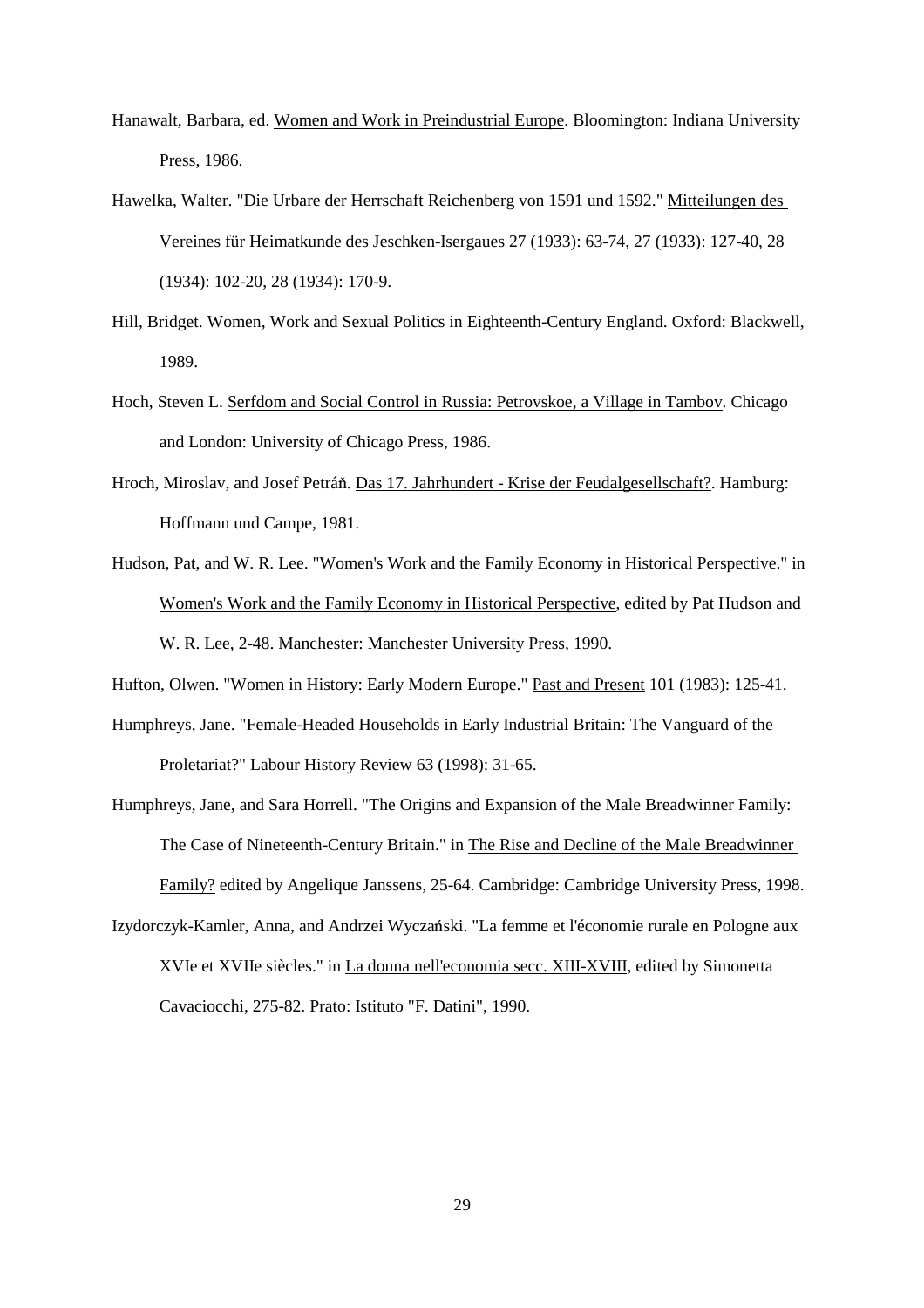- Janssens, Angelique. "The Rise and Decline of the Male Breadwinner Family? An Overview of the Debate." in The Rise and Decline of the Male Breadwinner Family? edited by Angélique Janssens, 1-24. Cambridge: Cambridge University Press, 1998.
- Jejeebhoy, Shireen J. Women's Education, Autonomy, and Reproductive Behaviour: Experience from Developing Countries. Oxford: Clarendon, 1995.
- Katalin, Péter. "Women Heading Households in 16th and 17th Century Hungarian Rural Society." in La donna nell'economia secc. XIII-XVIII, edited by Simonetta Cavaciocchi, 293-300. Prato: Istituto "F. Datini", 1990.
- Kertzer, David I. "European Peasant Household Structure: Some Implications from a Nineteenth Century Italian Community." Journal of Family History 2 (1977): 333-49.
- Klapisch, Christiane. "Household and Family in Tuscany in 1427." in Household and Family in Past Time, edited by Peter Laslett and Richard Wall, 267-82. Cambridge: Cambridge University Press, 1972.
- Klíma, Arnošt. Economy, Industry and Society in Bohemia in the 17th-19th Centuries. Prague: Univerzita Karlova, 1991.
- Kriedte, Peter, Hans Medick, and Jürgen Schlumbohm. Industrialization before Industrialization: Rural Industry in the Genesis of Capitalism. Cambridge: Cambridge University Press, 1981.
- Laslett, Peter. "Introduction: The History of the Family." in Household and Family in Past Time, edited by Peter Laslett and Richard Wall, 1-90. Cambridge: Cambridge University Press, 1972.
- Marchini, Antoine. "Poverty, the Life Cycle of the Household and Female Life Course in Eighteenth-Century Corsica." in Poor Women and Children in the European Past, edited by John Henderson and Richard Wall, 225-50. London: Routledge, 1994.
- Maur, Eduard. "Vrchnosti a poddaní za ticetleté války (Seigneurial Authority and Serf in the Thirty Years' War)." Folia historica bohemica 8 (1985): 241-64.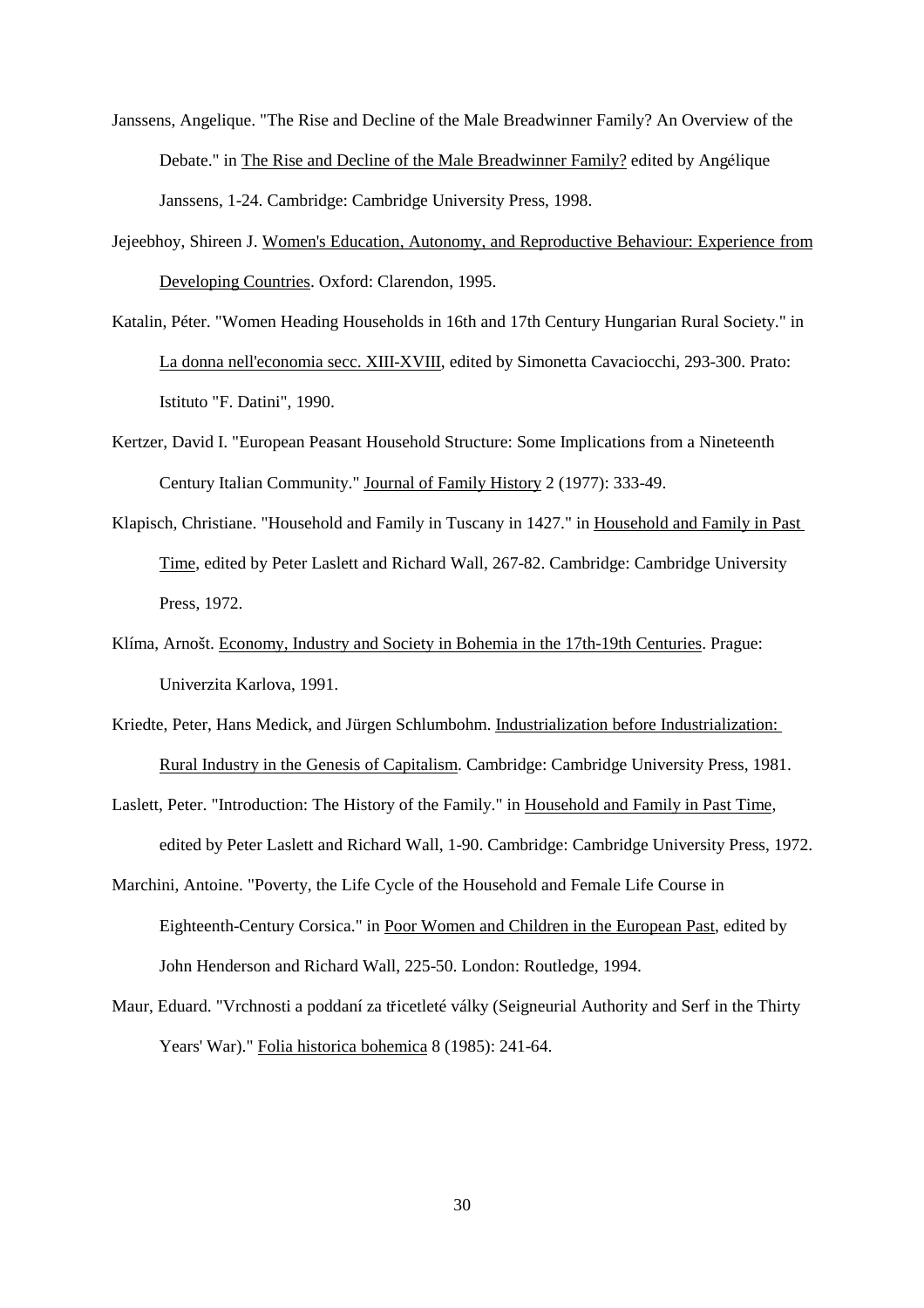- McIntosh, Terence. Urban decline in early modern Germany: Schwäbisch Hall and its region, 1650- 1750. Chapel Hill and London: University of North Carolina Press, 1997.
- Medick, Hans. Weben und Uberleben in Laichingen, 1650-1900 Göttingen: Vandenhoek und Ruprecht, 1996.
- Mitterauer, Michael. "Auswirkungen von Urbanisierung und Frühindustrialisierung auf die Familienverfassung an Beispielen des österreichischen Raumes." in Sozialgeschichte der

Familie in der Neuzeit Europas, edited by Werner Conze, 53-146. Stuttgart: Ernst Klett Verlag, 1976.

- \_\_\_\_\_\_, "'Als Adam grub und Eva spann...'. Geschlechtsspezifische Arbeitsteilung in vorindustrieller Zeit." in Frauen-Arbeitswelten. Zur historischen Genese gegenwärtiger Probleme, edited by Birgit Bolognese-Leuchtenmüller and Michael Mitterauer, 17-42. Vienna: Verlag für Gesellschaftskritik, 1993.
- Ogilvie, Sheilagh. "Women and Proto-Industrialisation in a Corporate Society: Württemberg Woollen Weaving 1590-1760." in Women's Work and the Family Economy in Historical Perspective, edited by Pat Hudson and W. R. Lee, 76-103. Manchester: Manchester University Press, 1990. \_\_\_\_\_\_, "Women's Work and Economic Development: A German Industrial Countryside, 1580- 1740." M.A. diss., University of Chicago, 1993. Forthcoming as Women's Work and

Economic Development. Oxford: Oxford University Press, 1999.

- \_\_\_\_\_\_, State Corporatism and Proto-Industry: The Württemberg Black Forest, 1580-1797. Cambridge: Cambridge University Press, 1997.
- Pešek, Jiří, and Václav Ledvinka, eds. Žena v dějinách Prahy (Women in the History of Prague). Prague: Univerzita Karlova, 1996.

Peters, Jan, ed. Gutsherrschaft als soziales Modell (Munich: Oldenbourg, 1995).

Pinchbeck, Ivy. Women Workers and the Industrial Revolution, 1750-1850. London: Virago, 1981.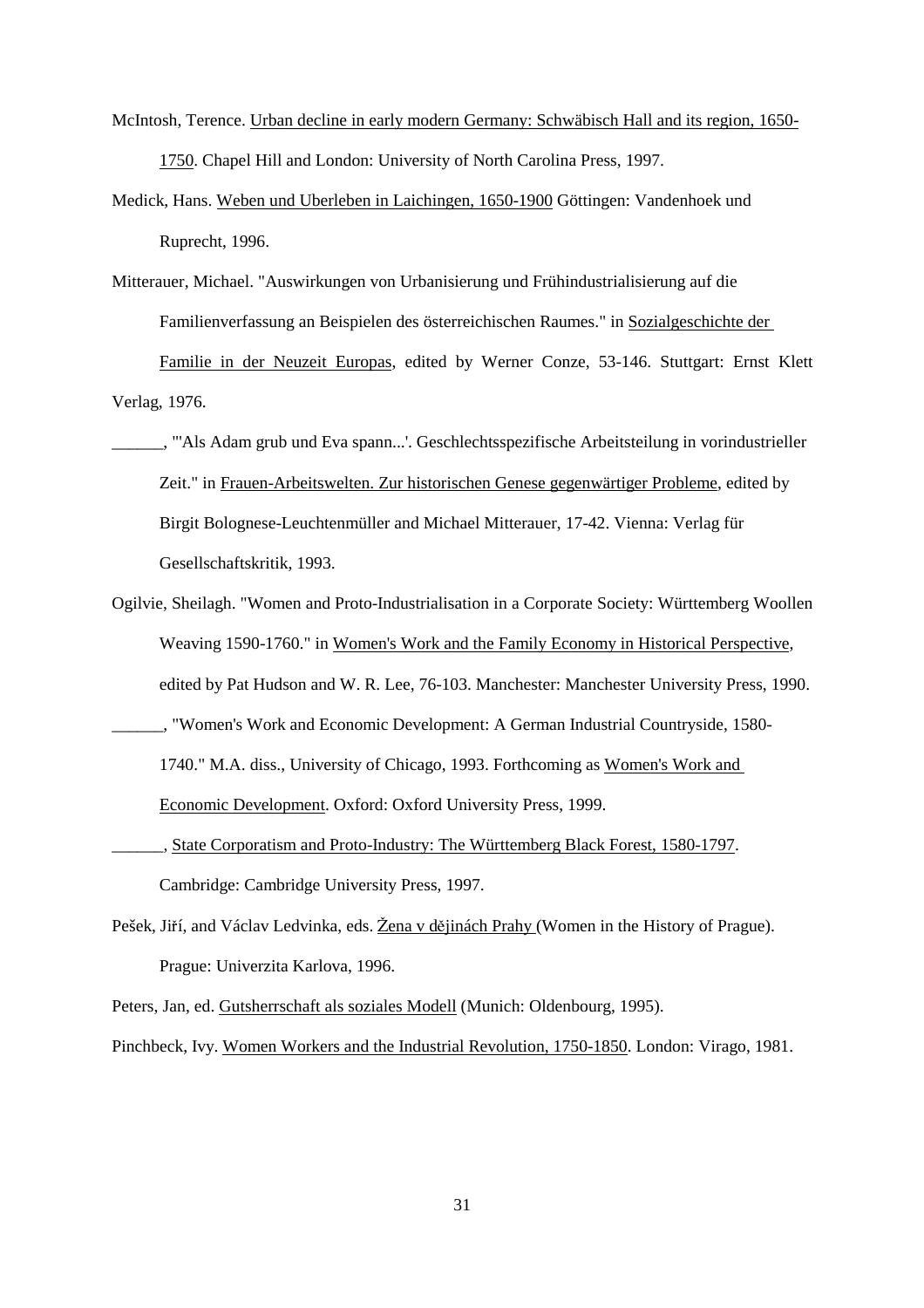- Procházka, Vladimir. Česká poddanská nemovitost v pozemkových knihach 16. a 17. století (The Property of Czech Serfs According to Sixteenth- and Seventeenth-Century Land Transfer Registers). Prague: Academia, 1963.
- Richards, E. "Women in the British Economy since about 1700: An Interpretation." History 59 (1974): 337-57.
- Sabean, David. Property, Production and Family in Neckarhausen, 1700-1870. Cambridge: Cambridge University Press, 1990.
- Sieglerschmidt, Jörn. "Social and Economic Landscapes." in Germany: A New Social and Economic History, vol. II: 1630-1800, edited by Sheilagh Ogilvie, 1-38. London: Edward Arnold, 1996.

Schlögl, R. Bauern, Krieg und Staat. Oberbayerische Bauernwirtschaft und frühmoderner Staat im 17. Jahrhundert. Göttingen: Vandenhoek und Ruprecht, 1988.

Schlumbohm, Jürgen. Lebensläufe, Familien, Höfe. Göttingen: Vandenhoek und Ruprecht, 1994.

- Sommer, Johann Gottfried. Das Königreich Böhmen statistisch-topographisch dargestellt. Prague, 1833.
- Státní Oblastní Archiv Litoměřice, Pobočka Děčín (SOA Děčín), Fond Rodinný archiv Clam-Gallasů, Historická sbírka (HS).

Státní Okresní Archiv Liberec, Archiv Město Liberec (SOA Liberec, AM Liberec).

- Státní Ústřední Archiv Praha (SÚA), Soupis Poddaných Podle Víry 1651 (SPPV), Berní Rula 1654 (BR), Tereziánský katastr 1722 (TK).
- Štefanová, Dana. "Die Erbschaftspraxis, das Ausgedinge und das Phänomen der "zweiten Leibeigenschaft" in den nordböhmischen Dörfern der Herrschaft Frýdlant. Ein Beitrag zur Existenz der Familie unter obrigkeitlicher Einflußnahmen (1650-1700)." in Wiener Wege der Sozialgeschichte. Themen - Perspektiven - Vermittlungen, edited by Franz X. Eder, Peter Feldbauer, and Erich Landsteiner, 225-41. Vienna, Cologne and Weimar: Böhlau, 1997.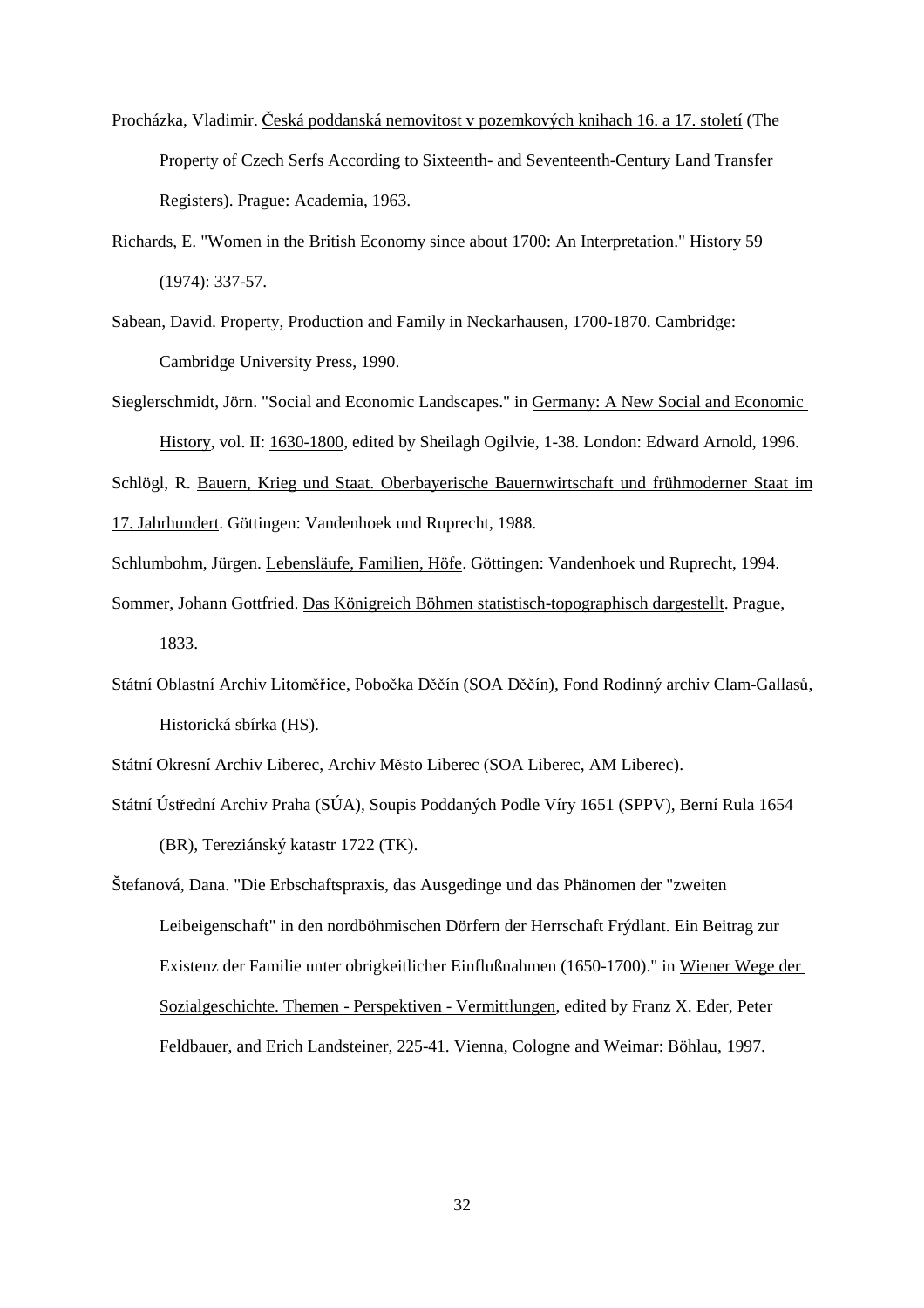Štefanová, Dana, and Hermann Zeitlhofer. "Alter und Generationenbeziehungen in Böhmen. Zur Ausgedingstruktur nord- und südböhmischer Dörfer 1650-1750." in Alter und Generationenbeziehungen in Deutschland und Oesterreich, edited by Josef Ehmer and Peter Gutschner. Vienna: Verlag für Gesellschaftskritik, 1998. (in press).

- Tilly, Louise A., and Joan Wallach Scott, Women, Work and the Family. New York: Holt, Rinehart and Winston, 1978.
- Vassberg, David E. "The Status of Widows in Sixteenth-Century Rural Castile." in Poor Women and Children in the European Past, edited by John Henderson and Richard Wall, 180-95. London: Routledge, 1994.
- Wall, Richard. "Women Alone in English Society." Annales de démographie historique (1981): 303- 317.
- \_\_\_\_\_\_. "Does Owning Real Property Influence the Form of the Household? An Example from Rural West Flanders." in Family Forms in Historic Europe, edited by Richard Wall, Jean Robin, and Peter Laslett, 379-408. Cambridge: Cambridge University Press, 1983.

Wiener Datenbank zur europäischen Familiengeschichte, machine-readable files from research project "Soziale Strukturen in Böhmen" (WDEF/SSB).

Wiesner, Merry. Working Women in Renaissance Germany. New Brunswick, NJ: Rutgers University Press, 1986.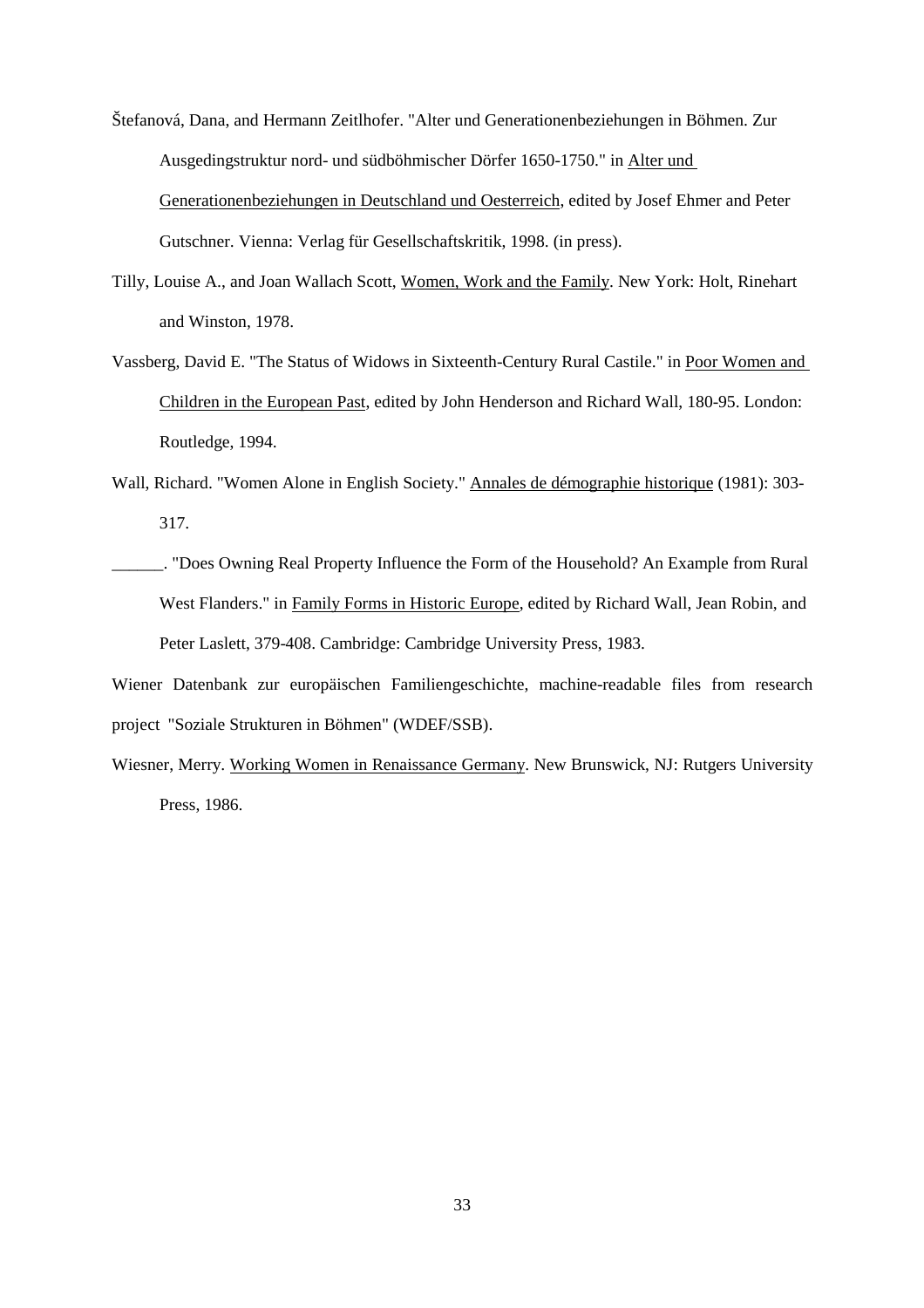#### **NOTES**

1.From a voluminous literature, see, for instance, Hudson and Lee, "Women's Work"; Humphries and Horrell, "Origins"; Janssens, "Rise"; Jejeebhoy, Women's Education; Ogilvie, "Women"; Ogilvie, "Women's Work"; and the essays in Hanawalt, Women; and Cavaciocchi, La donna.

2.Recent writings acknowledging this long neglect, while themselves beginning to redress it, include Boškovska, Die Russische Frau, pp. 8-13, 238-39; Izydorczyk-Kamler and Wyczański, "La femme", pp. 275-76, 282; Katalin, "Women", p. 293; and the essays in Clements, Engel and Worobec, Russia's Women, esp. pp. 1-2, 12-13, 17-20, 29-30, 75, 135-36; Peters, Gutsherrschaft, esp. pp. 301-26, 343- 58; and Pešek and Ledvinka, Žena, esp. 9-12, 21-26.

3.The view that medieval or early modern women experienced a golden age, as a consequence of the fact that markets had not yet displaced traditional institutions, has been widely held for much of the twentieth century. See, for instance, Clark, Working Life; Pinchbeck, Women Workers; Richards, "Women"; Tilly and Scott, Women; Hill, Women. It is criticized in Hufton, "Women"; and Bennett, "History".

4.For further arguments that female headship was important, see Wall, "Women" and Humphries, "Female-Headed Households".

5.For 1381 (16 villages of Frýdlant estate), see Hallwich, "Friedland", pp. 368-99; for 1560 Liberec estate see Gierach, "Das älteste Urbar" (original archival source SOA Liberec, AM Liberec, Kniha 64, fol. 11-25); for 1560 Frýdlant estate see SOA Děčín HS, Karton č. 12a; for 1591/92 Liberec estate see Hawelka, "Die Urbare" (original archival source SOA Děčín, HS, Karton č. 281); for 1591-2 Frýdlant estate, see SOA Děčín, HS, Karton č. 12a; for 1651 (both estates) see SÚA SPPV, Herrschaft Frýdlant and Herrschaft Liberec, as recorded in machine-readable form in WDEF/SSB;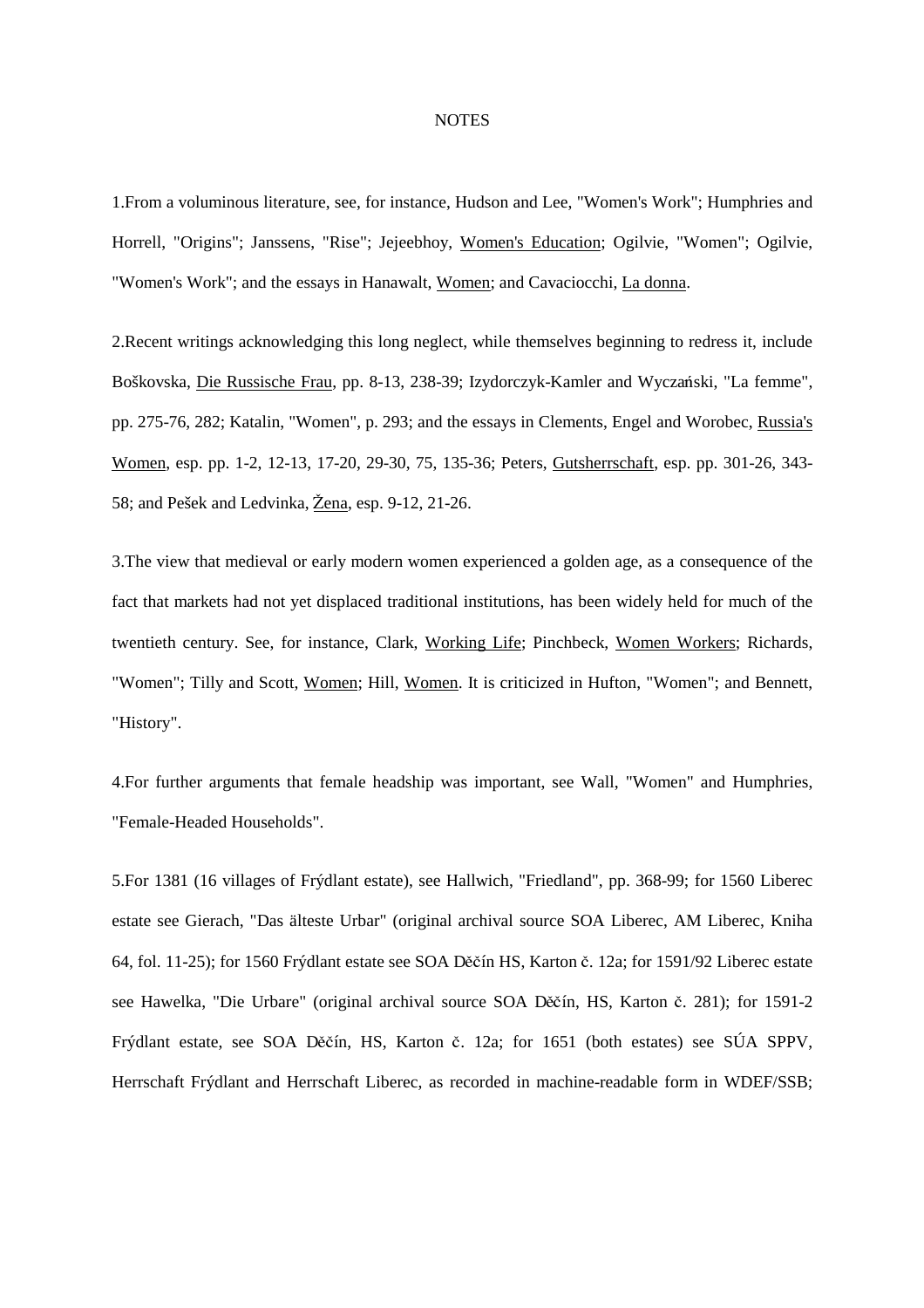for 1654 (both estates) see SÚA BR, as recorded in machine-readable form in WDEF/SSB; for 1677 Liberec estate see SÚA Praha, Revisitace Berní ruly 1677, as recorded in machine-readable form in WDEF/SSB; for 1677 Frýdlant estate see SOA Děčín, HS, Karton č. 478; for 1722 (both estates) see SÚA Praha, TK, as recorded in machine-readable form in WDEF/SSB.

6.For detailed discussion of these sources, see Cerman, "Proto-industrialisierung", pp. 169-83.

7.A Tobit regression of the female headship rate on all ten variables used in the analysis for Table 3, plus the percentage of abandoned holdings, for 50 villages in 1654, yielded an estimated coefficient on the percentage of abandoned holdings of -0.288 (T-statistic -2.048) (significant at 0.05 level). For evidence that demographic crises increased female headship elsewhere, see Ogilvie, "Women's work", Table 5; and Katalin, "Women", p. 296.

8.Female heads 68 percent, male heads 61 percent; female inmates 87 percent; male inmates 61 percent.

9.Frýdlant estate: heads under age forty, 17 percent "no hope", heads forty or over, 82 percent. Liberec estate: 97 and 99 percent respectively.

10.The changing composition of the sample of villages over time did not affect female headship patterns.

11.See Eder, Geschlechterproportion, p. 126; Schlögl, Bauern, p. 153; Mitterauer, "Auswirkungen", pp. 66-67.

12.Table 2 is based on all European rural settlements for which we could find figures.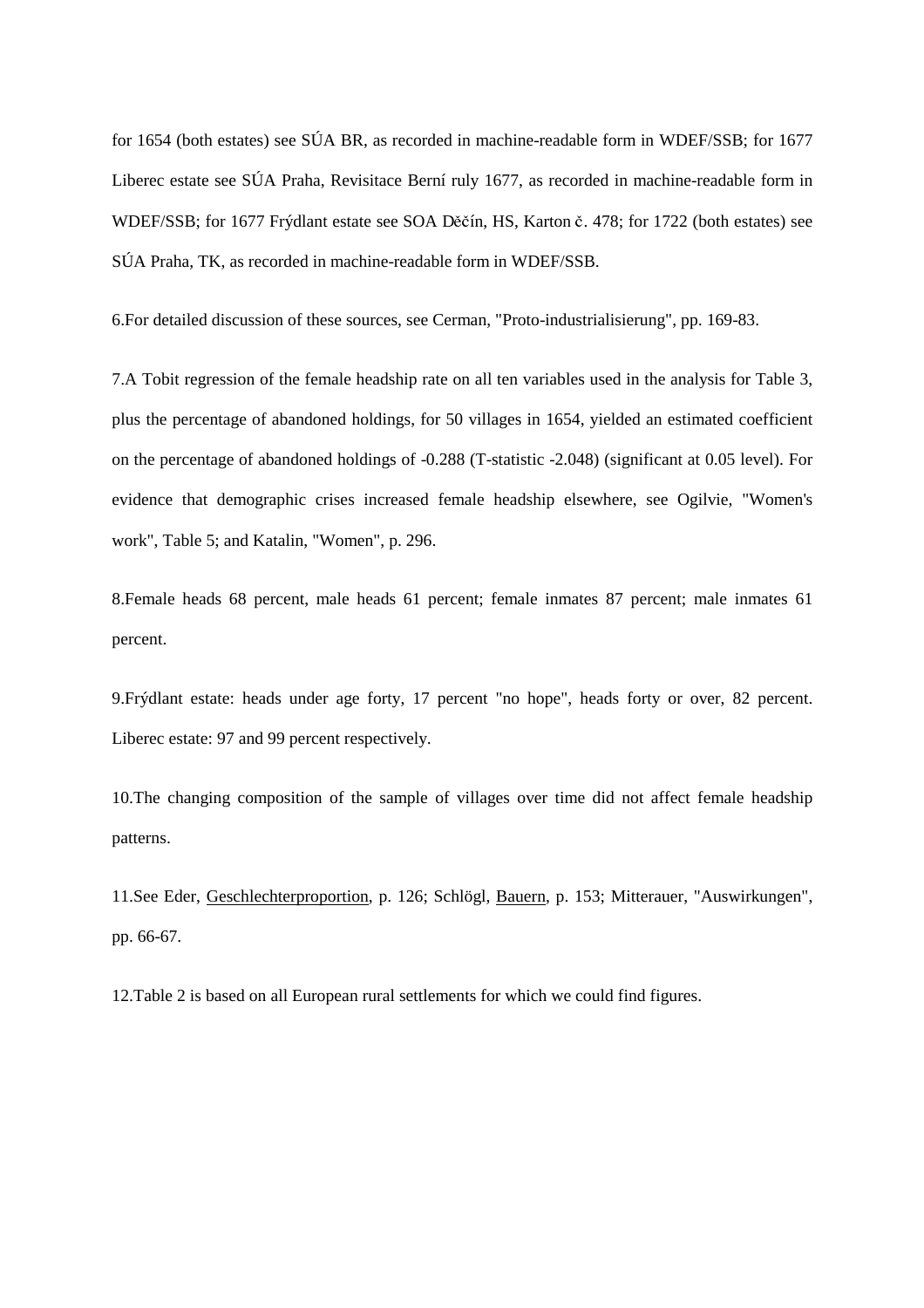13.These were three Kentish mining hamlets in 1705; see CAMPOP B(B) 12, 14.1. Only about 10 per cent of European villages had rates below 5 percent.

14.For Europe, see Ehmer, Sozialgeschichte, pp. 205-06; for Bohemia, see Cerman, "Bohemia", p. 154, and Grulich and Zeitlhofer, "Lebensformen", Table 3.

15.Among women aged 15 and over, less than 4 percent on the estates of Frýdlant and Liberec in 1651, over 11 percent in nine pre-industrial English parishes, over 7 percent in an eighteenth-century Italian village. Among women aged 60 and over, 18 percent on these Bohemian estates, 35 percent in England, 25 percent in Italy. See Wall, "Introduction", pp. 37-39.

16.Ankarloo, "Agriculture"; but see the sceptical remarks in Mitterauer, "Als Adam grub", pp. 27-29.

17.See Kriedte, Medick, and Schlumbohm, Industrialization, pp. 51, 56, 61-63, 70; Eder, Geschlechterproportion, pp. 124-28.

18.See Wiesner, Working Women; Mitterauer, "Als Adam grub", pp. 32-33.

19.Sieglerschmidt, "Social and Economic Landscapes", pp. 9-11.

20.For 1591 and 1722, weaving figures derived from same document as female headship; for 1651 and 1654, from separate 1650 list, SOA Děčín, HS, Karton č. 13.

21.In the Württemberg worsted industry, for instance, 17 percent of active weavers in the mideighteenth century were widows; Ogilvie, State Corporatism, p. 135.

22.Sommer, Das Königreich.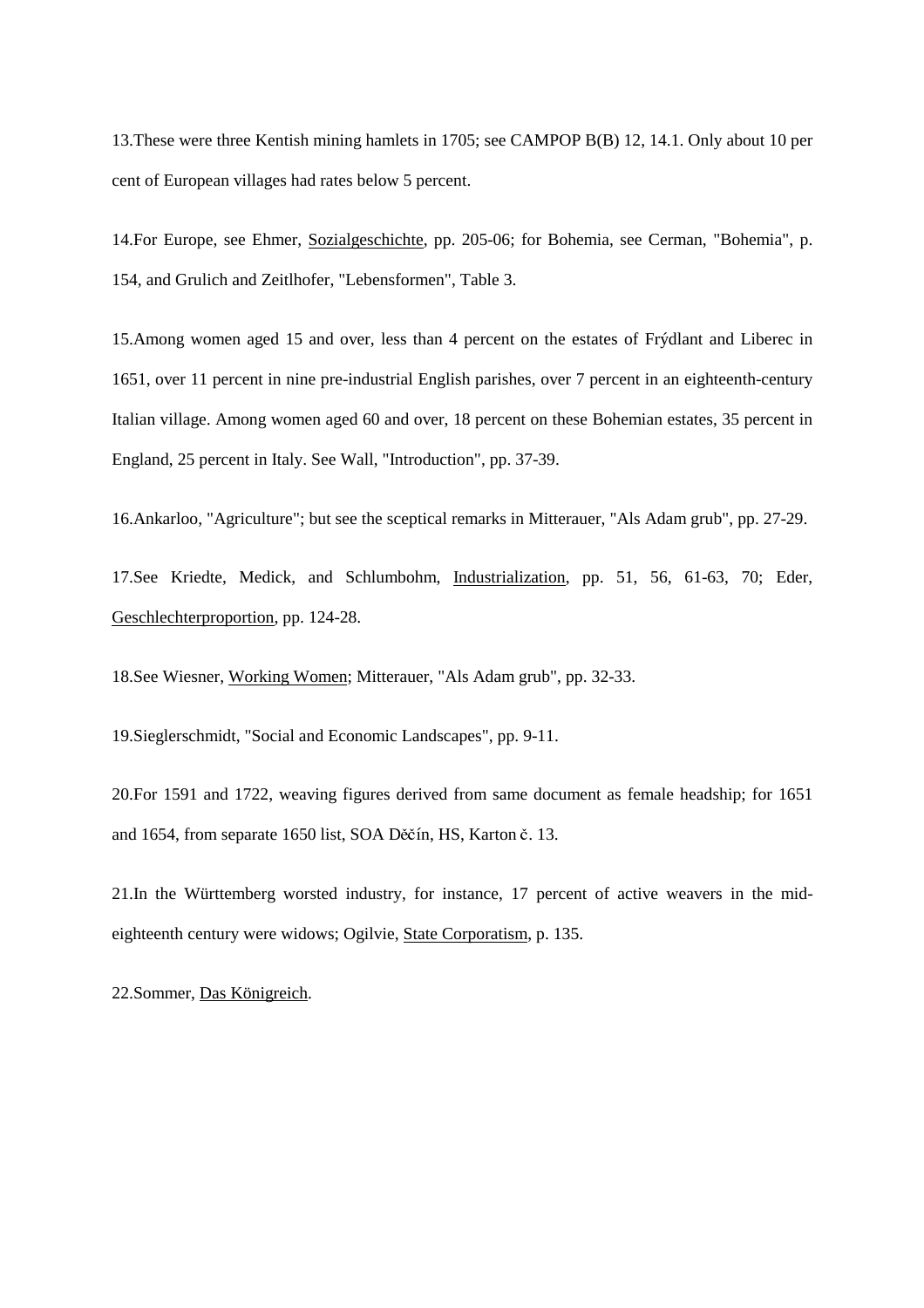23.On community anxieties about female heads in Württemberg, see Ogilvie, State Corporatism, chapter 3.

24.On landlord pressures on female heads in Austria, see Eder, Geschlechterproportion, pp. 124-26.

25.Mitterauer, "Auswirkungen", p. 69; Mitterauer, "Als Adam grub", p. 32; Eder, Geschlechterproportion, pp. 121-26.

26.Schlögl, Bauern, p. 153; Eder, Geschlechterproportion, pp. 121-26.

27.Eder, Geschlechterproportion, pp. 124-26.

28.McIntosh, Urban Decline, pp. 28, 53-57, 268-69 (note 47).

29.Cerman, "Proto-industrialisierung", pp. 189-258.

30.See Greene, Econometric Analysis, pp. 627-28.

31.The male-female productivity gap is questioned by Mitterauer, "Als Adam grub", pp. 18-21, 23, 25.

32.Hoch, Serfdom, pp. 86-88 (with note 17), 156-57.

33.Klíma, Economy; Cerman, "Proto-Industrialisierung".

34.Hroch and Petráň, Das 17. Jahrhundert; Klíma, Economy; Cerman, "Gutsherrschaft"; Cerman, "Proto-industrialisierung", pp. 81-149.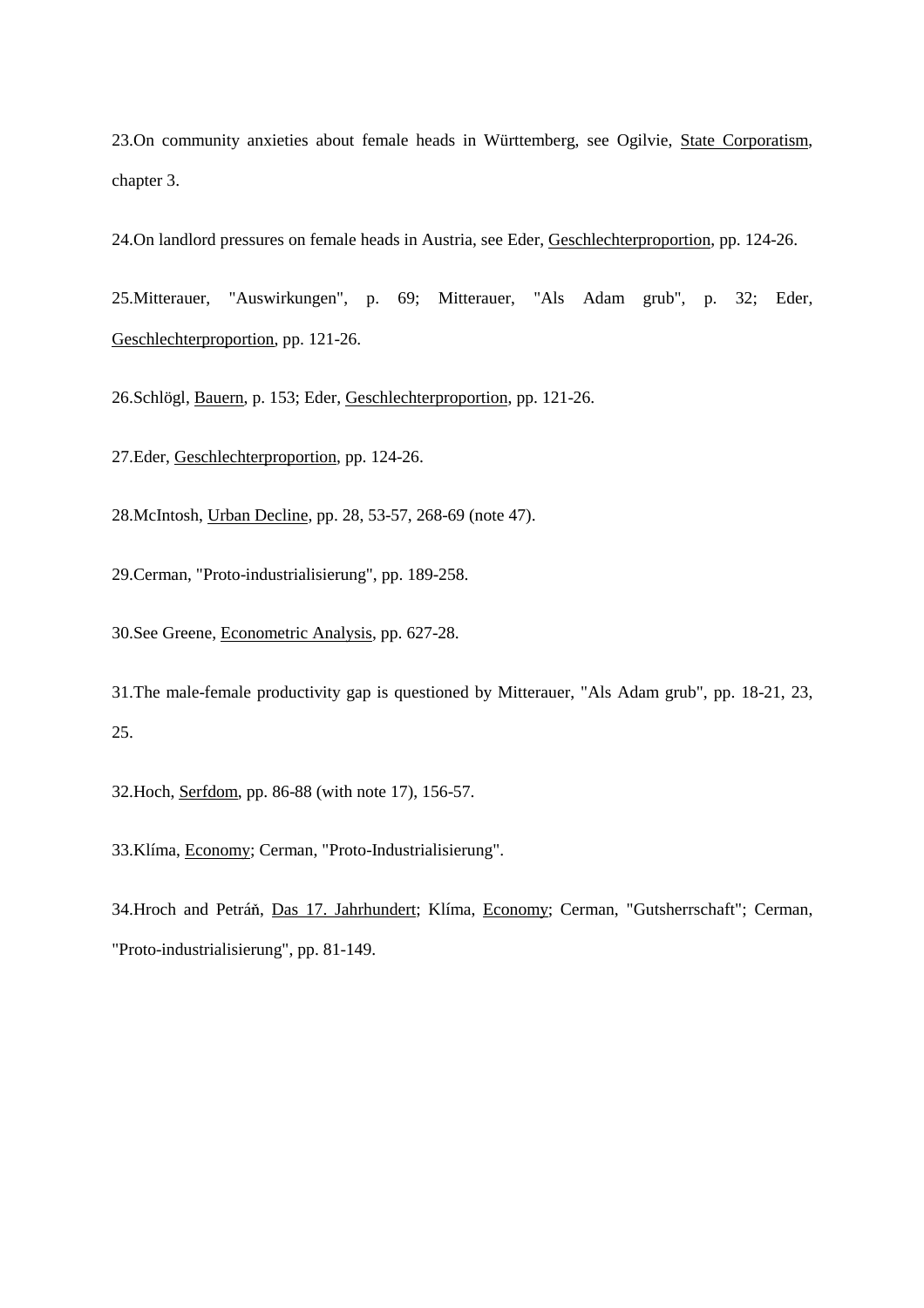35. For the former view, see Hroch and Petráň, Das 17. Jahrhundert; for a survey of both views, see Maur, "Vrchnosti"; on the estates of Frýdlant and Liberec, see Cerman, "Proto-industrialisierung", pp. 82-108; and Cerman, "Gutsherrschaft", pp. 91-92, 99-105, 109-49.

36.SOA Děčín HS, Karton č. 77, 6 Mar. 1604, fol. 4v-5r: "sie hette ihren Kind. das gutt [inserted: zum besten] gehalten, biß sie ihre Kind. versorgen möchte"; "in Jahr Vndt tag der gutt mit eim tüchtig. Wirtte besetzen, Verkauffen, oder die tochter Verheuraten".

37.SOA Děčín, HS, Karton č. 77, 26 Mar. 1605, fol. 29v: "ist im Ampt Vorgunstet worden, ihr Gutt, ohne Vorwustung an Eckern, Wiesen, Vnndt wäldernn, ihren Eltesten tochter zu gutt zu behaltten, biß dieselbe Vorfreyet werden, entweder biß auff Pfingsten, oder auffs lengst biß zu Martinj diß Jahres."

38.SOA Děčín, HS, Karton č. 77, 18 Apr. 1606, fol. 45r: "den Kindern zum besten"; "so sie Zwisch. dieser Zeit was daran geringern oder mehr schulden machen wurde".

39.SOA Děčín, HS, Karton č. 77, 5 Nov. 1609, fol. 14v: "die Eltesten sollen auf einen gutten wirt Vnd jung. man achtung gebenn, denselb. ... ins gutt sezen, darmit das gutt in bewlich. weßen erhalten werden möchten, ... die pferde aber sollen im gerichte Vorbleiben, darmit dem pfarrher die dienst vorrichtet werden möchten."

40.SOA Děčín, HS, 2. cást, pobátky (Frýdlant) c. 11, 8 May 1685, fol. 10v: "dies Selbieges Verkauffet vnnd Ein Völliger Wirth darauf Verschaffet werden solle".

41. SOA Děčín, HS, Karton č. 79, 15 Nov. 1650, fol. 9v-10r: "daß Sie daß Gutt Tzschirnhauß so viel möglich. erbauen Vndt anricht. dörffe"; "Vmb Verhüttung weiter völliger Vndergang des Lehns Vnd deß lehnhern dabey Restirender interesse".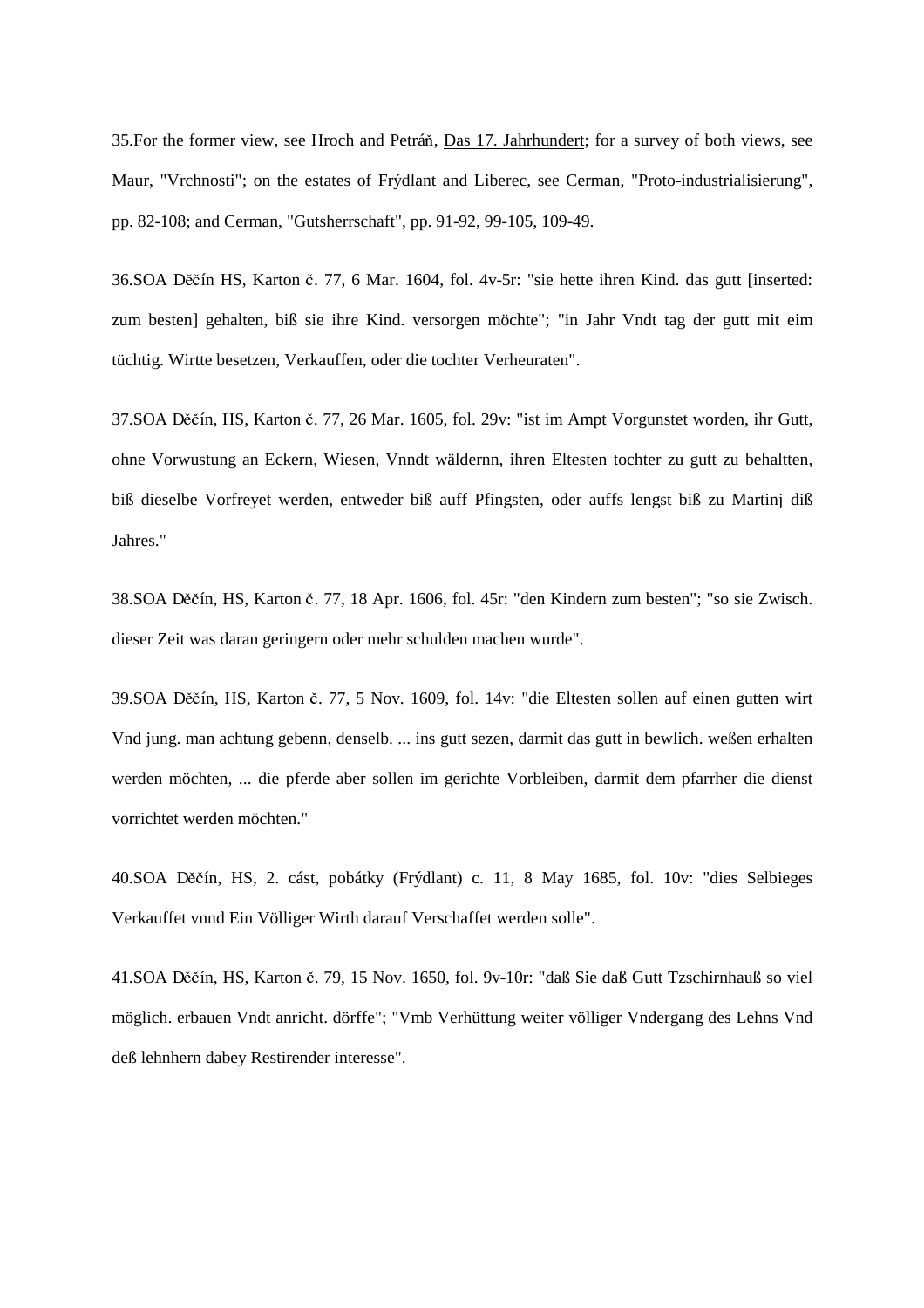42.Štefanová and Zeitlhofer, "Alter"; Štefanová, "Die Erbschaftspraxis", p. 231.

43.SOA Děčín, HS, Karton č. 79, 18 Oct. 1650, fol. 3v-4r: "das vberige Außgeding durchgehents auffgehoben"; "desto ehender einen Kauffman Zue dem Guett bekhommen".

44.SOA Děčín, HS, 2. cást, pobátky (Frýdlant) č. 11, 8 May 1685, fol. 10v: "Eß hat obbemelte Wiettib Anna Einen Awen gartten Zue hermbsdorff bieshero Ingehabt, Vnndt wönig darvon verrichten wollen, worüber sich die Gerichten und Gemeine, beklaget haben"; "Selbieges Verkauffet vnnd Ein Völliger Wirth darauf Verschaffet werden solle".

45.SOA Děčín, HS, 2. cást, pobátky (Frýdlant) č. 11, 26 Mar. 1685, fol. 39v: "In mittelß soll hanß Apelt mit seinem weibe Zu besagter Rosina, alß seiner Tochter, Zu ver hüttung weiterer hurerey in ihr haüßel Ziehen".

46.In Württemberg, for instance, communities could oppose settlement of non-citizen widows and order single women into service or out of the community, but could not prevent a citizen's widow from conducting her own household; see Ogilvie, State Corporatism, esp. chaper 3.

47.SOA Děčín, HS, Karton . č. 77, 6 Mar. 1604, fol. 4v-5r: "mit eim tüchtig. Wirtte besetzen"; "Schultessen Vndt Eltesten sollen gegen Außwerts Künftig das gutt besichtig.".

48.SOA Děčín, HS, Karton č. 77, 18 Apr. 1606, fol. 45r: "So er aber befinden dz sie Vbel haußhaltten soll er solchs dem Ampt anzeig., als dan man solches durch Schulteß Vndt Eltesten wirdt besichtig. lassen".

49. On Bohemian inheritance customs, see Prochazka, Česká poddanská.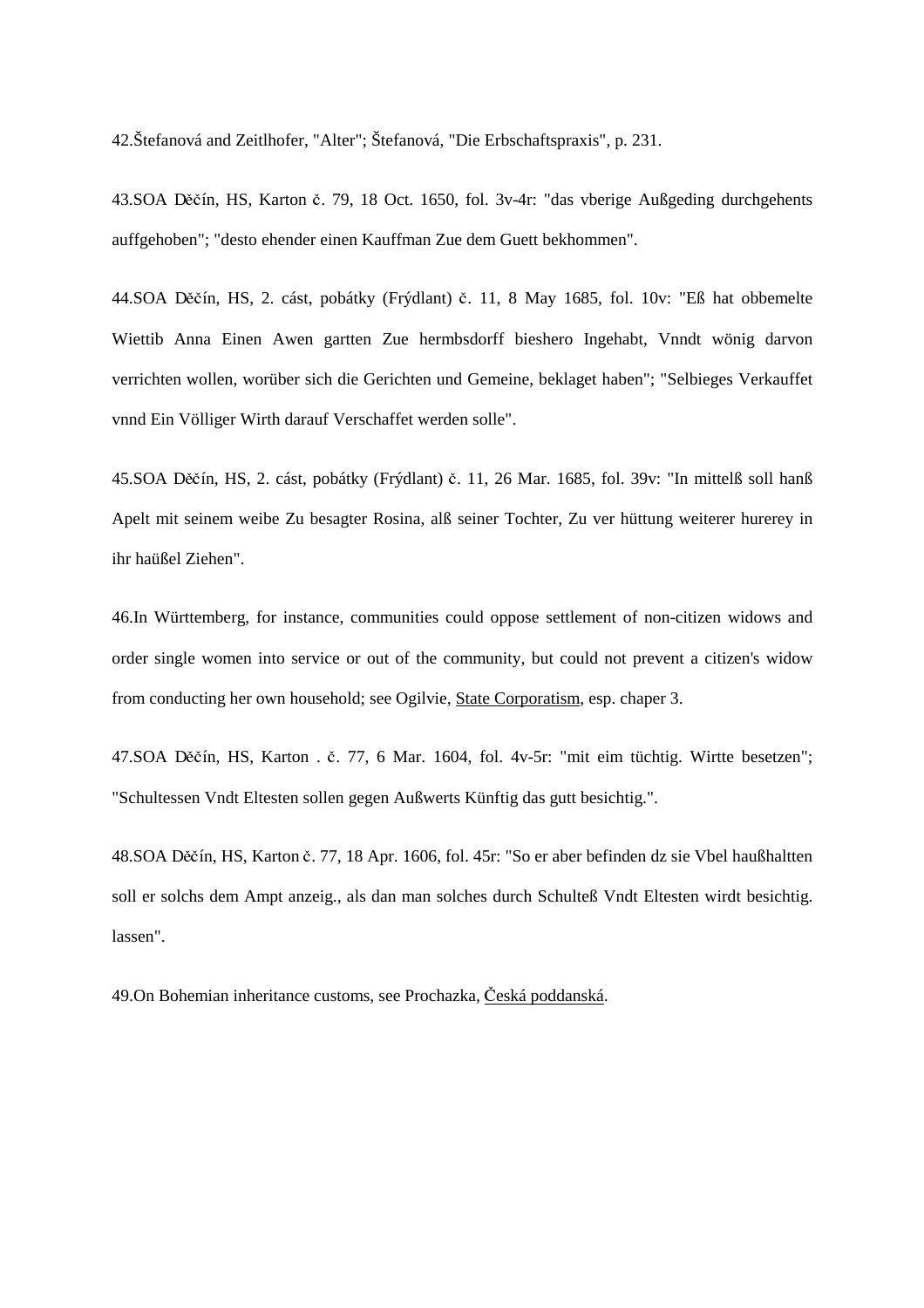50.SOA Děčín, HS, 2. cást, pobátky (Frýdlant) č. 11, 20 Jan. 1688, fol. 32v-33r: "welches zwar sonsten ein weit mehrers werth gewesen v. höher hette verkauffen werden Können".

51.Court records were sampled for portions of 1583-1601, 1604-6, 1609-16, 1627, 1629-30, 1645, 1649-50, 1655-6, 1661, 1667, and 1685-92 inclusive.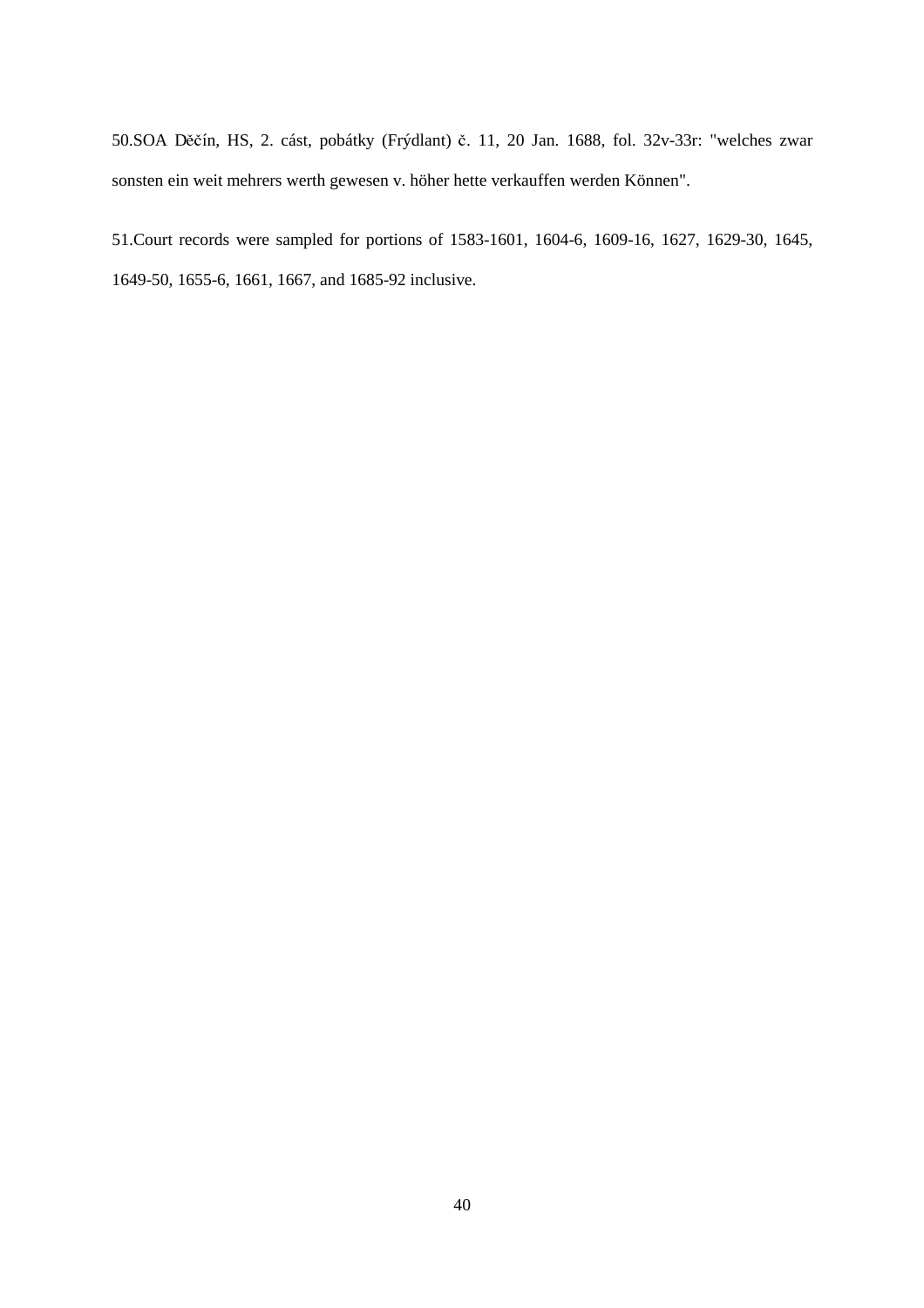**Table 1: Female Headship Rates in Rural Settlements in Different Areas of Bohemia**

| Villages of the estate of: | Year    |         |         |         |         |         |         |         |         |         |  |
|----------------------------|---------|---------|---------|---------|---------|---------|---------|---------|---------|---------|--|
|                            | 1381    | 1560    | 1585    | 1586    | 1591    | 1592    | 1651    | 1654    | 1677    | 1722    |  |
| Frydlant                   | 8,5     | 2,3     | $\star$ | $\star$ | 6,0     | 5,9     | 6,2     | 1,4     | 4,7     | 2,2     |  |
| Liberec                    | $\star$ | 4,0     | $\star$ | $\star$ | 2,9     | 2,9     | 5,2     | 2,5     | 3,1     | 4,4     |  |
| Decin                      | $\star$ | $\star$ | $\star$ | $\star$ | $\star$ | $\star$ | 7,6     | $\star$ | $\star$ | $\star$ |  |
| Podebrady                  | $\star$ | $\star$ | $\star$ | $\star$ | $\star$ | $\star$ | 5,4     |         |         | $\star$ |  |
| Rychnov                    | $\star$ | $\star$ | $\star$ | $\star$ | $\star$ | $\star$ | 3,3     | $\star$ | $\star$ | $\star$ |  |
| Trebon <sup>a</sup>        | $\star$ | $\star$ | $\star$ | 6,2     | $\star$ | $\star$ | $\star$ | $\star$ | $\star$ | $\star$ |  |
| Chynov <sup>a</sup>        | $\star$ | $\star$ | $\star$ | $\star$ | $\star$ | $\star$ | 5,5     | $\star$ | $\star$ | $\star$ |  |
| Vyssi Brod <sup>a</sup>    | $\star$ | $\star$ | $\star$ | $\star$ | $\star$ | $\star$ | 0,0     | $\star$ | $\star$ | $\star$ |  |

#### **Source:**

a From Grulich and Zeitlhofer, 'Lebensformen', Table 17.

Otherwise authors' own calculations from documents cited in text.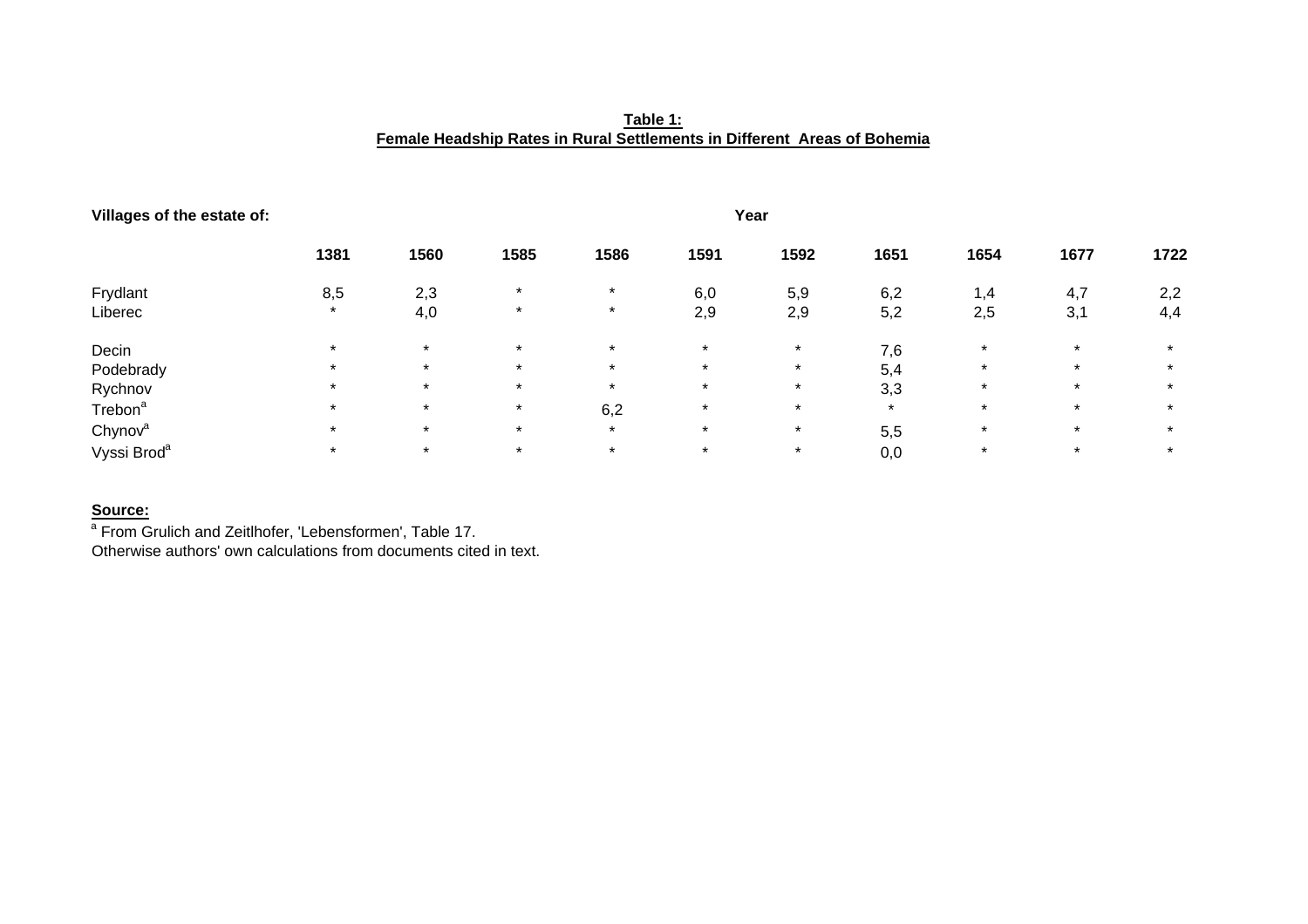|          | <b>Fifteenth Century</b>  |                           | <b>Sixteenth Century</b>  |                           | <b>Seventeenth Century</b> |                           | <b>Eighteenth Century</b> |                           | <b>Nineteenth Century</b> |                           |
|----------|---------------------------|---------------------------|---------------------------|---------------------------|----------------------------|---------------------------|---------------------------|---------------------------|---------------------------|---------------------------|
| Country  | Number of<br>Observations | Average % Female<br>Heads | Number of<br>Observations | Average % Female<br>Heads | Number of<br>Observations  | Average % Female<br>Heads | Number of<br>Observations | Average % Female<br>Heads | Number of<br>Observations | Average % Female<br>Heads |
| Austria  |                           |                           |                           |                           |                            | 3,6                       |                           | 7,2                       |                           |                           |
| Corsica  |                           |                           |                           |                           |                            |                           |                           | 17,0                      |                           |                           |
| Denmark  |                           |                           |                           |                           |                            |                           |                           | 7,0                       |                           |                           |
| England  |                           |                           |                           | 15,4                      | 20                         | 18,2                      | 82                        | 14,6                      | 17                        | 14,0                      |
| Flanders |                           |                           |                           |                           |                            | $\star$                   |                           | $\star$                   | 10                        | 10,6                      |
| France   |                           |                           |                           |                           |                            | 17,7                      | 5                         | 14,7                      |                           | 14,8                      |
| Germany  |                           |                           | 19                        | 10,0                      |                            | 14,7                      | 15                        | 10,7                      |                           | 11,7                      |
| Hungary  |                           |                           |                           | 4,3                       |                            | 15,9                      |                           |                           |                           |                           |
| Italy    |                           | 10,6                      |                           |                           |                            |                           |                           |                           |                           | 5,8                       |
| Portugal |                           |                           |                           |                           |                            |                           |                           |                           |                           | 28,0                      |
| Russia   |                           |                           |                           |                           |                            |                           |                           |                           | 13 <sup>b</sup>           | 11,1                      |
| Scotland |                           |                           |                           |                           |                            |                           |                           | 13,6                      |                           |                           |
| Serbia   |                           |                           |                           | 5,0                       |                            |                           |                           |                           |                           | 1,5                       |
| Spain    |                           | 21,0                      | 16 <sup>c</sup>           | 20,0                      |                            |                           |                           |                           |                           |                           |
| Wales    |                           |                           |                           |                           | 30                         | 15,3                      |                           |                           |                           |                           |
| Total    | 3                         | 17,5                      | 41                        | 13,5                      | 62                         | 15,0                      | 113                       | 13,5                      | 54                        | 13,1                      |

**Table 2: Female Headship Rates in Rural Settlements in Different Areas of Europe, 1400-1800**

#### **Notes:**

Unless otherwise noted, all observations are of individual rural settlements.

<sup>a</sup> Aggregated across 26 rural parishes, 1787-1801.

<sup>b</sup> Consists of 3 observations of Mishino estate (4 villages), 9 of Manuilovskoe estate (9 villages), and 1 of Pokrovskoe estate (unknown number of villages

 $\degree$  Each observation consists of a sample of between 7 and 14 villages

#### **Sources**:

Biraben, "Southern French Village", pp. 244-248; Bohac, "Widows", p. 109; Brettell, "Emigration", p. 49; Danhieux, "Evolving Household", p. 413; EdeGeschlechterproportion, p. 246 (Table 24); Hajnal, "Two Kinds", p. 75; Ham pp. 356-7 (Table 14.1); Katalin, "Women", pp. 296, 298; Kertzer, "European Peasant Household Structure", p. 338; Klapisch, "Household", p. 273 (Table 10.1); Laslett, "Introduction", p. 78 (Table 1.8); Marchini, "Poverty", p. 603 (tax lists, "household heads" only); Sabean,Property, pp. 456-7 (tax registers, excludes never-married taxpayers of both sexes); SchlumbohmLebensläufe, p. 234 (Table 4.15); Vassberg, "Status", pp. 183-191; Wall, "Do Real Property", p. 386; authors' own calculations from CAMPOP B(B) 1-29b, CAMPOP B(OC) 1-5, HSAS A54 St. 50(Herdstättenverzeichnisse 1525, Amt Wildberg), HSAS A54 St. 166 (Turkensteuerlisten 1545, Amt Wildberg), HSAS A573 Bu. 6967 (Seelentabelle 1736, Amt Wildberg) (non-solitary heads only)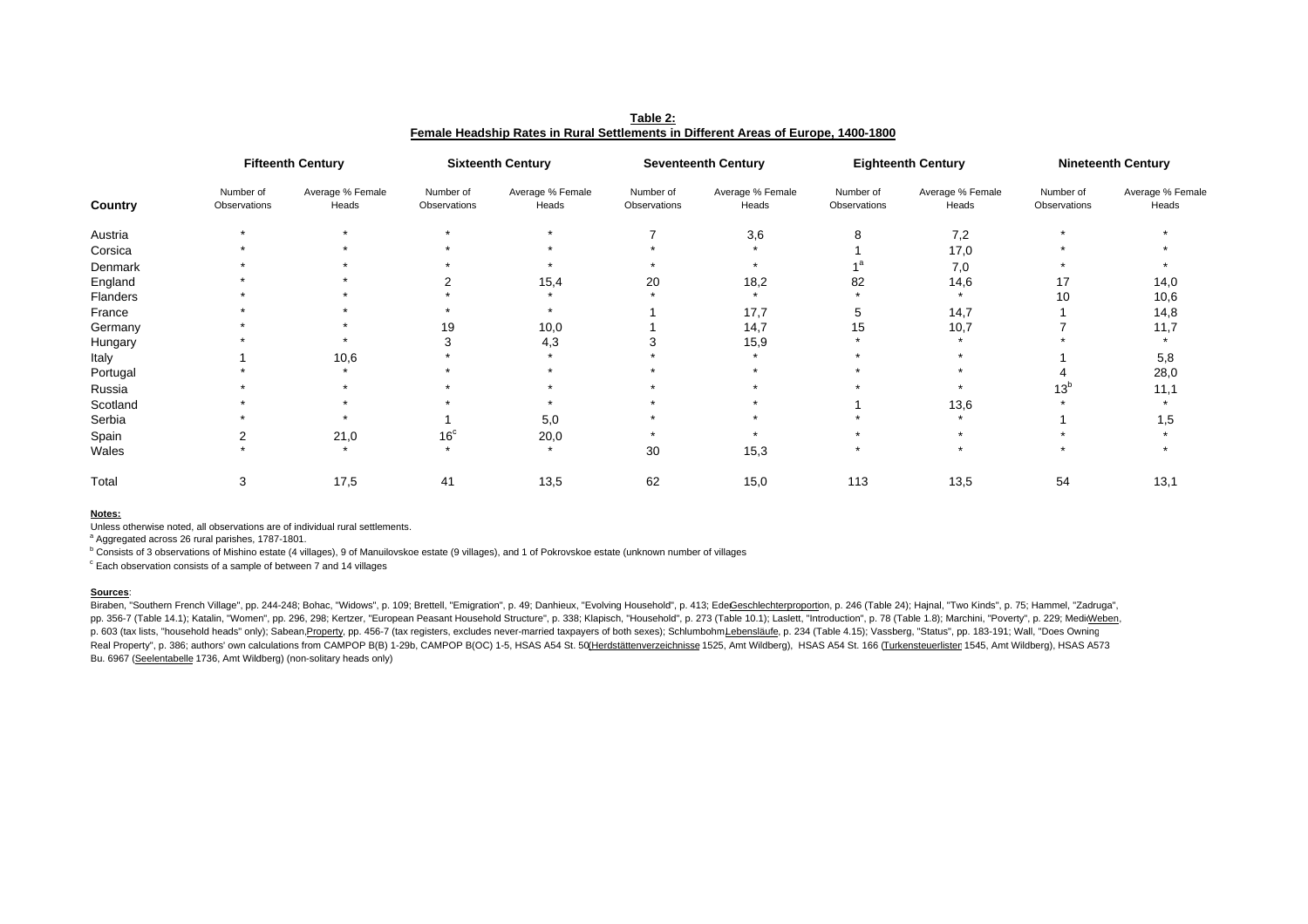## **Table 3: Tobit Model of Determinants of Percentage of Female Estates of Frydlant and Liberec (Bohemia), 1591, 1651, 16**

| <b>Explanatory Variable</b> | <b>Coefficient</b><br>(Standard Error) |
|-----------------------------|----------------------------------------|
| <b>INTERCEPT</b>            | 1,000                                  |
|                             | (1.225)                                |
| PSUB                        | $0,162$ ***                            |
|                             | (0.044)                                |
| PSUB <sub>51</sub>          | $-0,101$ **                            |
|                             | (0.050)                                |
| PSUB54                      | $-0,153$ ***                           |
|                             | (0.049)                                |
| PSUB <sub>22</sub>          | $-0,123$ ***                           |
|                             | (0.046)                                |
| <b>ESTATE</b>               | 2,020                                  |
|                             | (2.173)                                |
| ESTATE51                    | $-1,232$                               |
|                             | (2.697)                                |
| ESTATE54                    | $-6,212$ **                            |
|                             | (2.912)                                |
| ESTATE22                    | $-4,848$ *                             |
|                             | (2.633)                                |
| <b>DISTANCE</b>             | $-3,223$ ***                           |
|                             | (1.043)                                |
| DISTANCE51                  | $3,230$ **                             |
|                             | (1.316)                                |
| DISTANCE54                  | 2,019                                  |
|                             |                                        |
|                             | (1.570)                                |
| DISTANCE22                  | 2,966 **                               |
|                             | (1.337)                                |

No. observations = 207. Log-likelihood =  $-429.148$ . Pseudo- $R^2 = 0.0774$ . Scale factor for marginal effects = 0.628.

 $*$  = significant at 0.10 level.  $**$  = significant at 0.05 level.  $***$  = significant at 0.01 level.

PSUB = per cent sub-peasant holdings. ESTATE = estate (Frydlant or Liberec).  $DISTANCE = hours$  walk from town. PSUB51 = interaction term between per cent sub-peasant holdings and 1651 dummy; other interaction terms follow same convention.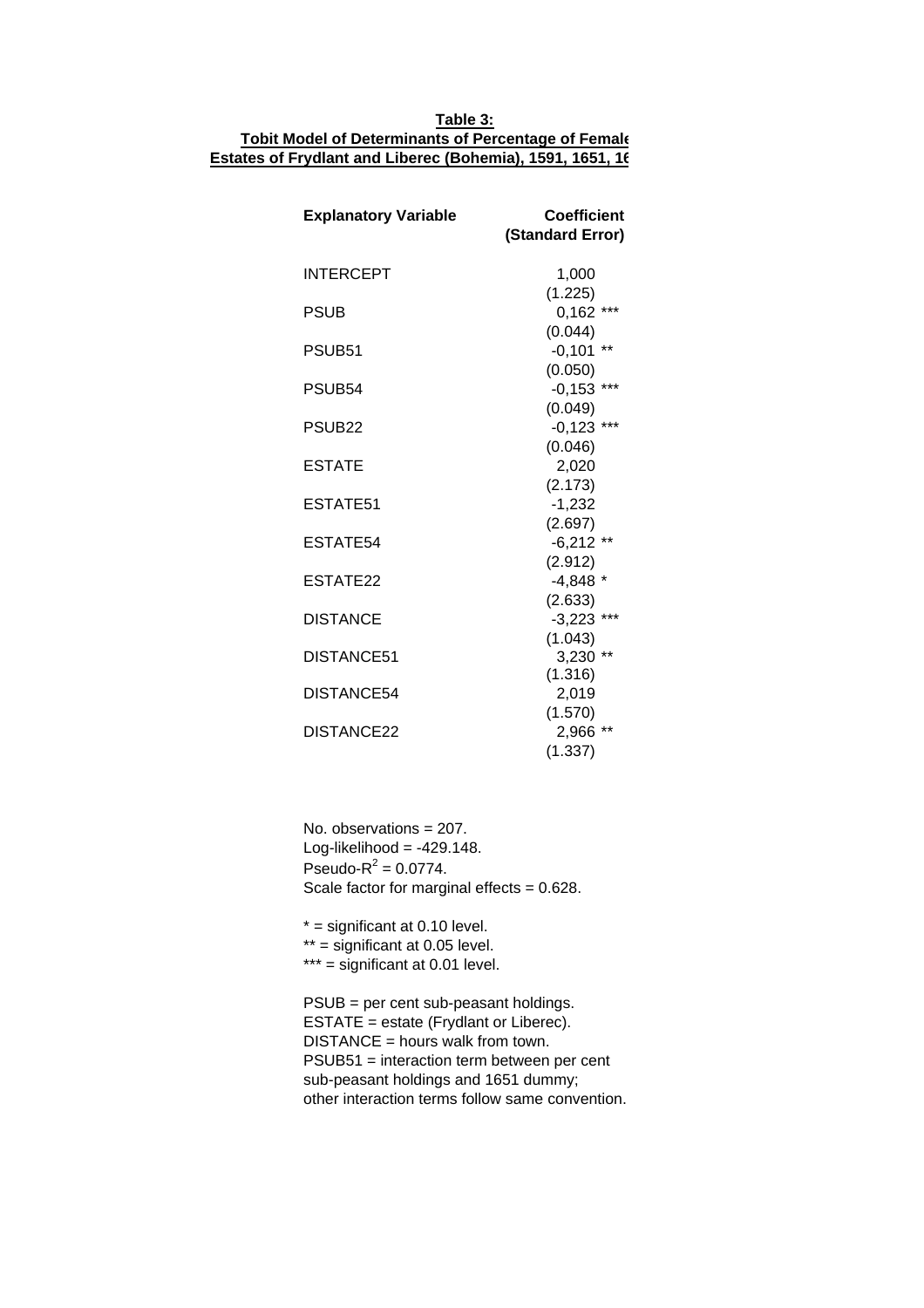### **Table 4: Tobit Model of Determinants of Percentage of Female Head with Fixed Village- and Time-Effects, Estates of Frydlant and Liberec (Bohemia), 1591, 1651, 1654 an**

| <b>Explanatory Variable</b> | <b>Coefficient</b><br>(Standard Error) |
|-----------------------------|----------------------------------------|
| <b>NOHOLDINGS</b>           | 0,049                                  |
|                             | (0.040)                                |
| <b>PSUB</b>                 | $0,118$ ***                            |
|                             | (0.207)                                |
| <b>PWEBER</b>               | $-0.015$                               |
|                             | (0.036)                                |
| <b>MEIERHOF</b>             | $-3,919$                               |
|                             | (608.120)                              |
| 1651 (compared to 1591)     | $-0,087$                               |
|                             | (1.073)                                |
| 1654 (compared to 1591)     | $-8,336$ ***                           |
|                             | (1.404)                                |
| 1722 (compared to 1591)     | $-5,862$ ***                           |
|                             | (1.489)                                |

Estimated fixed village-effects not reported.

No. observations = 207. Log-likelihood =  $-390.879$ . Pseudo- $R^2 = 0.1597$ . Scale factor for marginal effects  $= 0.593$ .

 $*$  = significant at 0.10 level.  $**$  = significant at 0.05 level.  $***$  = significant at 0.01 level.

NOHOLDINGS = total holdings. PSUB = per cent sub-peasant holdings. PWEBER = per cent linen-weaving holdings. MEIERHOF = presence or absence of demesne farm.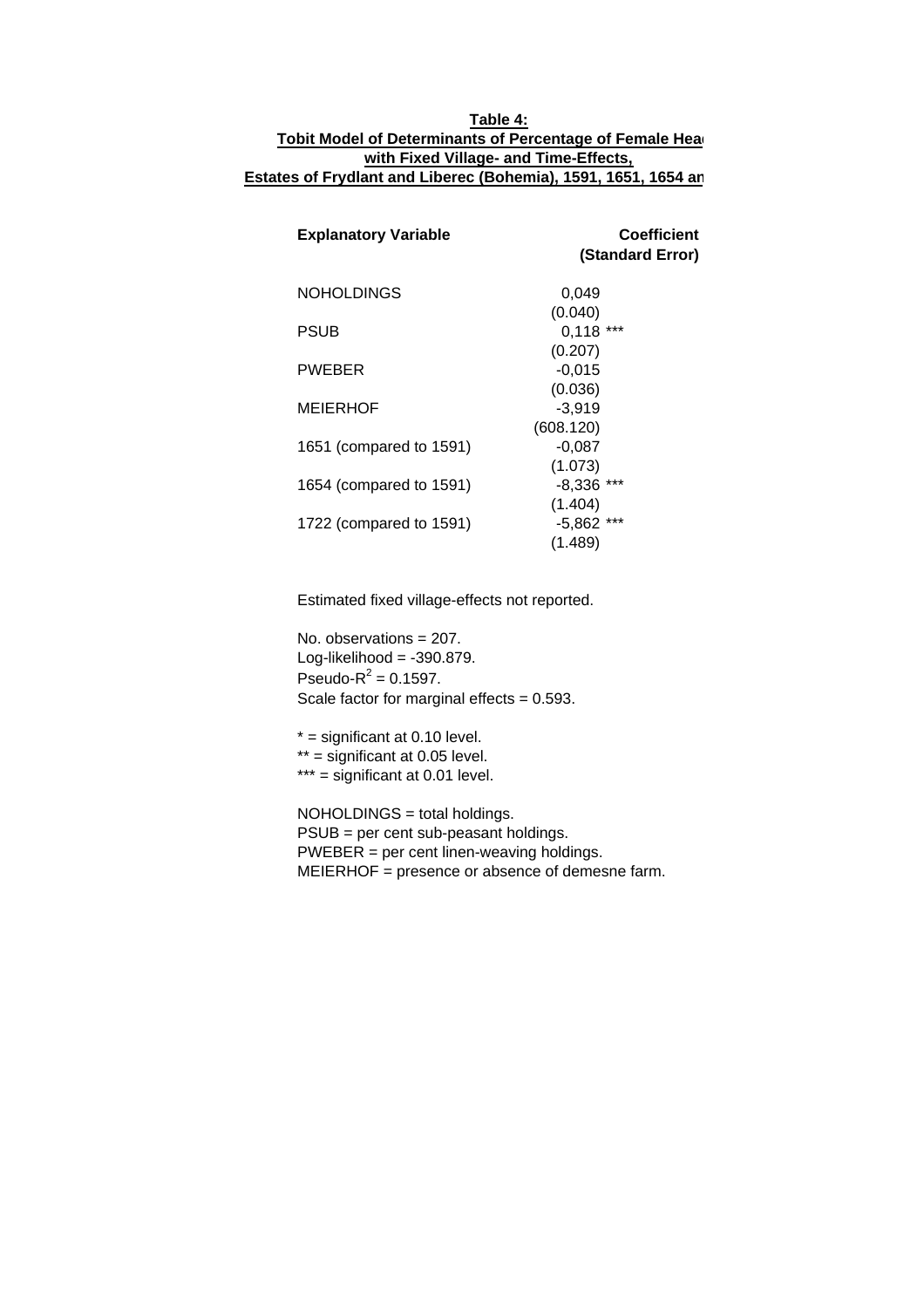#### **Table 5: Ejections of Householders by Sex and Time-Period Estate of Frydlant (Bohemia), 1583-1693**

| <b>Time-Period</b> |     | <b>Females</b> |     | <b>Males</b>  |     | <b>Children</b> | <b>Total</b> |       |
|--------------------|-----|----------------|-----|---------------|-----|-----------------|--------------|-------|
|                    | no. | %              | no. | $\frac{9}{6}$ | no. | %               | no.          | %     |
| 1583-1615          | 3   | 11.1           | 23  | 85,2          |     | 3,7             | 27           | 100,0 |
| 1630-1688          | 5   | 50,0           | 5   | 50,0          | 0   | 0,0             | 10           | 100,0 |
| <b>Total</b>       | 8   | 21.6           | 28  | 75.7          |     | 2,7             | 37           | 100,0 |

### **Note:**

Based on partial sample of 48 years of manorial court minutes over the period 1583-1693.

#### **Source:**

Statni Oblastni Archiv Litomerice, Pobocka Decin, Historicka sbirka, Amtsprotokolle Herrschaft Frydlant.